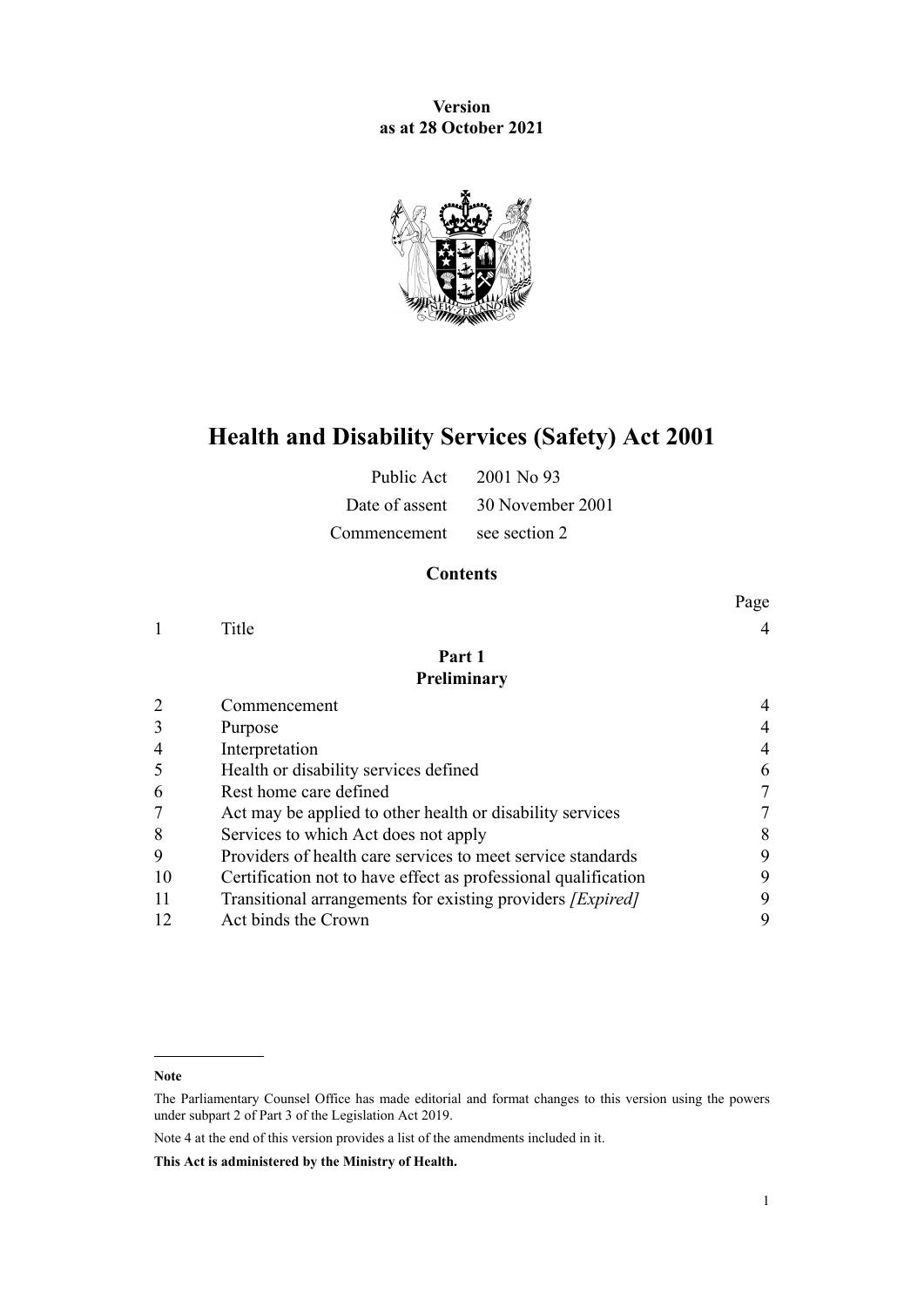# **[Part 2](#page-9-0)**

# **[Service standards, and certification and audit of providers](#page-9-0)**

*[Service standards](#page-9-0)*

| 13 | Minister may approve service standards                         | 10 |
|----|----------------------------------------------------------------|----|
| 14 | Amendments and revocations                                     | 10 |
| 15 | Power not to be delegated                                      | 11 |
| 16 | Status of notices [Repealed]                                   | 11 |
| 17 | Copies of standards to be available [Repealed]                 | 11 |
| 18 | Criteria for approval of standards                             | 11 |
| 19 | Criteria for approval of amendments                            | 12 |
| 20 | Consultation                                                   | 12 |
| 21 | Contents of standards                                          | 13 |
| 22 | Commencement of service standards                              | 13 |
| 23 | Minister may grant exemptions                                  | 14 |
| 24 | Standards to be reviewed regularly                             | 15 |
| 25 | Previous consultation sufficient for certain initial standards | 15 |
|    | Certification of providers                                     |    |
| 26 | Director-General may certify providers                         | 16 |
| 27 | Criteria for certification                                     | 16 |
| 28 | Conditions                                                     | 17 |
| 29 | Expiry of certification                                        | 17 |
| 30 | Cancellation of certification                                  | 18 |
| 31 | Providers to give Director-General certain information         | 19 |
|    | Auditing agencies                                              |    |
| 32 | Director-General may designate persons to audit providers      | 20 |
| 33 | Criteria for designating external agencies                     | 20 |
| 34 | Criteria for designating employees of Ministry                 | 21 |
| 35 | Modification of designation                                    | 22 |
| 36 | Agency to give Director-General copy of audit report           | 22 |
| 37 | Cancellation of designation                                    | 22 |
| 38 | Expiry of designation                                          | 22 |
| 39 | Procedure for cancelling private agency's designation          | 23 |
|    | Part 3                                                         |    |

# **[Enforcement](#page-22-0)**

# *[Inspection of places](#page-22-0)*

| 40 | General right to inspect places                        | 23 |
|----|--------------------------------------------------------|----|
| 41 | Right to monitor certain places                        | 24 |
| 42 | Powers of authorised persons                           | 24 |
| 43 | Requirement to answer questions                        | 25 |
| 44 | Search warrants                                        | 25 |
| 45 | Warrant to be produced                                 | 26 |
| 46 | Other duties of authorised persons inspecting premises | 26 |
|    |                                                        |    |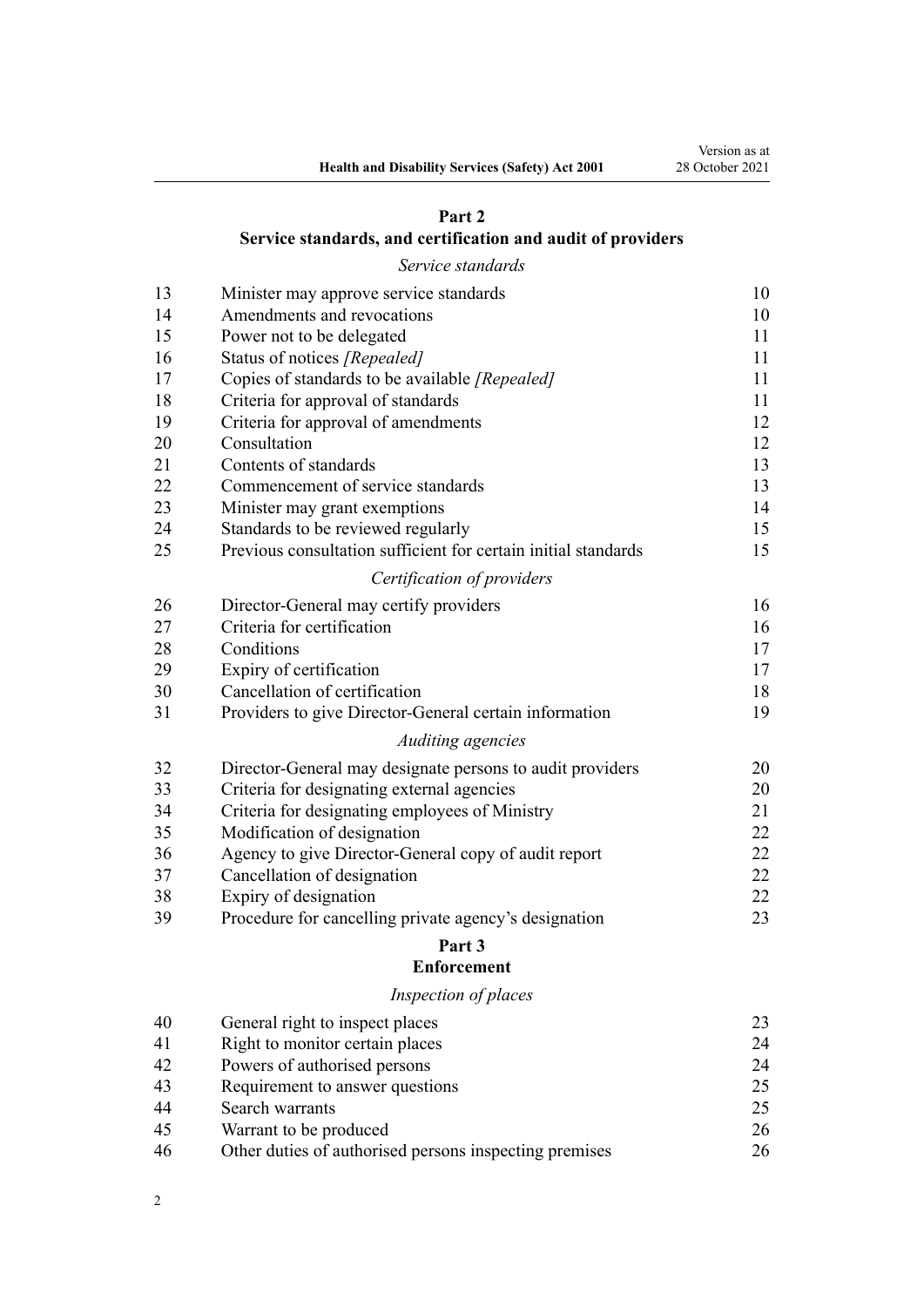| Version as at | 28 October 2021<br><b>Health and Disability Services (Safety) Act 2001</b>     |          |
|---------------|--------------------------------------------------------------------------------|----------|
| 47            | Notice of entry                                                                | 26       |
| 47A           | Crimes of Torture Act 1989 not limited                                         | 26       |
|               | Cessation and closing orders                                                   |          |
| 48            | Director-General may issue cessation orders                                    | 27       |
| 49            | Director-General may issue closing orders                                      | 28       |
| 50            | Director-General may revoke cessation or closing order                         | 29       |
|               | Part 4                                                                         |          |
|               | <b>Miscellaneous</b>                                                           |          |
|               | Appeals                                                                        |          |
| 51<br>52      | Rights of appeal<br>Suspension of cancellation or order                        | 30<br>30 |
|               |                                                                                |          |
|               | Regulations                                                                    |          |
| 53            | Regulations                                                                    | 31       |
|               | <i><b>Offences</b></i>                                                         |          |
| 54            | Offences                                                                       | 31       |
| 55            | Burden of proof in relation to certain matters                                 | 32       |
| 56            | Defence for certain agents, contractors, employees, and officers               | 33       |
|               | Limitations on licensing and registration                                      |          |
|               | [Expired]                                                                      |          |
| 57            | Limitations on licensing and registration after 30 September 2002<br>[Expired] | 33       |
|               | Amendments, repeals, revocations, and savings                                  |          |
| 58            | Consequential amendments                                                       | 33       |
| 59            | Repeals and revocations                                                        | 35       |
| 60            | Savings                                                                        | 35       |
| 61            | Statutory references to psychiatric hospitals                                  | 35       |
|               | <b>Schedule 1</b>                                                              | 36       |
|               | Form of search warrant                                                         |          |
|               | <b>Schedule 2</b><br><b>Enactments amended</b>                                 | 37       |
|               | <b>Schedule 3</b>                                                              |          |
|               | <b>Consequential amendments to regulations</b>                                 | 40       |
|               | <b>Schedule 4</b>                                                              | 41       |
|               | <b>Consequential repeals</b>                                                   |          |
|               | <b>Schedule 5</b>                                                              | 43       |
|               | <b>Enactments revoked</b>                                                      |          |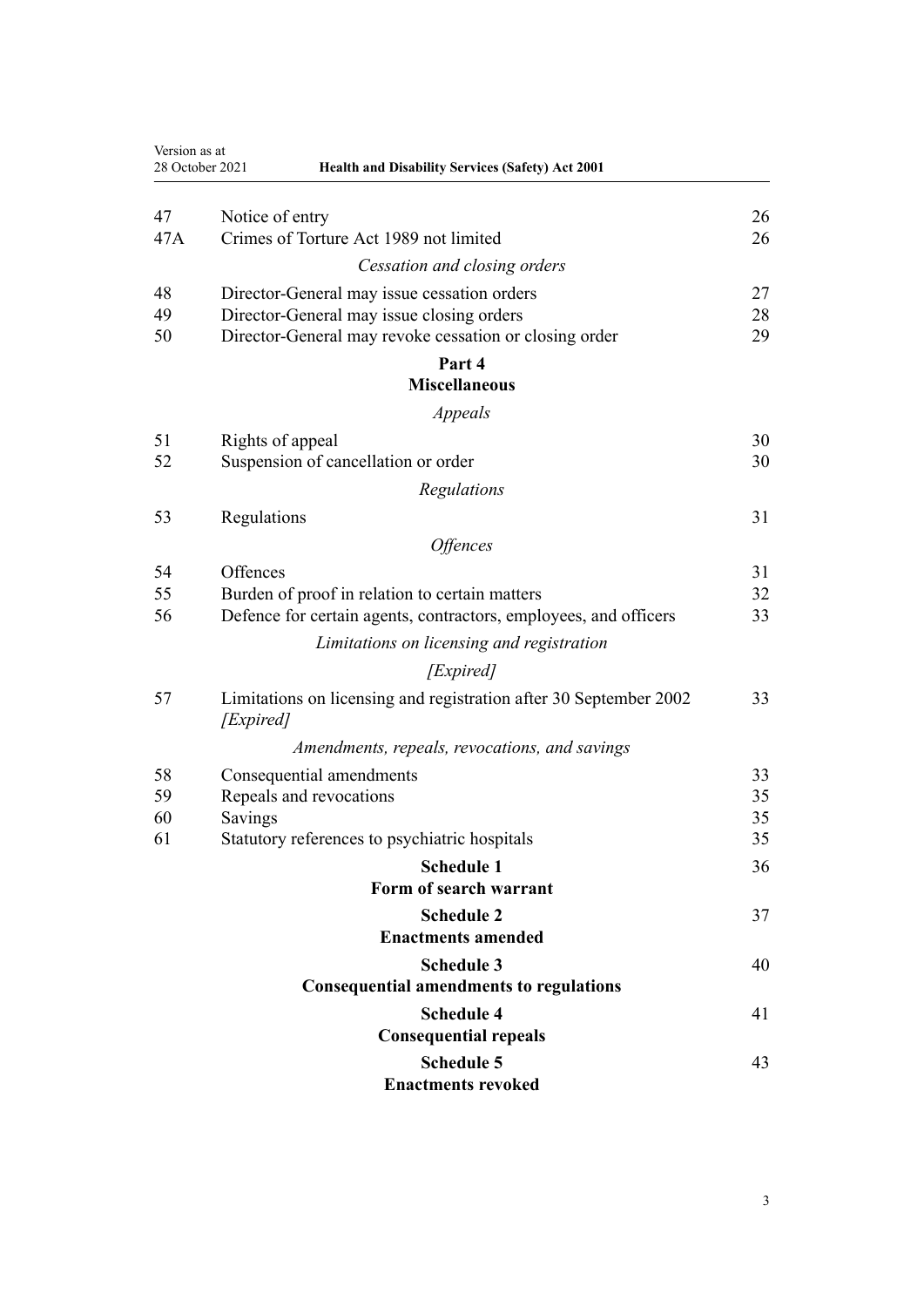#### <span id="page-3-0"></span>**1 Title**

This Act is the Health and Disability Services (Safety) Act 2001.

# **Part 1 Preliminary**

#### **2 Commencement**

- (1) [Sections 9 to 11,](#page-8-0) [Part 3](#page-22-0), [sections 51,](#page-29-0) [52](#page-29-0), and [54 to 58,](#page-30-0) and [Schedules 1 to 3](#page-35-0), come into force on 1 October 2002.
- (2) [Sections 59](#page-34-0) and [60\(1\)](#page-34-0) and [Schedules 4](#page-40-0) and [5](#page-42-0) come into force on 1 October 2004.
- (3) The rest of this Act comes into force on 1 July 2002.

# **3 Purpose**

The purpose of this Act is to—

- (a) promote the safe provision of health and disability services to the public; and
- (b) enable the establishment of consistent and reasonable standards for pro‐ viding health and disability services to the public safely; and
- (c) encourage providers of health and disability services to take responsibil‐ ity for providing those services to the public safely; and
- (d) encourage providers of health and disability services to the public to improve continuously the quality of those services.

## **4 Interpretation**

(1) In this Act, unless the context otherwise requires,—

**affected consumers**, in relation to any service standards or proposed service standards for providing health or disability services of any kind, means people for whom services of that kind are provided

**affected providers**, in relation to any service standards or proposed service standards for providing health or disability services of any kind, means people providing services of that kind

**audit report** means a written report, prepared by an auditing agency, on the provision of health care services of a particular kind; and—

- (a) in relation to an auditing agency and a certified provider, means an audit report by the agency on the person's present and likely future provision of health care services of a kind the person is certified to provide, pre‐ pared in the light of—
	- (i) the relevant service standards; and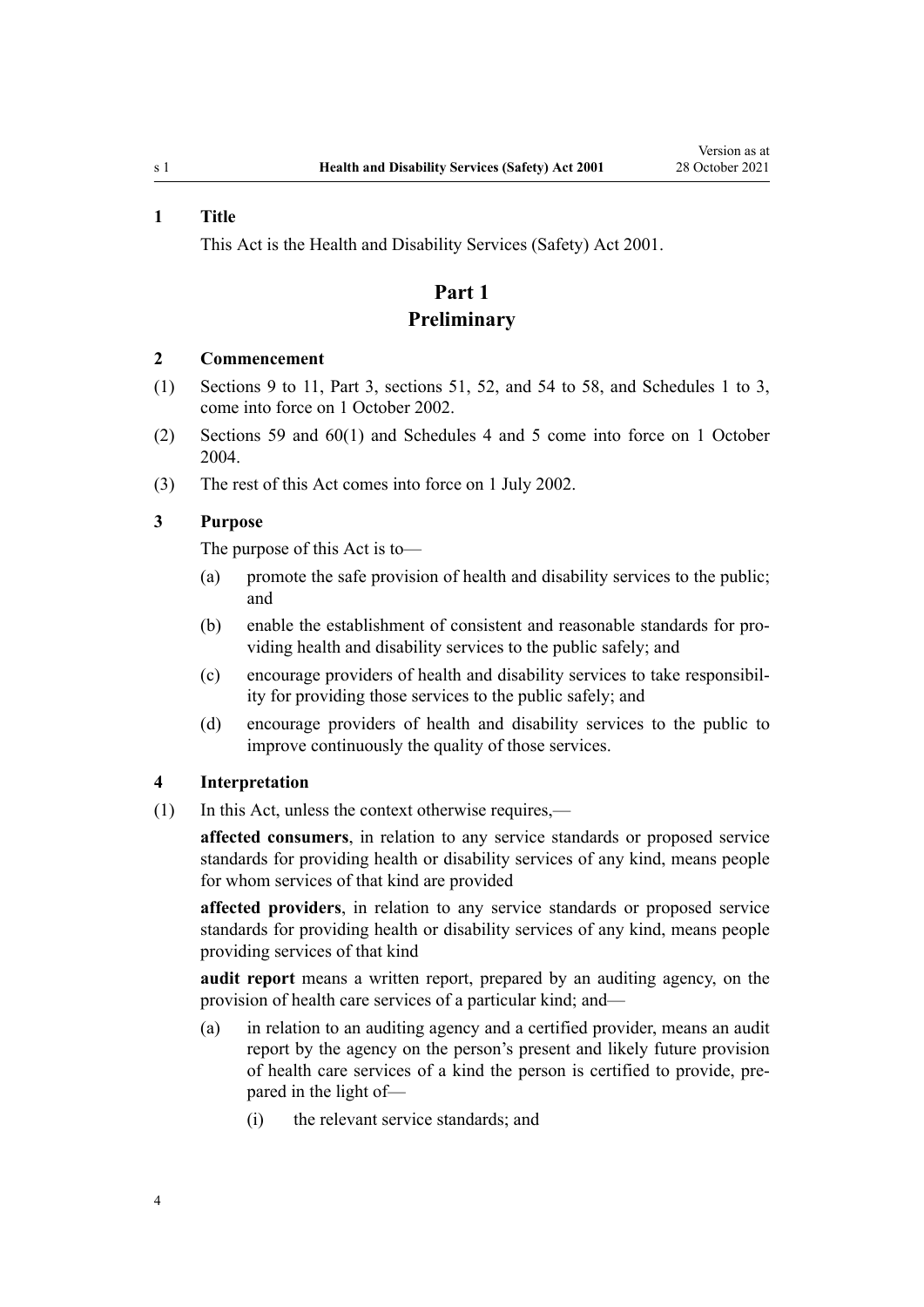- (ii) any conditions subject to which the person is certified to provide services of that kind; and
- (iii) any requirements the person is required to meet by virtue of an exemption under [section 23\(1\)](#page-13-0) from an element of those standards; and
- (iv) any conditions subject to which the person is exempted from an element of those standards; and
- (b) in relation to an auditing agency and a person intending to provide but not yet certified to provide health care services of any kind, means an audit report by the agency on the person's likely future provision of ser‐ vices of that kind, prepared in the light of the relevant service standards

**auditing agency** means a person for the time being designated under [section](#page-19-0) [32\(1\)](#page-19-0)

## **authorised person**—

Version as at

- (a) means a person authorised in writing by the Director-General to enter and inspect places for the purposes of this Act:
- (b) includes the Director-General

**certified provider** means a person for the time being certified under [section](#page-15-0) [26\(1\)](#page-15-0)

**cessation order** means an order under [section 48\(1\)](#page-26-0)

**closing order** means an order under [section 49\(1\)](#page-27-0)

**Director-General** means the chief executive of the Ministry

**health care services** means services that are hospital care, residential disability care, rest home care, or specified health or disability services

**health care services of any kind** means services that are hospital care of any kind, residential disability care of any kind, rest home care of any kind, or specified health or disability services of any kind

**health or disability services** has the meaning given to it by [section 5\(1\)](#page-5-0)

hospital care means services that are children's health services, geriatric services, maternity services, medical services, mental health services, or surgical services (or services of 2 or more of those kinds) provided—

- (a) in premises held out by the person providing or intending to provide the services as being capable of accommodating 2 or more of the people for whom the services are provided for continuous periods of 24 hours or longer; and
- (b) in consideration of payment (whether made or to be made, and whether by the Crown, the people for whom the services are provided, or any other person)

**kind** includes description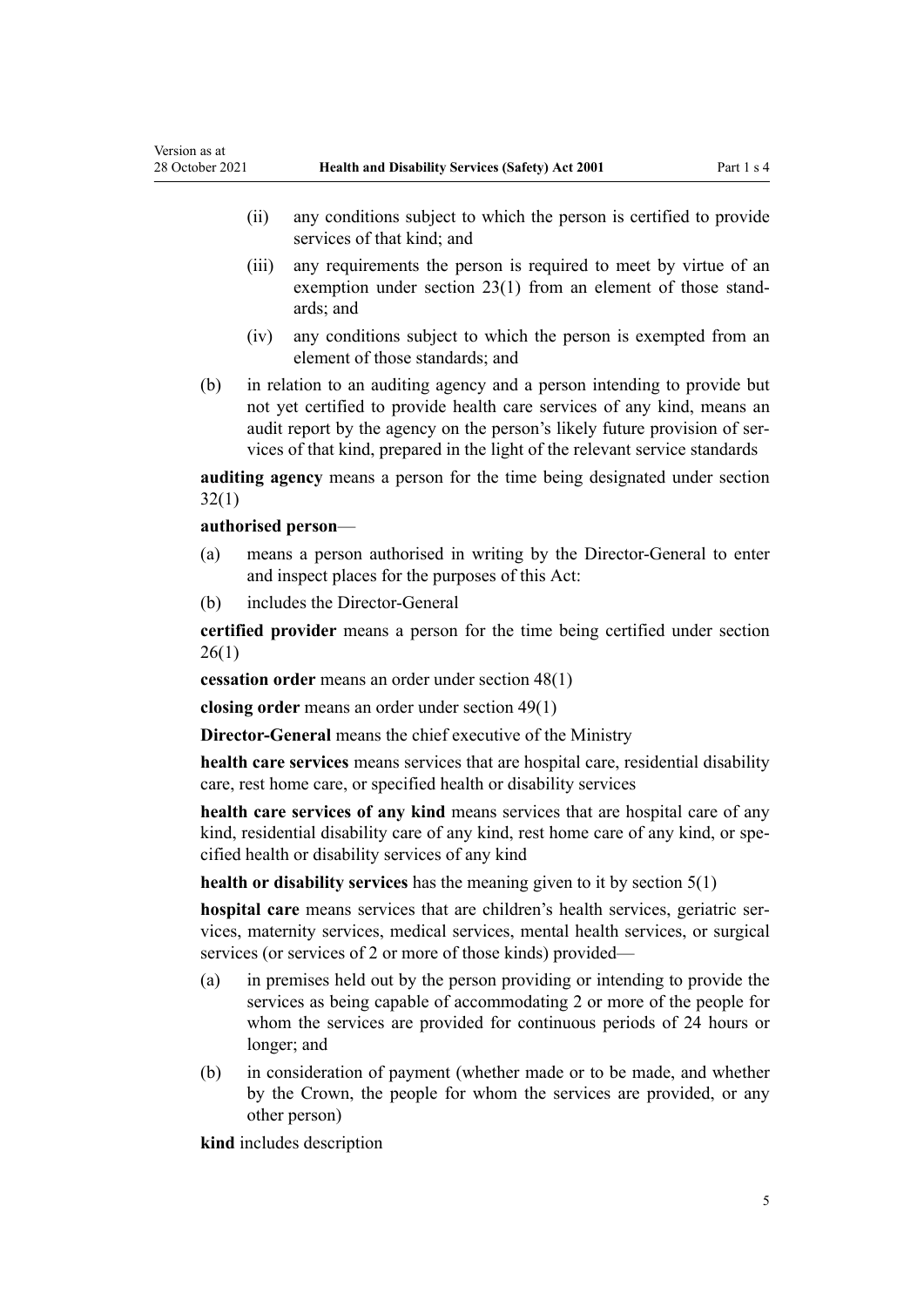<span id="page-5-0"></span>mental health services includes services provided in relation to drug or alcohol abuse

**Minister** means the Minister of the Crown who, under the authority of a war‐ rant or with the authority of the Prime Minister, is for the time being responsible for the administration of this Act

**Ministry** means the department of State that, with the authority of the Prime Minister, is responsible for the administration of this Act

**place** includes vehicle

**relevant service standards**, in relation to health care services of any kind, means service standards (whether 1 set or 2 or more sets) for providing services of that kind

**residential disability care** means residential care provided in any premises for 5 or more people with an intellectual, physical, psychiatric, or sensory disabil‐ ity (or a combination of 2 or more such disabilities) to help them function inde‐ pendently

**rest home care** has the meaning given to it by [section 6\(2\)](#page-6-0)

**service standards** means standards for the time being approved under [section](#page-9-0) [13](#page-9-0) (as from time to time amended by amendments approved under [section](#page-9-0) [14\(1\)](#page-9-0))

**specified health or disability services**, means services of any kind declared under [section 7](#page-6-0) to be services to which this Act applies.

(2) Services may be health or disability services, even if they are or include the provision of goods.

#### **5 Health or disability services defined**

#### (1) In this Act, **health or disability services**—

- (a) means services of any of the following kinds:
	- (i) chiropractic services, dental services, fertility services, geriatric services, gynaecological services, habilitation services, maternity services, medical services, mental health services, obstetric services, osteopathy services, rehabilitation services, physiotherapy services, and surgical services:
	- (ii) collecting, storing, or transporting human tissue or human bodily substances for the purposes of, or in connection with, the provision or prospective provision of health or disability services:
	- (iii) services, provided to people with disabilities or people who are frail (whether because of their age or for some other reason), for their care or support or to promote their independence; and
- (b) includes services intended to prevent, or lessen the prevalence or severity of, illness or injury; and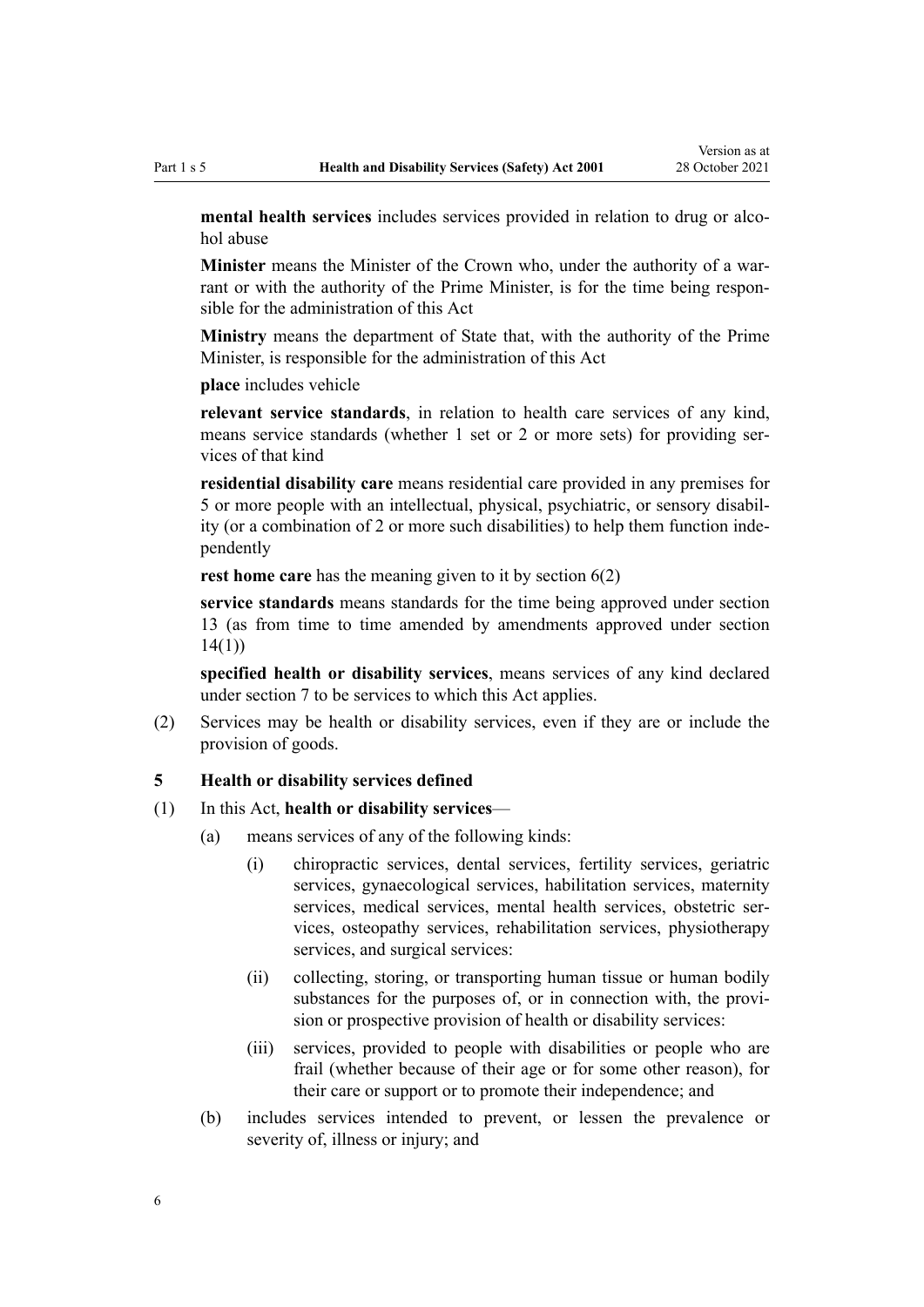- <span id="page-6-0"></span>(c) includes any services within the meaning of the [New Zealand Public](http://legislation.govt.nz/pdflink.aspx?id=DLM80050) [Health and Disability Act 2000;](http://legislation.govt.nz/pdflink.aspx?id=DLM80050) and
- (d) includes services intended to enable the detection, the diagnosis, the determination of the nature or extent or prognosis, or the monitoring, of any illness, injury, or other condition, the treatment of which (or the treatment of the effects of which) is or would be providing health or dis‐ ability services of any kind, for example—
	- (i) biochemical, chemical, cytogenetic, cytological, haematological, histopathological, immunological, microbiological, sensory, or serological analysis, examination, scanning, screening, or testing:
	- (ii) examining, scanning, screening, or testing people using electromagnetic or ionising radiation, magnetism, or sound; and
- (e) includes administering the provision of health or disability services.
- (2) Subparagraphs (i) and (ii) of paragraph (d) of subsection (1) do not limit the generality of that paragraph or of paragraph (a) of that subsection. Section 5(1)(c): amended, on 17 May 2005, by [section 3](http://legislation.govt.nz/pdflink.aspx?id=DLM348075) of the Health and Disability Services

(Safety) Amendment Act 2005 (2005 No 56).

# **6 Rest home care defined**

- (1) This subsection applies to services that—
	- (a) are residential care provided for the care or support of, or to promote the independence of, people who are frail (whether because of their age or for some other reason); and
	- (b) neither include nor are provided together with geriatric services.
- (2) In this Act, **rest home care** means services to which subsection (1) applies that are provided for 3 or more people unrelated by blood or marriage (or by or through a civil union or a de facto relationship) to the person providing the ser‐ vices—
	- $(a)$  in premises held out by the person providing the services as being principally a residence for people who are frail because of their age; and
	- (b) in consideration of payment (whether made or to be made, and whether by the Crown, the people for whom the services are provided, or any other person).

Section 6(2): amended, on 26 April 2005, by [section 7](http://legislation.govt.nz/pdflink.aspx?id=DLM333795) of the Relationships (Statutory References) Act 2005 (2005 No 3).

# **7 Act may be applied to other health or disability services**

- (1) The Governor-General may, by Order in Council made on the Minister's rec‐ ommendation, declare health or disability services of any kind to be services to which this Act applies.
- (2) The Minister must not recommend the making of an order unless satisfied that—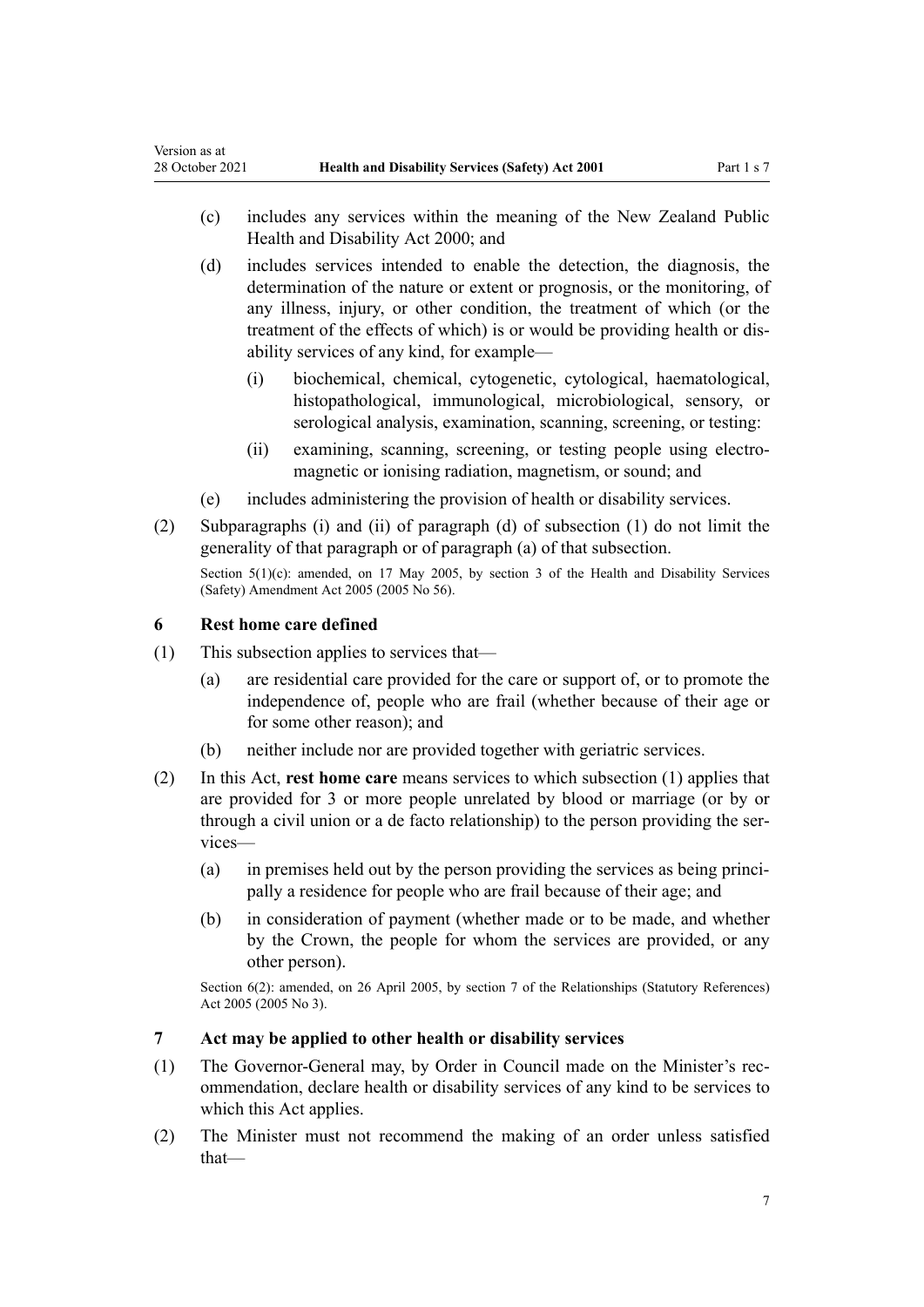- <span id="page-7-0"></span>(a) service standards for services of the kind concerned are in force, or will be in force within 12 months of the commencement of the order; and
- (b) the order will come into force late enough to give affected providers a reasonable time to comply with the standards, and in any event no earlier than 12 months after it is made.
- (3) An order cannot be revoked by Order in Council; and cannot be amended by Order in Council except to correct an error or omission.
- (4) An order under this section is secondary legislation (*see* [Part 3](http://legislation.govt.nz/pdflink.aspx?id=DLM7298343) of the Legis‐ lation Act 2019 for publication requirements).

| Legislation Act 2019 requirements for secondary legislation made under this section |                                                                                                  |                                    |  |
|-------------------------------------------------------------------------------------|--------------------------------------------------------------------------------------------------|------------------------------------|--|
| <b>Publication</b>                                                                  | PCO must publish it on the legislation website and notify LA19 s $69(1)(c)$<br>it in the Gazette |                                    |  |
| <b>Presentation</b>                                                                 | The Minister must present it to the House of<br>Representatives                                  | LA19 s 114, Sch 1<br>cl $32(1)(a)$ |  |
| <b>Disallowance</b>                                                                 | It may be disallowed by the House of Representatives                                             | LA19 ss 115, 116                   |  |
| This note is not part of the Act.                                                   |                                                                                                  |                                    |  |

Section 7(4): inserted, on 28 October 2021, by [section 3](http://legislation.govt.nz/pdflink.aspx?id=LMS268932) of the Secondary Legislation Act 2021 (2021 No 7).

#### **8 Services to which Act does not apply**

- (1) This Act does not apply to services provided in premises that are—
	- (a) a prison within the meaning of [section 3\(1\)](http://legislation.govt.nz/pdflink.aspx?id=DLM294857) of the Corrections Act 2004; or
	- (b) a residence established under [section 364](http://legislation.govt.nz/pdflink.aspx?id=DLM154320) of the Oranga Tamariki Act 1989; or
	- (c) a children's health camp operated by Children's Health Camps—The New Zealand Foundation for Child and Family Health and Develop‐ ment.
- (2) This Act does not apply to services provided in any premises (other than any particular premises specified in the order as being premises to which this Act applies) that are premises of a kind for the time being declared by the Governor-General by Order in Council to be premises to which this Act does not apply.
- (3) An order under subsection (2) may be amended or revoked by Order in Council; but the amending or revoking order must not come into force any sooner than 12 months after it is made.
- (4) An order under this section is secondary legislation (*see* [Part 3](http://legislation.govt.nz/pdflink.aspx?id=DLM7298343) of the Legis‐ lation Act 2019 for publication requirements).

**Legislation Act 2019 requirements for secondary legislation made under this section Publication** PCO must publish it on the legislation website and notify LA19 [s 69\(1\)\(c\)](http://legislation.govt.nz/pdflink.aspx?id=DLM7298353) it in the *Gazette*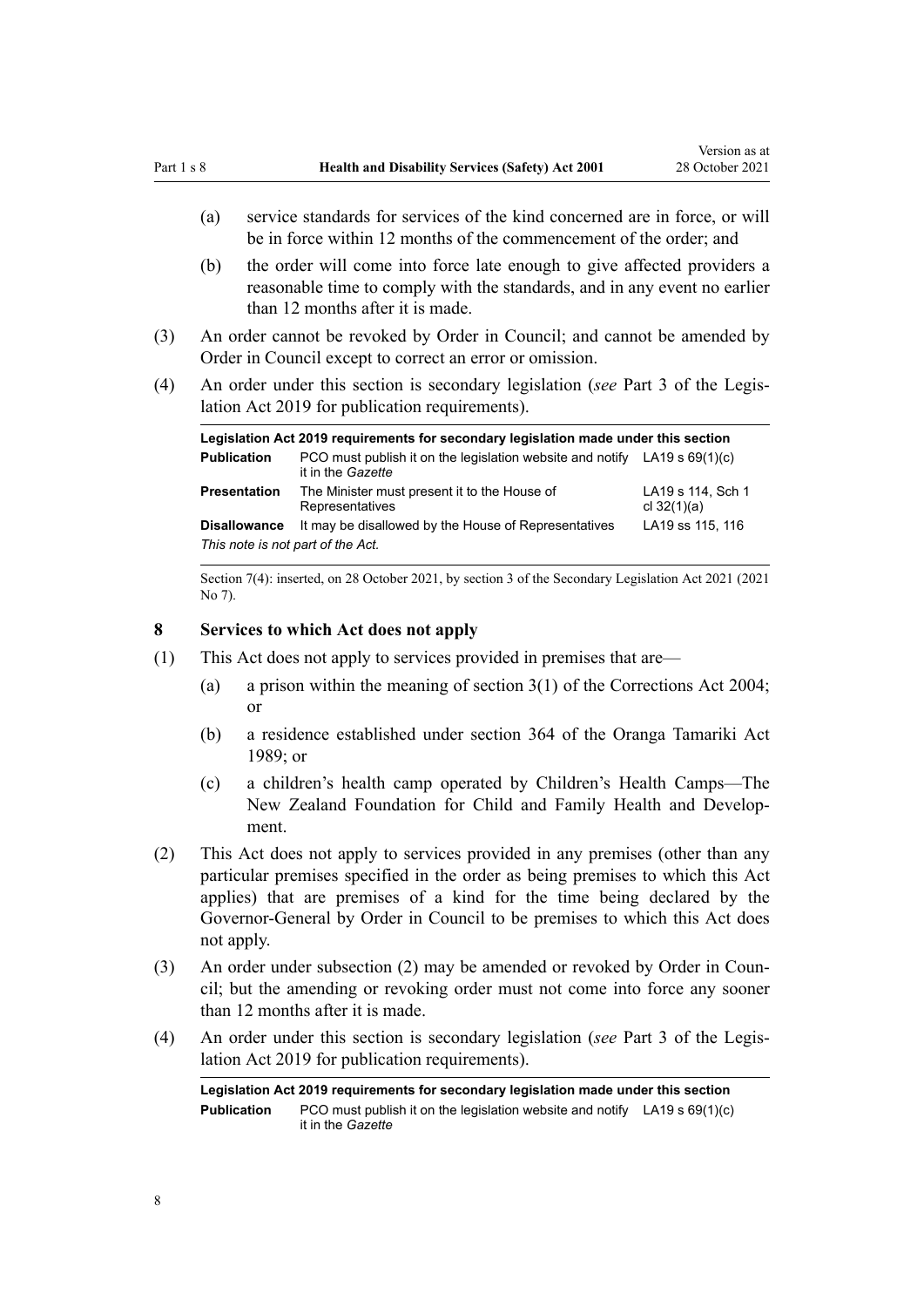| 28 October 2021                   | <b>Health and Disability Services (Safety) Act 2001</b>         | Part $1 s 12$                      |
|-----------------------------------|-----------------------------------------------------------------|------------------------------------|
| <b>Presentation</b>               | The Minister must present it to the House of<br>Representatives | LA19 s 114, Sch 1<br>cl $32(1)(a)$ |
| <b>Disallowance</b>               | It may be disallowed by the House of Representatives            | LA19 ss 115, 116                   |
| This note is not part of the Act. |                                                                 |                                    |

Section 8(1)(a): substituted, on 1 June 2005, by [section 206](http://legislation.govt.nz/pdflink.aspx?id=DLM297136) of the Corrections Act 2004 (2004 No 50).

Section 8(1)(b): amended, on 14 July 2017, by [section 149](http://legislation.govt.nz/pdflink.aspx?id=DLM7287401) of the Children, Young Persons, and Their Families (Oranga Tamariki) Legislation Act 2017 (2017 No 31).

Section 8(4): inserted, on 28 October 2021, by [section 3](http://legislation.govt.nz/pdflink.aspx?id=LMS268932) of the Secondary Legislation Act 2021 (2021 No 7).

#### **9 Providers of health care services to meet service standards**

A person providing health care services of any kind must do so—

- (a) while certified by the Director-General to provide health care services of that kind; and
- (b) while meeting all relevant service standards; and
- (c) in compliance with any conditions subject to which the person was certified by the Director-General to provide health care services of that kind; and
- (d) in compliance with this Act; and
- (e) if the services are rest home care, or geriatric services that are hospital care, in compliance with any applicable regulations under [section](#page-30-0) [53\(1\)\(a\).](#page-30-0)

## **10 Certification not to have effect as professional qualification**

Section 9 does not prevent an individual person who is not certified by the Director-General to provide health care services of any kind from providing health care services of that kind as the agent, employee, officer, or servant of some other person who is certified by the Director-General to provide health care services of that kind.

#### **11 Transitional arrangements for existing providers**

#### *[Expired]*

<span id="page-8-0"></span>Version as at

Section 11: expired, on 1 October 2004, by section 11(5).

# **12 Act binds the Crown**

This Act binds the Crown.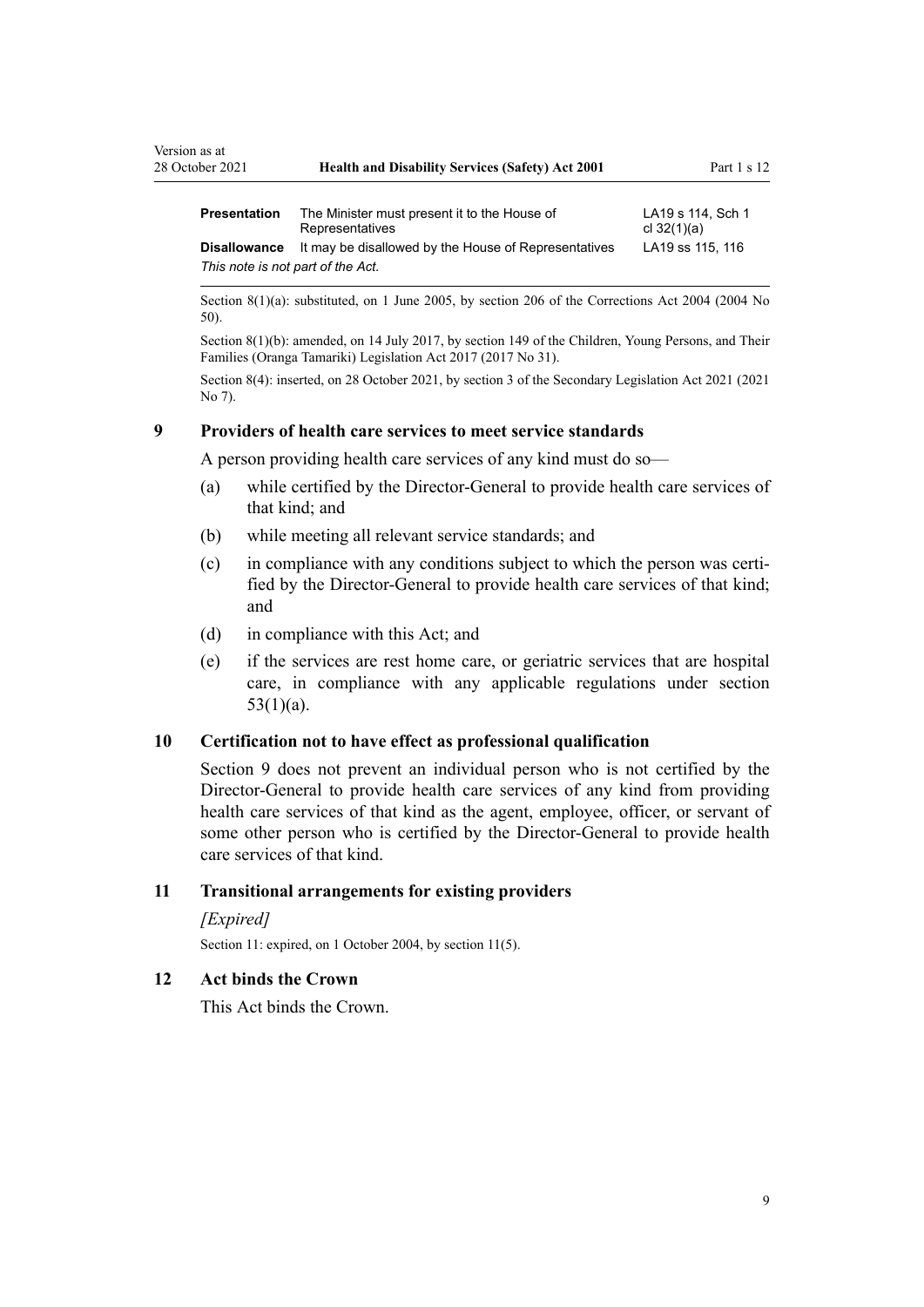# **Part 2**

<span id="page-9-0"></span>**Service standards, and certification and audit of providers**

*Service standards*

#### **13 Minister may approve service standards**

- (1) The Minister may approve standards for providing health or disability services of any kind.
- (2) Service standards approved under this section are secondary legislation (*see* [Part 3](http://legislation.govt.nz/pdflink.aspx?id=DLM7298343) of the Legislation Act 2019 for publication requirements).

|                                   | Legislation Act 2019 requirements for secondary legislation made under this section              |                                    |
|-----------------------------------|--------------------------------------------------------------------------------------------------|------------------------------------|
| <b>Publication</b>                | PCO must publish it on the legislation website and notify LA19 s $69(1)(c)$<br>it in the Gazette |                                    |
| <b>Presentation</b>               | The Minister must present it to the House of<br>Representatives                                  | LA19 s 114, Sch 1<br>cl $32(1)(a)$ |
| <b>Disallowance</b>               | It may be disallowed by the House of Representatives                                             | LA19 ss 115, 116                   |
| This note is not part of the Act. |                                                                                                  |                                    |

Section 13(1): amended, on 28 October 2021, by [section 3](http://legislation.govt.nz/pdflink.aspx?id=LMS268932) of the Secondary Legislation Act 2021 (2021 No 7).

Section 13(2): inserted, on 28 October 2021, by [section 3](http://legislation.govt.nz/pdflink.aspx?id=LMS268932) of the Secondary Legislation Act 2021 (2021 No 7).

#### **14 Amendments and revocations**

- (1) The Minister may approve amendments of service standards.
- (2) The Minister may revoke—
	- (a) service standards approved under section 13:
	- (b) an amendment approved under subsection (1).
- (3) The following are secondary legislation (*see* [Part 3](http://legislation.govt.nz/pdflink.aspx?id=DLM7298343) of the Legislation Act 2019 for publication requirements):
	- (a) an amendment approved under subsection (1):
	- (b) a revocation under subsection (2).

| Legislation Act 2019 requirements for secondary legislation made under this section |                                                                                                  |                                    |  |
|-------------------------------------------------------------------------------------|--------------------------------------------------------------------------------------------------|------------------------------------|--|
| <b>Publication</b>                                                                  | PCO must publish it on the legislation website and notify LA19 s $69(1)(c)$<br>it in the Gazette |                                    |  |
| <b>Presentation</b>                                                                 | The Minister must present it to the House of<br>Representatives                                  | LA19 s 114, Sch 1<br>cl $32(1)(a)$ |  |
| <b>Disallowance</b>                                                                 | It may be disallowed by the House of Representatives                                             | LA19 ss 115, 116                   |  |
| This note is not part of the Act.                                                   |                                                                                                  |                                    |  |

Section 14(1): amended, on 28 October 2021, by [section 3](http://legislation.govt.nz/pdflink.aspx?id=LMS268932) of the Secondary Legislation Act 2021 (2021 No 7).

Section 14(2): replaced, on 28 October 2021, by [section 3](http://legislation.govt.nz/pdflink.aspx?id=LMS268932) of the Secondary Legislation Act 2021 (2021 No 7).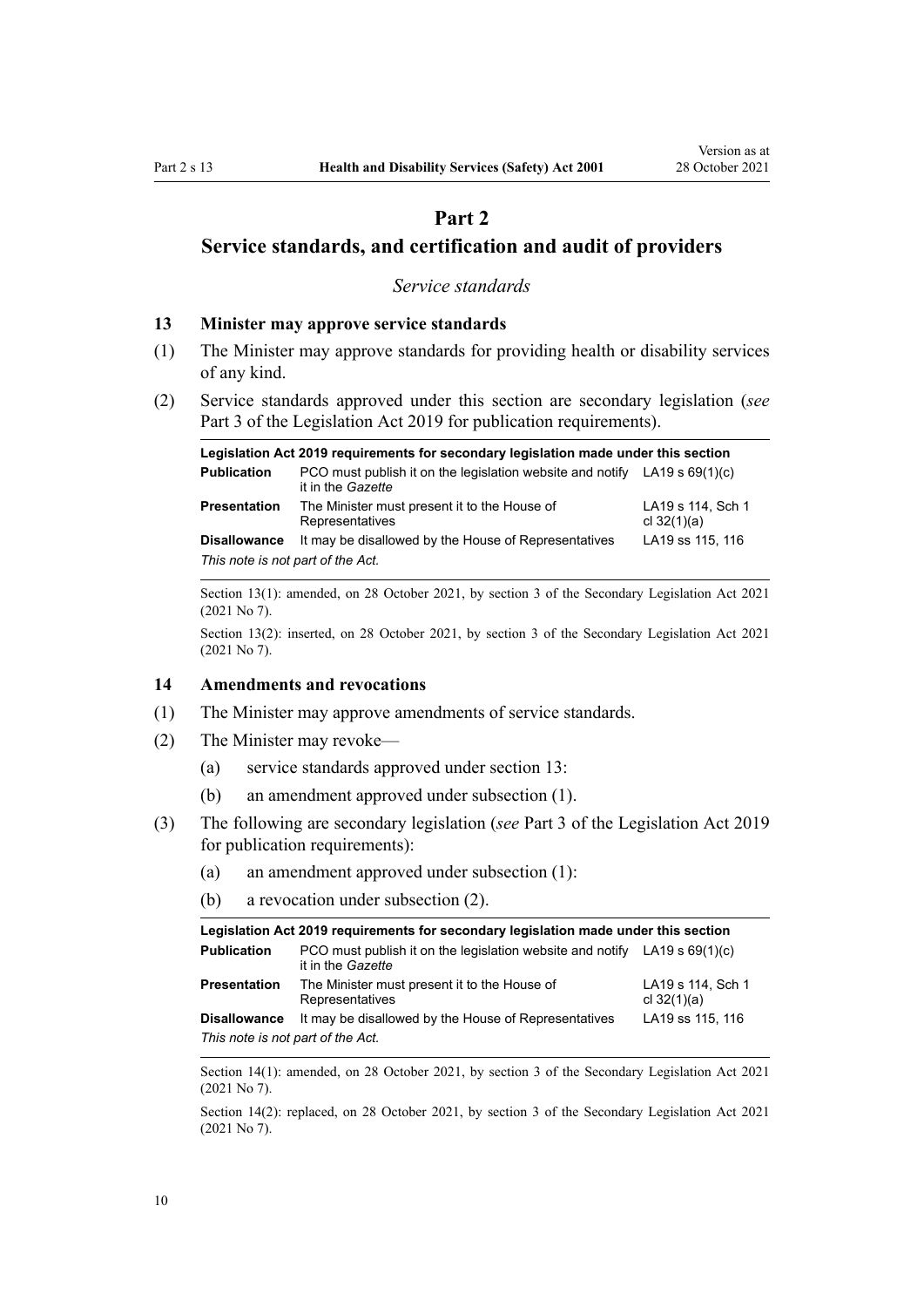<span id="page-10-0"></span>Section 14(3): inserted, on 28 October 2021, by [section 3](http://legislation.govt.nz/pdflink.aspx?id=LMS268932) of the Secondary Legislation Act 2021 (2021 No 7).

#### **15 Power not to be delegated**

- (1) The Minister may not delegate the power to approve standards or amendments of standards, or the power to revoke approvals of standards or amendments of standards.
- (2) Subsection (1) overrides [clause 5](http://legislation.govt.nz/pdflink.aspx?id=LMS356993) of Schedule 6 of the Public Service Act 2020. Section 15(2): amended, on 7 August 2020, by [section 135](http://legislation.govt.nz/pdflink.aspx?id=LMS176959) of the Public Service Act 2020 (2020 No 40).

# **16 Status of notices**

#### *[Repealed]*

Section 16: repealed, on 28 October 2021, by [section 3](http://legislation.govt.nz/pdflink.aspx?id=LMS268932) of the Secondary Legislation Act 2021 (2021 No 7).

#### **17 Copies of standards to be available**

## *[Repealed]*

Section 17: repealed, on 28 October 2021, by [section 3](http://legislation.govt.nz/pdflink.aspx?id=LMS268932) of the Secondary Legislation Act 2021 (2021 No 7).

#### **18 Criteria for approval of standards**

- (1) The Minister must not approve standards for providing health or disability ser‐ vices of any kind unless the Minister—
	- (a) has consulted (as required by [section 20](#page-11-0)) on either—
		- (i) whether standards contained in an existing document or documents should be approved as service standards for providing services of that kind; or
		- (ii) what service standards for providing services of that kind should be approved; and
	- (b) has considered the outcome of the consultation; and
	- (c) if the Minister consulted on what service standards for providing ser‐ vices of that kind should be approved,—
		- (i) in the light of the consultation, has created an initial draft of the proposed standards; and
		- (ii) has consulted further (as required by [section 20\)](#page-11-0) on whether the initial draft should be approved as service standards for providing services of that kind; and
	- (d) is satisfied that requiring providers of services of that kind to provide them in compliance with the standards approved would be in the public interest, having regard to—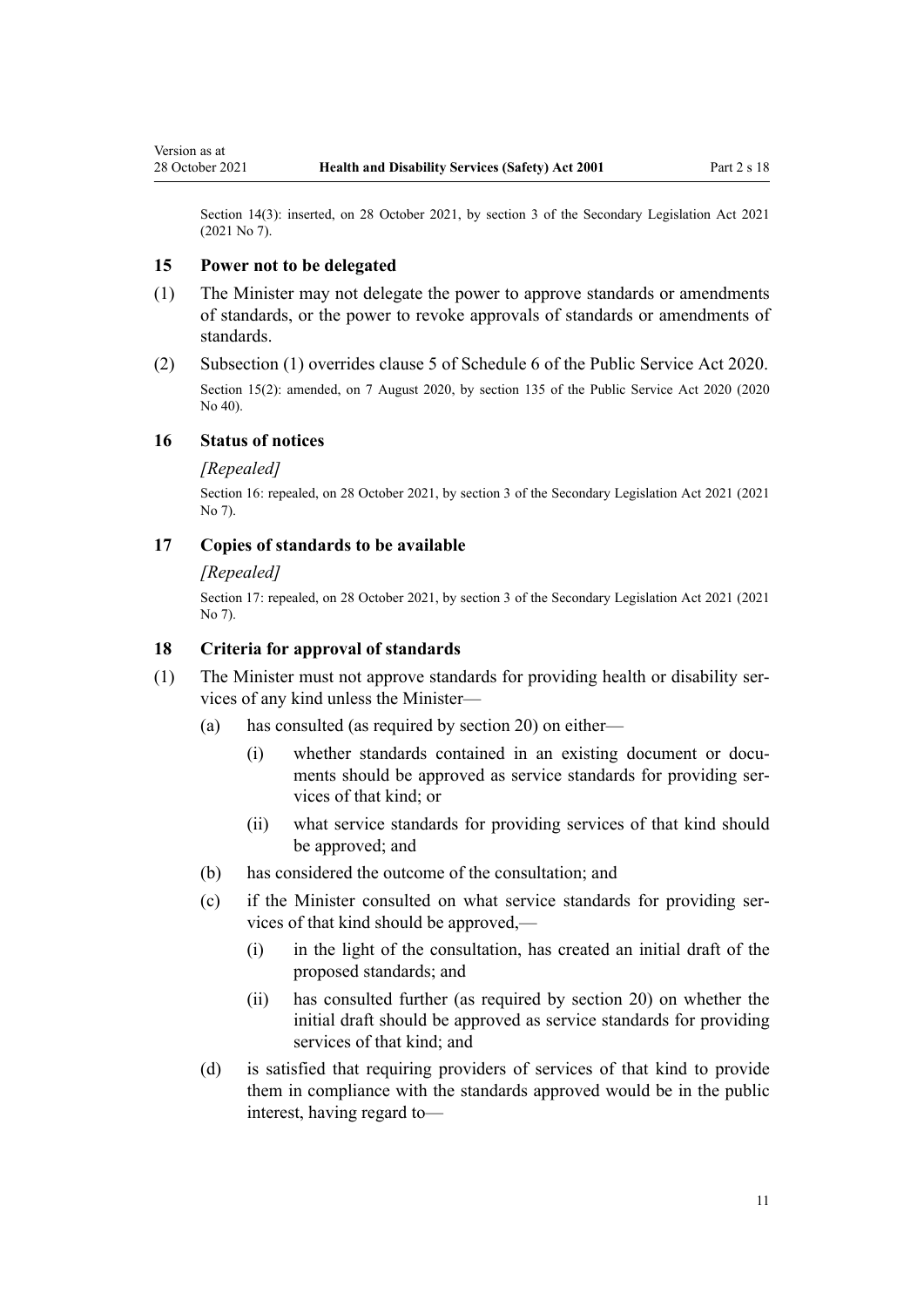- <span id="page-11-0"></span>(i) the extent to which compliance would be likely to ensure the safe provision of services of that kind to the public; and
- (ii) the likely costs to providers of compliance.
- (2) The Minister may consult under subsection  $(1)(a)(ii)$  by reference to an existing document or documents relating to providing health or disability services.
- (3) Consultation under [section 24](#page-14-0) in relation to service standards for providing health care services of any kind is compliance with subsection (1)(a)(ii) for the purpose of approving new standards for providing some or all of the health care services of that kind.

#### **19 Criteria for approval of amendments**

- (1) The Minister must not approve amendments of service standards for providing health or disability services of any kind unless the Minister—
	- (a) has consulted (as required by section 20) on whether the amendments should be made to the standards; and
	- (b) has considered the outcome of the consultation; and
	- (c) is satisfied that requiring providers of services of that kind to provide them in compliance with the standards as amended by the amendments approved would be in the public interest, having regard to—
		- (i) the extent to which compliance would be likely to ensure the safe provision of services of that kind to the public; and
		- (ii) the likely costs to providers of compliance.
- (2) Subsection (1) does not prevent the approval of amendments that are a modi‐ fied version of proposed amendments consulted on under paragraph (a) of that subsection.
- (3) Paragraphs (a) and (b) of subsection (1) do not apply to amendments made to service standards solely to correct an error or omission.

## **20 Consultation**

If required by [section 18](#page-10-0) or section 19 or [section 24](#page-14-0) to consult on a matter relating to health or disability services of any kind, the Minister—

- (a) must make reasonable attempts to consult—
	- (i) organisations known to the Minister to represent affected consum‐ ers; and
	- (ii) organisations known to the Minister to represent affected provid‐ ers; and
	- (iii) all Crown entities (within the meaning of section  $2(1)$  of the Public Finance Act 1989) whose functions are, include, or are capable of including, purchasing services of that kind; and
	- (iv) a reasonably representative sample of affected providers; and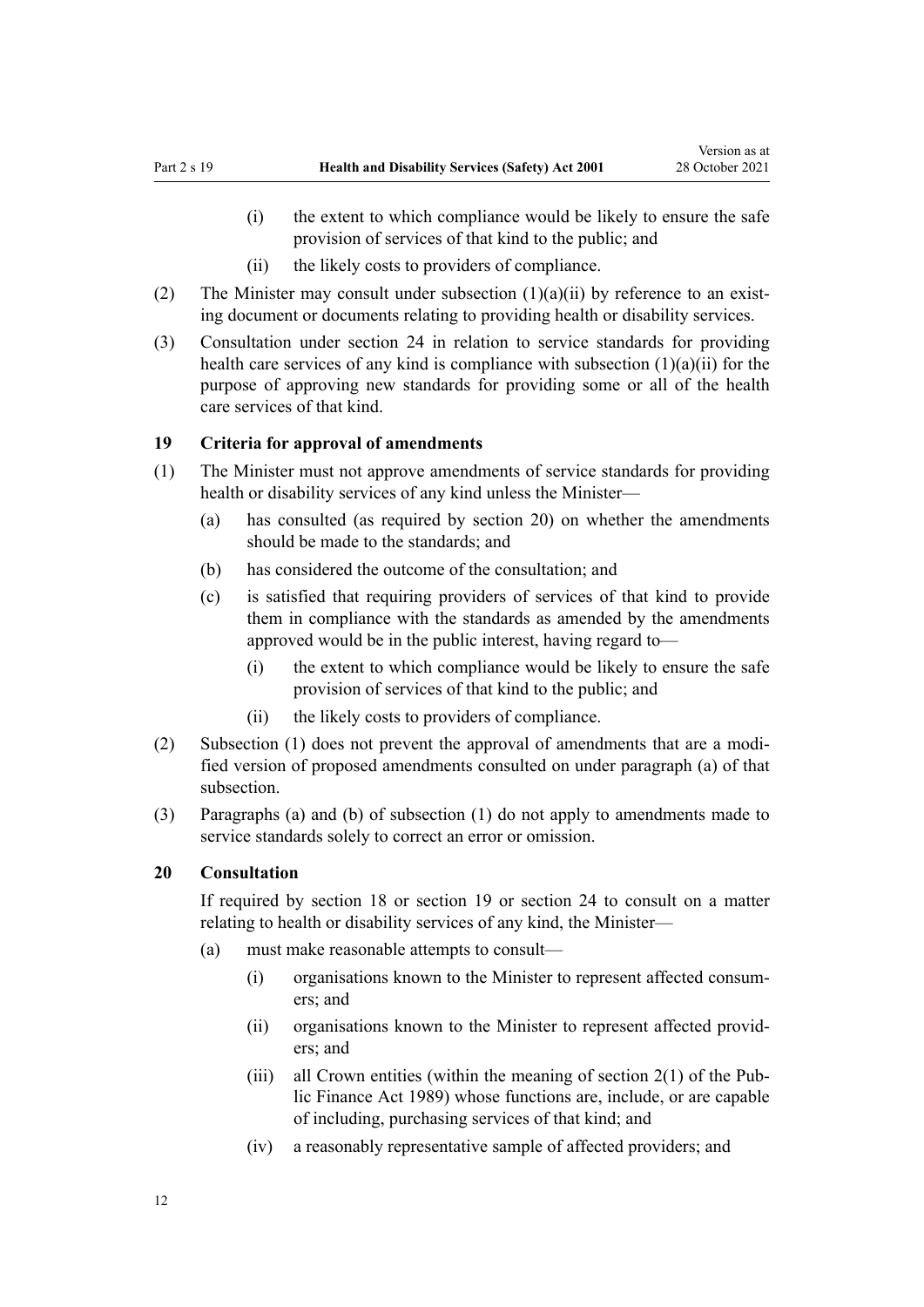- (v) a reasonably representative sample of affected consumers or (if the Minister thinks it more appropriate) a reasonably representa‐ tive sample of people who would be entitled to consent on behalf of affected consumers to the provision of services of that kind to affected consumers; and
- (b) if services of that kind are usually provided by people who must be registered or licensed by, or be members of, some body established or recognised by law before they may lawfully provide services of that kind, must also consult that body.

#### **21 Contents of standards**

<span id="page-12-0"></span>Version as at

- (1) Service standards may include elements of any or all of the following kinds:
	- (a) general statements of appropriate care delivery outcomes for providers of health care services of all kinds:
	- (b) statements of appropriate care delivery outcomes for providers of health or disability services of any kind:
	- (c) statements of appropriate care delivery outcomes for particular aspects of providing health or disability services of any kind:
	- (d) statements of appropriate outcomes, procedures, or techniques for par‐ ticular aspects of providing health or disability services of any kind:
	- (e) technical recommendations or specifications for particular aspects of providing health or disability services of any kind:
	- (f) technical recommendations or specifications for equipment, facilities, goods, or materials, used in providing health or disability services, or health or disability services of any kind:
	- (g) in the case of hospital care or rest home care, a means by which there can be ascertained—
		- (i) minimum numbers of nursing and other care staff who must be on duty (at any time, or at different times) in premises in which the care is being provided; and
		- (ii) any minimum qualifications any of them must have.
- (2) Statements of appropriate outcomes may include either or both of the follow‐ ing:
	- (a) descriptions of means for achieving those outcomes:
	- (b) criteria for assessing whether outcomes are appropriate.
- (3) Subsections (1) and (2) do not limit the generality of [section 13.](#page-9-0)

#### **22 Commencement of service standards**

- (1) The following must specify the day on which they come into force:
	- (a) a service standard approved under [section 13](#page-9-0):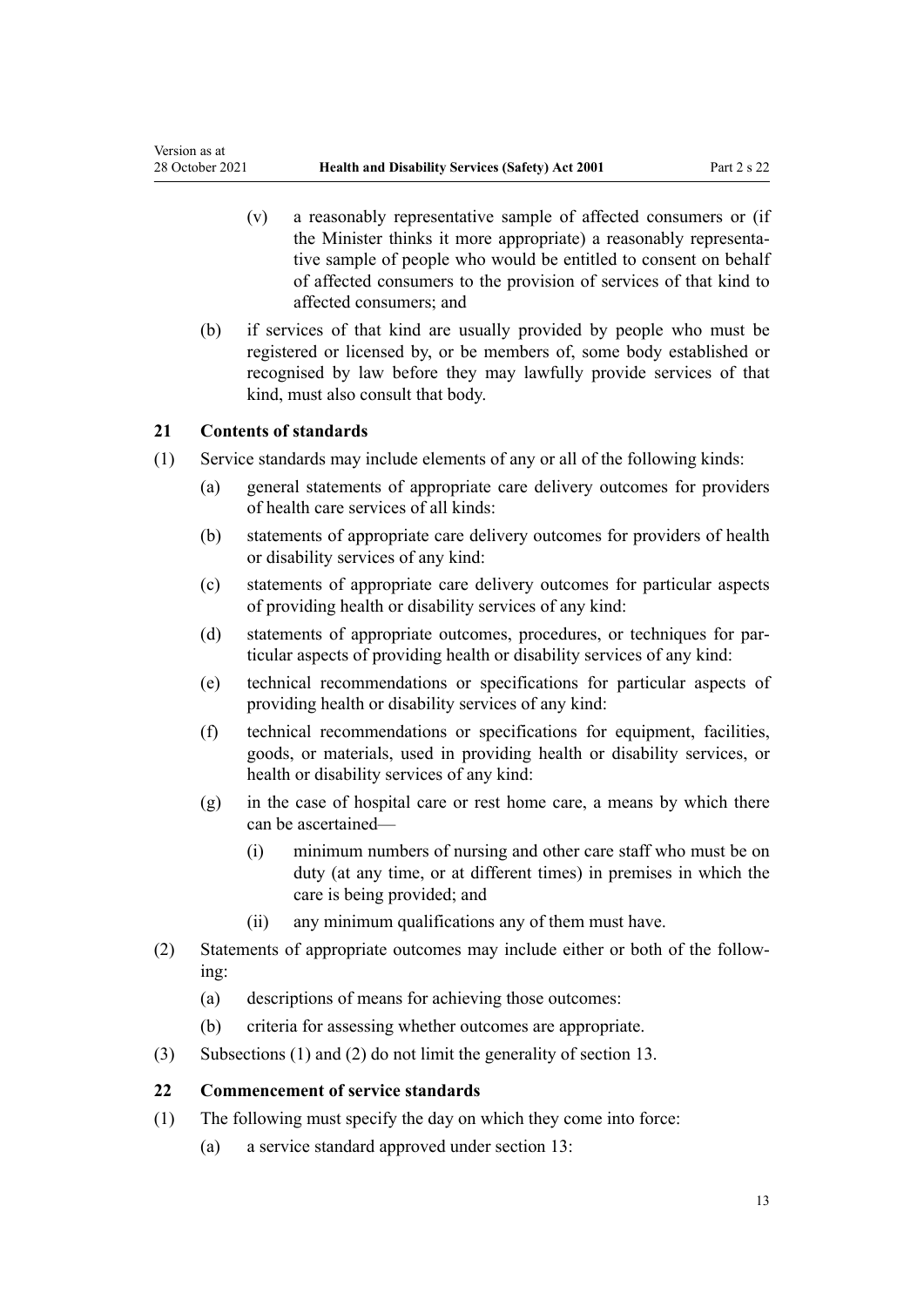- <span id="page-13-0"></span>(b) an amendment approved under [section 14](#page-9-0):
- (c) a revocation under [section 14.](#page-9-0)
- (2) The specified day must be no earlier than 6 months after the day of the appro‐ val or revocation.
- (3) However, subsection (2) does not apply to—
	- (a) approved service standards that are referred to in [section 25\(1\);](#page-14-0) or
	- (b) approved amendments to service standards that are being made solely to correct an error or omission.

Section 22: replaced, on 28 October 2021, by [section 3](http://legislation.govt.nz/pdflink.aspx?id=LMS268932) of the Secondary Legislation Act 2021 (2021 No 7).

#### **23 Minister may grant exemptions**

- (1) The Minister may at any time (whether before or after the commencement of the standards concerned), by notice in the *Gazette*,—
	- (a) exempt any person from any stated element of any stated service stand‐ ards; or
	- (b) amend or revoke any exemption.
- (2) The exemption—
	- (a) must require the person to meet some other requirement stated in the notice, instead of the element concerned; and
	- (b) may be unconditional, or subject to any conditions stated in the notice.
- (3) The Minister must not exempt any person from an element of any service standards (or amend the exemption of any person from an element of any service standards) unless—
	- (a) the person has paid the prescribed fee (if any); and
	- (b) the Minister is satisfied that—
		- (i) there are exceptional circumstances justifying the exemption (or the exemption as amended); and
		- (ii) the safety of affected consumers will not be compromised if the person provides services meeting only the other requirement stated in the notice (or the other requirement stated in the notice as amended) rather than that element.
- (4) If not earlier revoked, the exemption expires on the earliest of—
	- (a) the day 3 years after the date of the notice granting it:
	- (b) a day stated in the notice for the purpose:
	- (c) the day on which the certification of the person concerned to provide health or disability services of the kind concerned expires or is cancelled.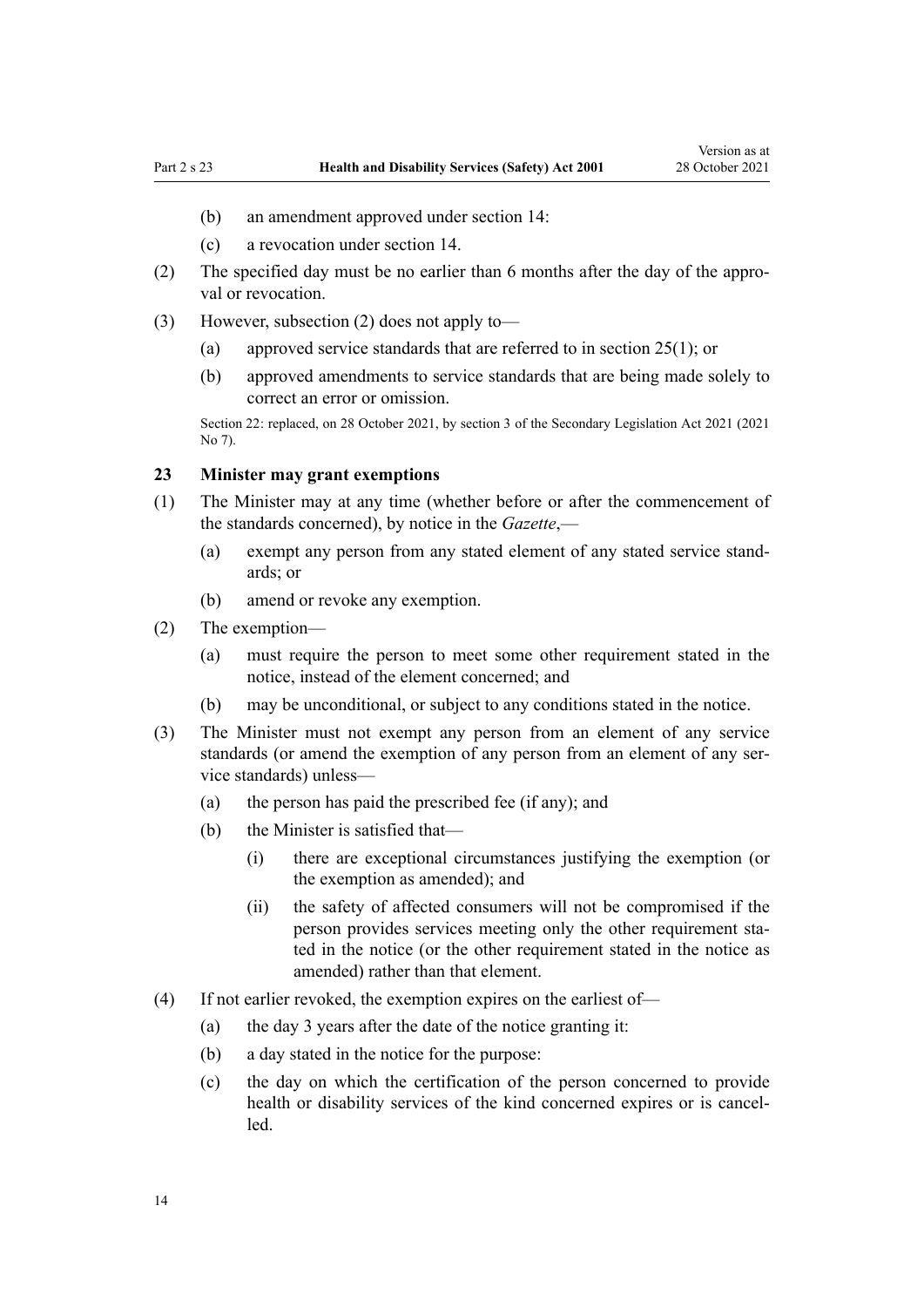- (5) For the purposes of this Act, a person exempted by a notice under this section from an element of any service standards meets the standards if the person—
	- (a) meets—

<span id="page-14-0"></span>Version as at

- (i) the rest of the standards; and
- (ii) the other requirement stated in the notice instead of that element; and
- (b) complies with any conditions stated in the notice.

## **24 Standards to be reviewed regularly**

- (1) The Minister must from time to time consult (as required by [section 20](#page-11-0)) on whether the service standards for providing health care services of any kind should—
	- (a) continue in force unamended; or
	- (b) to encourage the providers of health care services of that kind to improve the quality of those services,—
		- (i) be amended; or
		- (ii) be replaced by 1 or more new sets of service standards.
- (2) The Minister must consult no later than 4 years after the most recent of the fol‐ lowing days:
	- (a) the day the approved standards came into force:
	- (b) the day the most recent approved amendment of the standards came into force:
	- (c) the day the most recent consultation on the standards under this section was begun.

Section 24(2)(a): amended, on 28 October 2021, by [section 3](http://legislation.govt.nz/pdflink.aspx?id=LMS268932) of the Secondary Legislation Act 2021 (2021 No 7).

Section 24(2)(b): amended, on 28 October 2021, by [section 3](http://legislation.govt.nz/pdflink.aspx?id=LMS268932) of the Secondary Legislation Act 2021 (2021 No 7).

## **25 Previous consultation sufficient for certain initial standards**

- (1) Paragraphs (a) to (c) of [section 18\(1\)](#page-10-0) do not apply to any of the following:
	- (a) the first standards for providing hospital care, residential disability care, and rest home care approved under this Act that relate only to infection control:
	- (b) the first standards for providing hospital care, residential disability care, and rest home care approved under this Act that relate only to patient restraint:
	- (c) the first standards for providing hospital care, residential disability care, and rest home care approved under this Act (not being standards that relate only to infection control or patient restraint):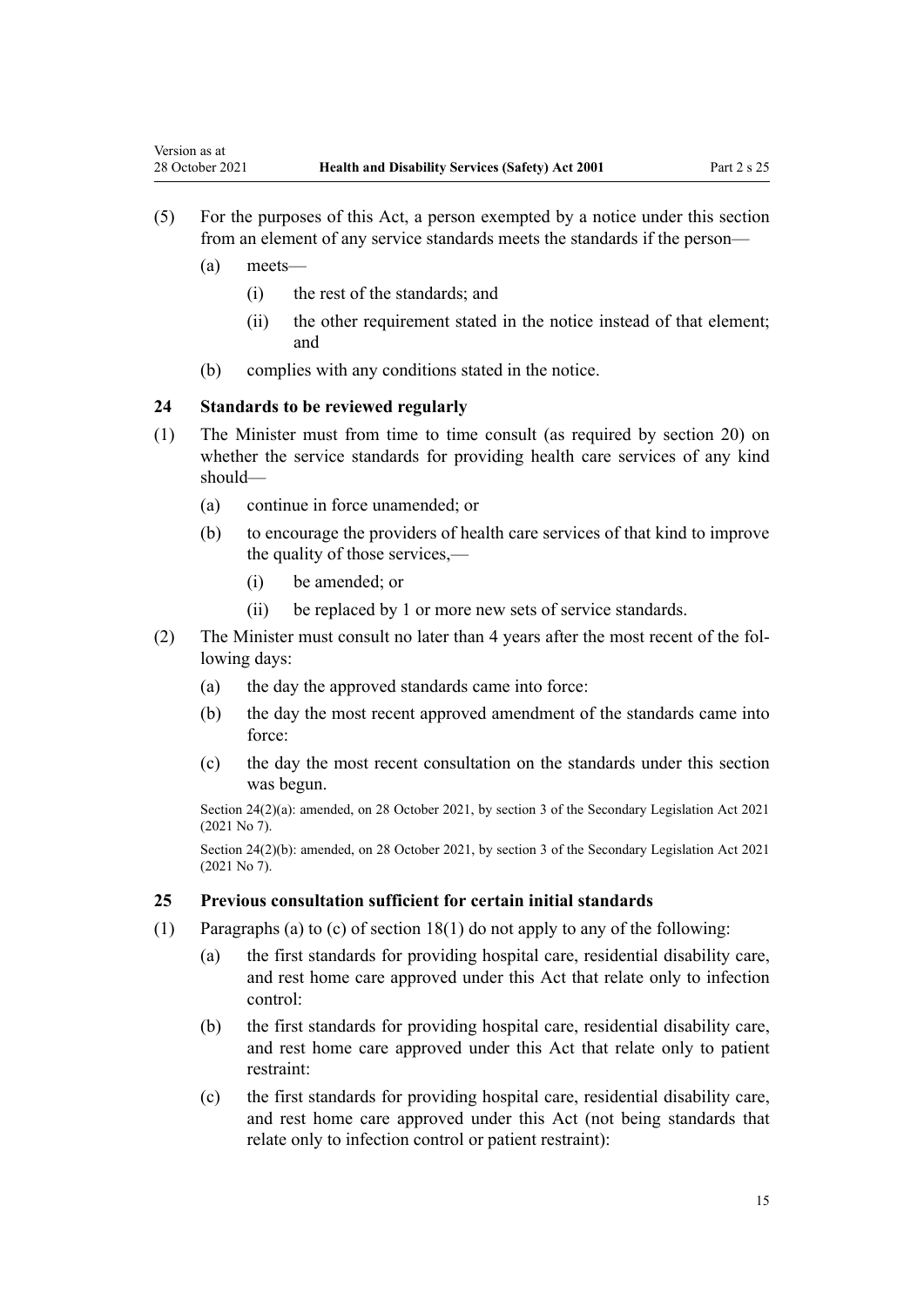- <span id="page-15-0"></span>(d) the first standards for providing mental health services approved under this Act.
- (2) Until the commencement of an order under [section 7\(1\)](#page-6-0) declaring mental health services provided otherwise than as part of hospital care, residential disability care, or rest home care to be services to which this Act applies,—
	- (a) the standards referred to in subsection  $(1)(d)$  have effect only as standards for providing mental health services provided as part of hospital care, residential disability care, or rest home care; and
	- (b) the application of [section 9](#page-8-0) to persons providing mental health services is limited accordingly.

# *Certification of providers*

## **26 Director-General may certify providers**

- (1) The Director-General may, by written notice to any person, certify the person to provide health care services of any kind.
- (2) The notice must state—
	- (a) the name of the person; and
	- (b) the kind or kinds of health care services to which it relates; and
	- (c) the day on which it takes effect; and
	- (d) any conditions subject to which the person is certified to provide the ser‐ vices; and
	- (e) the day on which it expires.

#### **27 Criteria for certification**

- (1) The Director-General must certify a person to provide health care services of any kind if, and only if,—
	- (a) the person has—
		- (i) applied in writing to the Director-General to be certified to pro‐ vide health care services of that kind; and
		- (ii) paid to the Director-General the fee (if any) prescribed for certifi‐ cation to provide health care services (or health care services of that kind); and
	- (b) an auditing agency has given the Director-General a copy of a recent audit report on the provision of health care services of that kind by the person; and
	- (c) the Director-General is satisfied that the person meets relevant service standards that—
		- (i) are already in force; or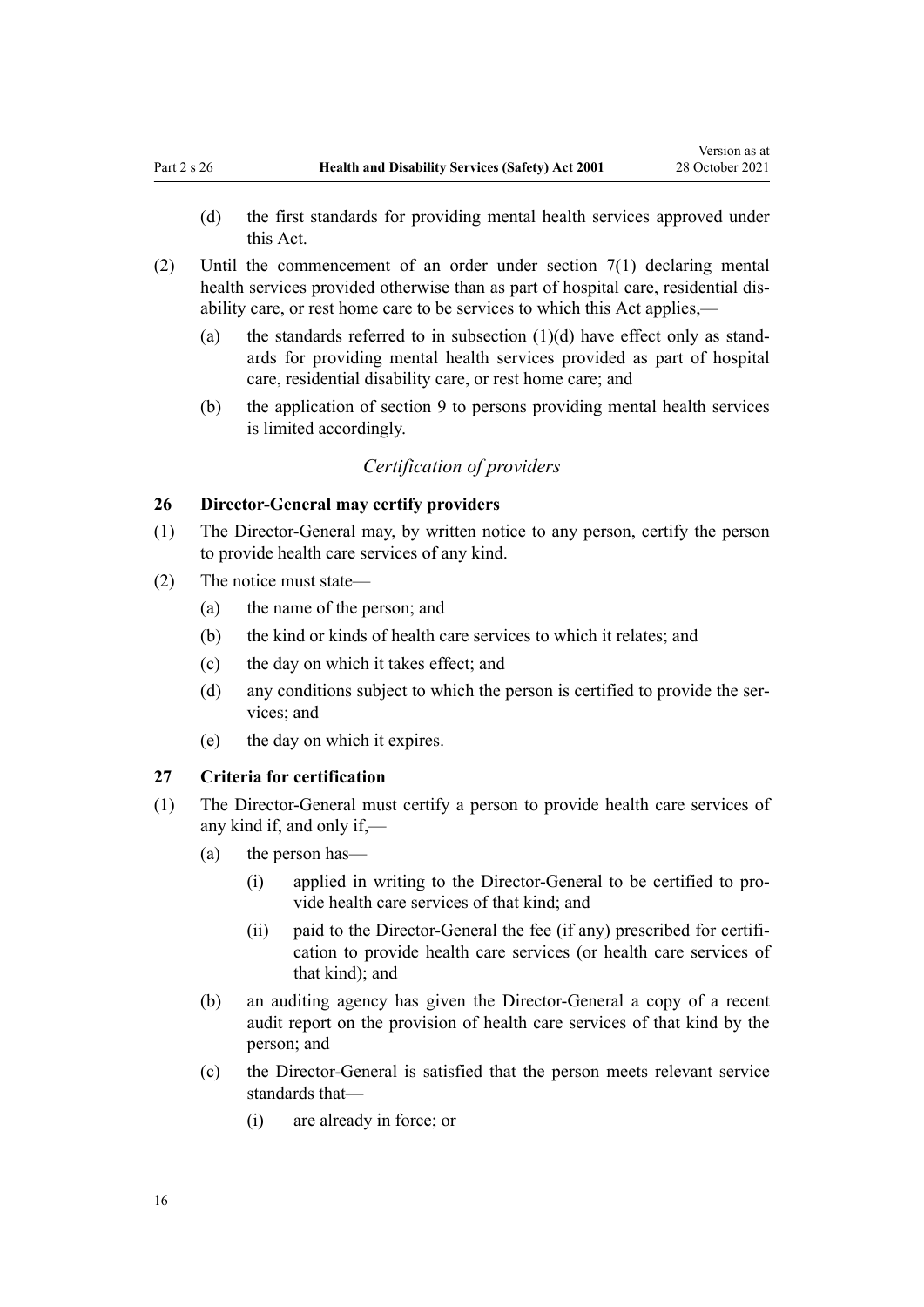- (ii) will be in force on the day on which the notice certifying the per‐ son to provide health care services of that kind takes effect.
- <span id="page-16-0"></span>(2) For the purposes of satisfying himself or herself that the person meets the ser‐ vice standards, the Director-General—
	- (a) is entitled to rely on the audit report; but
	- (b) may have regard to any other relevant matter.

#### **28 Conditions**

- (1) Conditions stated under [section 26\(2\)\(d\)](#page-15-0) may be any conditions the Director-General thinks necessary or desirable to help achieve the purpose of this Act.
- (2) The conditions may include—
	- (a) requirements that the person concerned must obtain audit reports on the provision of the services concerned at stated dates or intervals:
	- (b) requirements that the person concerned must at stated dates or inter‐ vals—
		- (i) assess its provision of the services concerned; and
		- (ii) prepare, and give to the Director-General, a report on the results of its assessment:
	- (c) requirements that, on written demand by the Director-General, the per‐ son concerned must give the Director-General, in writing,
		- (i) any information about the person's provision of the services con‐ cerned (or any of them) the Director-General reasonably requires; or
		- (ii) any information about the person's provision of the services concerned (or any of them) stated in the notice:
	- (d) requirements that the person concerned must keep the Director-General informed of who the person's auditing agency is.
- (3) Subsection (2) does not limit the generality of subsection (1).

## **29 Expiry of certification**

- (1) The day on which a notice under [section 26](#page-15-0) expires may be any day (no later than 5 years after it takes effect) that the Director-General in his or her absolute discretion decides.
- (2) The Director-General must not decide a day more than 3 years after the notice takes effect unless—
	- (a) the person concerned is already certified to provide health care services of the kind concerned; and
	- (b) the Director-General is satisfied that the person has been improving, and is likely to continue to improve, the quality of the health care services of that kind provided by the person.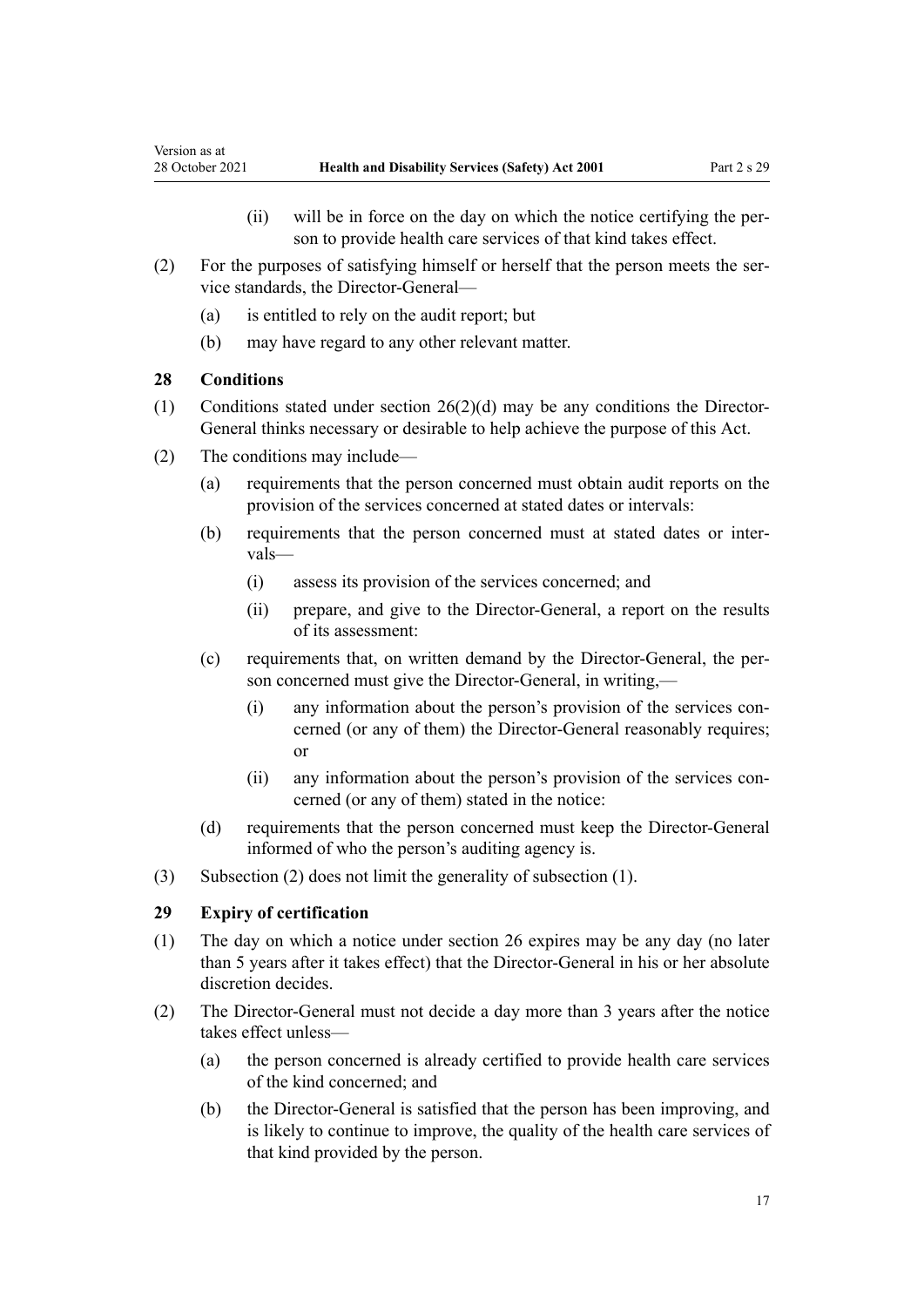- <span id="page-17-0"></span>(3) Unless earlier cancelled, a person's certification to provide health care services of any kind expires on the day on which the notice certifying the person to pro‐ vide health care services of that kind expires.
- (4) In order to enable a person already certified to provide health care services of any kind to continue to provide those services,—
	- (a) the Director-General may again certify the person to provide health care services of that kind before the existing certification expires; and
	- (b) in relation to the new certification, the Minister may under [section 23](#page-13-0) exempt the person (or exempt the person again) from any stated element of the service standards concerned.

#### **30 Cancellation of certification**

- (1) The Director-General must cancel the certification of a person to provide health care services of any kind if satisfied that—
	- (a) the person does not meet the relevant service standards (whether because the quality of the services provided by the person has changed, or because the standards have been amended or replaced); or
	- (b) there are no longer in force service standards for providing health care services of that kind; or
	- (c) the person has asked the Director-General in writing to cancel it.
- (2) The Director-General may cancel the certification of a person to provide health care services of any kind if—
	- (a) the Director-General has cancelled the designation of the auditing agency that prepared the audit report on the provision by the person of health care services of that kind most recently sent to the Director-General; and
	- (b) the Director-General has given the person a notice in writing, stating that the designation has been cancelled and explaining the effect of this subsection, and asking the person to do 1 or more of the following things:
		- (i) send to the Director-General a copy of the most recently prepared audit report on the person's provision of health care services of that kind:
		- (ii) obtain a new audit report from another auditing agency on the per‐ son's provision of health care services of that kind, and send a copy to the Director-General:
		- (iii) arrange to obtain, at the time when an audit report will be required in any event, an audit report from another auditing agency on the person's provision of health care services of that kind, and tell the Director-General in writing the name of the new agency: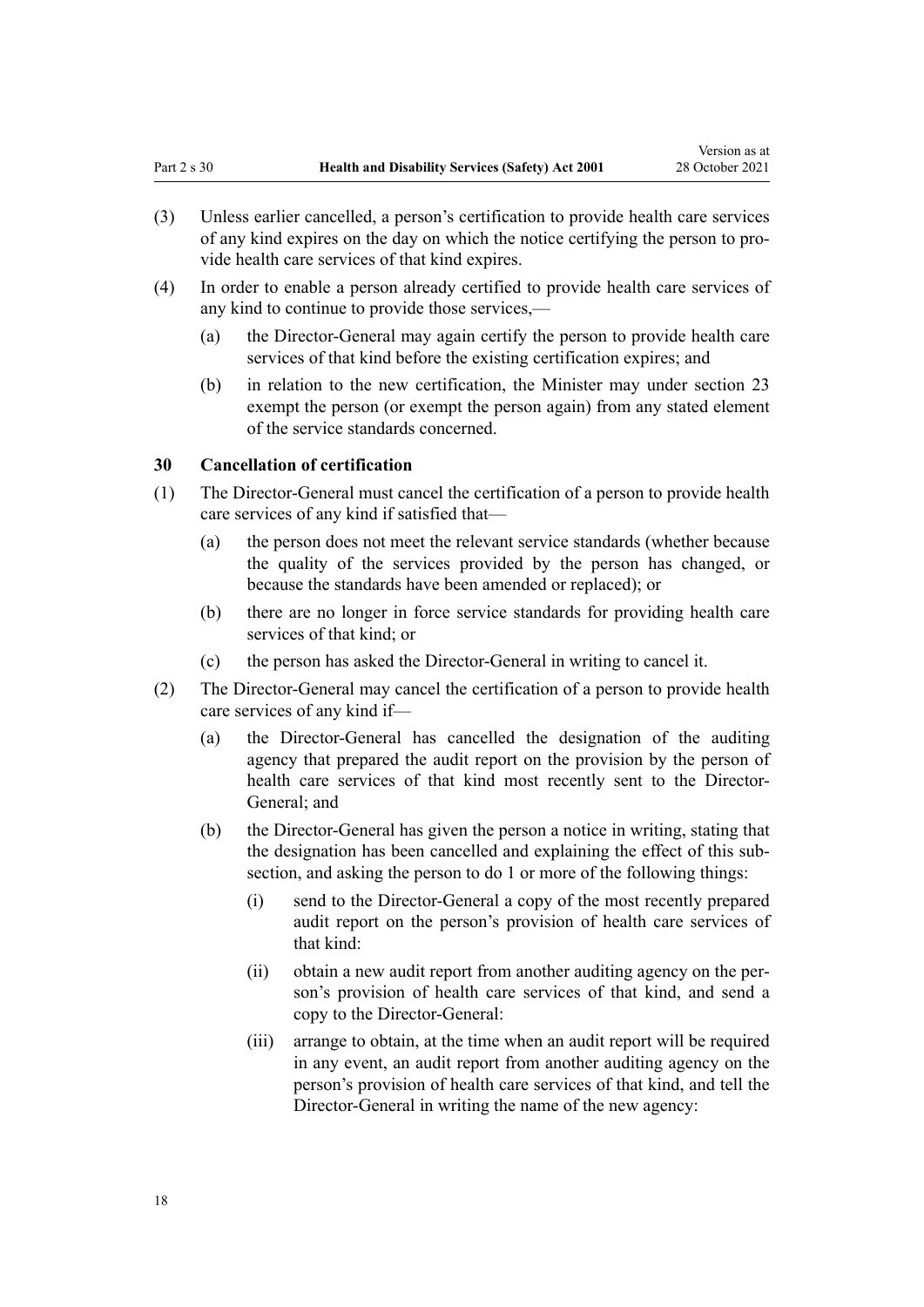- (iv) give the Director-General, in writing, any information relating to the person's provision of health care services of that kind the Director-General asks for; and
- (c) more than 3 months has passed since the person was given the notice, and the person has failed or refused to comply with it.
- (3) The Director-General may cancel the certification of a person to provide health care services of any kind if,—
	- (a) having made reasonable efforts to do so, the Director-General has not been able to satisfy himself or herself that the person meets the relevant service standards; or
	- (b) the Director-General is satisfied that the person has failed or refused to comply with—
		- (i) a provision of this Act other than [section 9](#page-8-0); or
		- (ii) a condition subject to which the person is certified to provide ser‐ vices of that kind; or
		- (iii) a requirement or condition stated in a notice under [section 23;](#page-13-0) or
		- (iv) if the services are rest home care, or geriatric services that are hos‐ pital care, any applicable regulations under [section 53\(1\)\(a\)](#page-30-0).
- (4) Subsection (2) does not limit the circumstances in which the Director-General may cancel the certification of a person to provide health care services of any kind under subsection (3)(a).
- (5) The cancellation of a person's certification must be effected by written notice to the person, stating—
	- (a) the name of the person; and

<span id="page-18-0"></span>Version as at

(b) the kind or kinds of health care services to which it relates.

#### **31 Providers to give Director-General certain information**

- (1) The Director-General must not certify a person to provide health care services of any kind unless the person has given the Director-General—
	- (a) written notice of the name, address, and telephone number of a person who is for the time being the person whom the Director-General should contact about the services; and
	- (b) if the services are to be provided at fixed locations, written notice of the locations.
- (2) A certified provider must promptly give the Director-General written notice of all changes in the name, address, or telephone number of the person who is for the time being the person whom the Director-General should contact about the services.
- (3) A certified provider must promptly give the Director-General written notice of any new fixed location at which the services are being provided.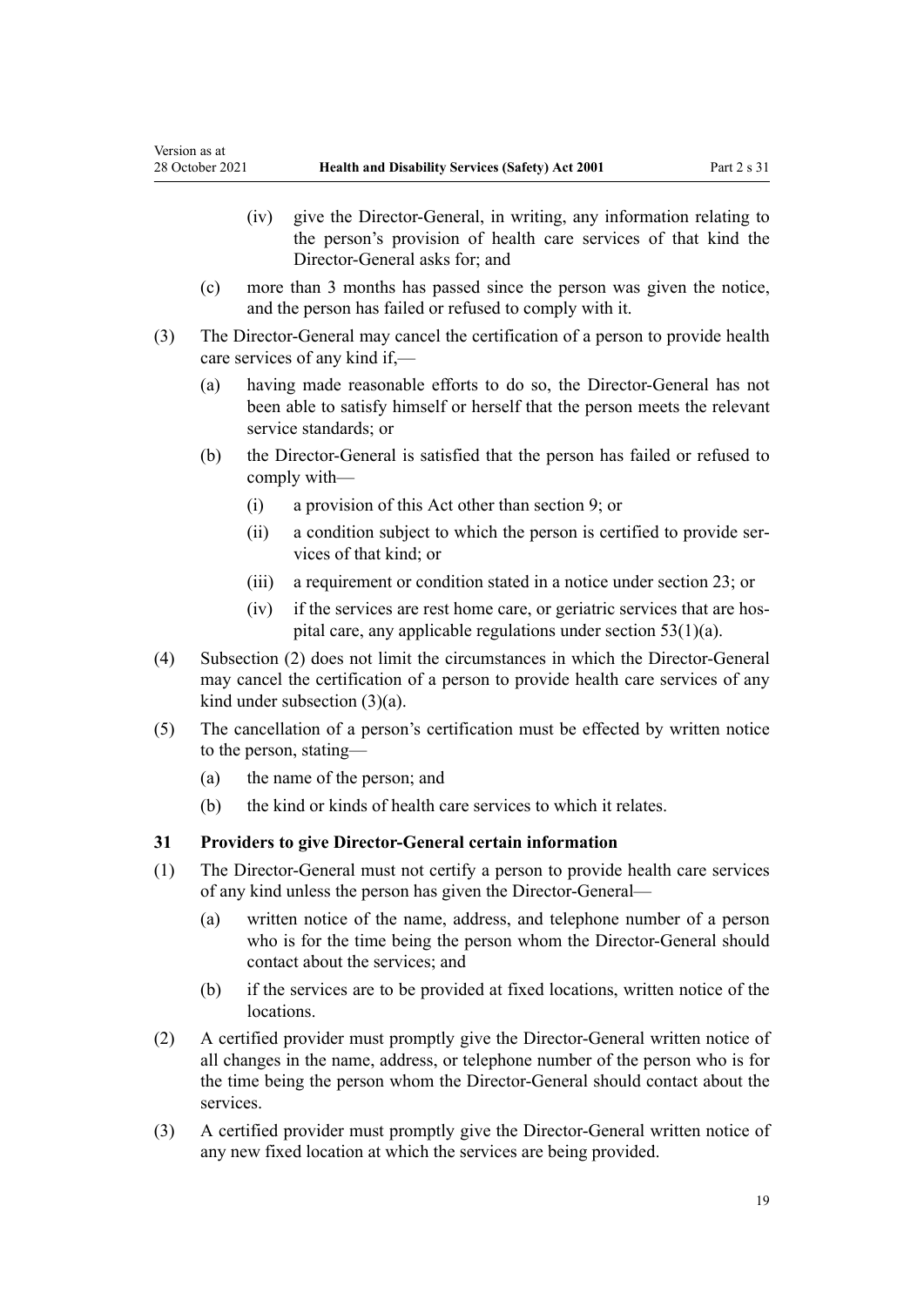- <span id="page-19-0"></span>(4) A certified provider must promptly give the Director-General written notice,—
	- (a) in the case of a body corporate (other than a District Health Board, some other body corporate that is a Crown entity, a corporation sole, or a Trust Board incorporated under the [Charitable Trusts Act 1957\)](http://legislation.govt.nz/pdflink.aspx?id=DLM308795), of any change in the membership of its governing body:
	- (b) in the case of a Trust Board incorporated under the Charitable Trusts Act 1957, of any change in its membership:
	- (c) in the case of any other trust, of any change in the trustees:
	- (d) in the case of a partnership, of any change in the partners.
- (5) A person certified to provide health care services of any kind must promptly give the Director-General written notice of—
	- (a) any incident or situation (for example, a fire, flood, or failure of equip‐ ment or facilities) that has put at risk, may have put at risk, puts at risk, or may be putting at risk the health or safety of people for whom the per‐ son was or is providing the services; and
	- (b) any investigation commenced by a constable into any aspect of the services, their provision, or any premises in which they were provided; and
	- (c) any death of a person to whom the person was providing the services, or occurring in any premises in which they were provided, that is required to be reported to a coroner under the [Coroners Act 2006](http://legislation.govt.nz/pdflink.aspx?id=DLM377056).

Section 31(5)(b): amended, on 1 October 2008, pursuant to [section 116\(a\)\(ii\)](http://legislation.govt.nz/pdflink.aspx?id=DLM1102349) of the Policing Act 2008 (2008 No 72).

Section 31(5)(c): amended, on 1 July 2007, by [section 146](http://legislation.govt.nz/pdflink.aspx?id=DLM378303) of the Coroners Act 2006 (2006 No 38).

## *Auditing agencies*

# **32 Director-General may designate persons to audit providers**

- (1) The Director-General may, by notice in the *Gazette*, designate any person to audit the provision or likely future provision of health care services (or health care services of any kind) by providers or prospective providers.
- (2) The notice must state any conditions subject to which the designation is given.

#### **33 Criteria for designating external agencies**

The Director-General must designate a person who is not an employee of the Ministry to audit the provision of health care services of any kind by certified providers if, and only if,—

- (a) the person has—
	- (i) applied in writing to the Director-General to be designated to audit the provision of services of that kind by certified providers; and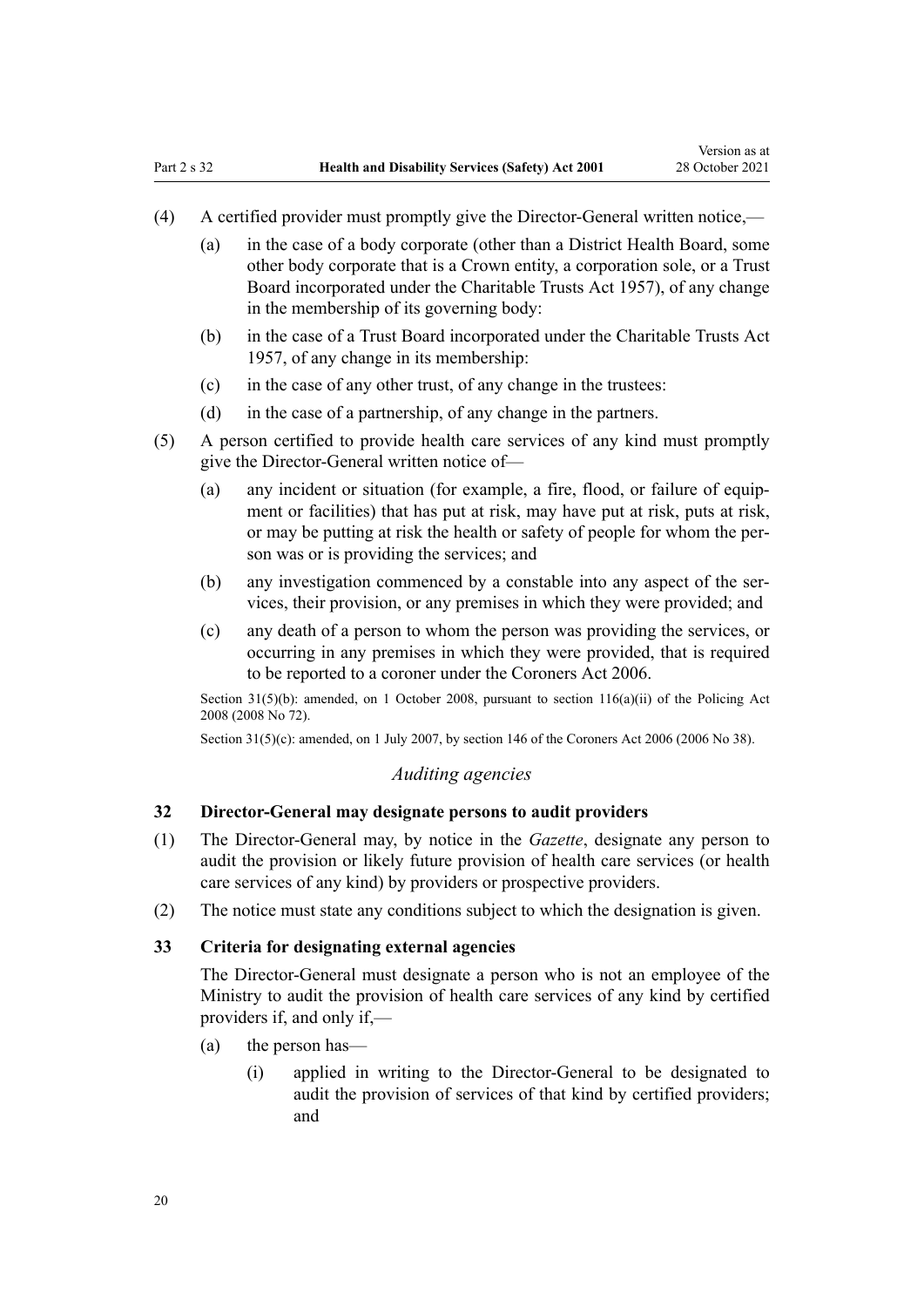- <span id="page-20-0"></span>(ii) paid to the Director-General the fee (if any) prescribed for desig‐ nation to audit the provision of services of that kind; and
- (b) the Director-General is satisfied that the person—
	- (i) has the technical expertise to audit the provision of services of that kind; and
	- (ii) has in place effective systems for auditing the provision of services of that kind; and
	- (iii) has in place effective arrangements to avoid or manage any conflicts of interest that may arise in auditing the provision of services of that kind; and
	- (iv) will administer those systems and arrangements properly and competently, and in compliance with any conditions subject to which the designation is given; and
	- (v) will comply with this Act.

# **34 Criteria for designating employees of Ministry**

- (1) The Director-General must designate an employee of the Ministry to audit the provision of health care services of any kind by certified providers if, and only if, satisfied that—
	- (a) it is necessary or desirable to do so to enable providers or prospective providers who cannot find a convenient or appropriate auditing agency to audit their provision or likely future provision of health care services of any kind; and
	- (b) the Ministry—
		- (i) has in place effective systems for auditing the provision of services of that kind; and
		- (ii) has in place effective arrangements to avoid or manage any conflicts of interest that may arise in auditing the provision of services of that kind; and
	- (c) the person—
		- (i) has the technical expertise to audit the provision of services of that kind; and
		- (ii) will administer those systems and arrangements properly and competently, and in compliance with any conditions subject to which the designation is given; and
		- (iii) will comply with this Act.
- (2) An auditing agency who is an employee of the Ministry may refuse to audit the provision of health care services by any person unless the person has paid the prescribed fee (if any).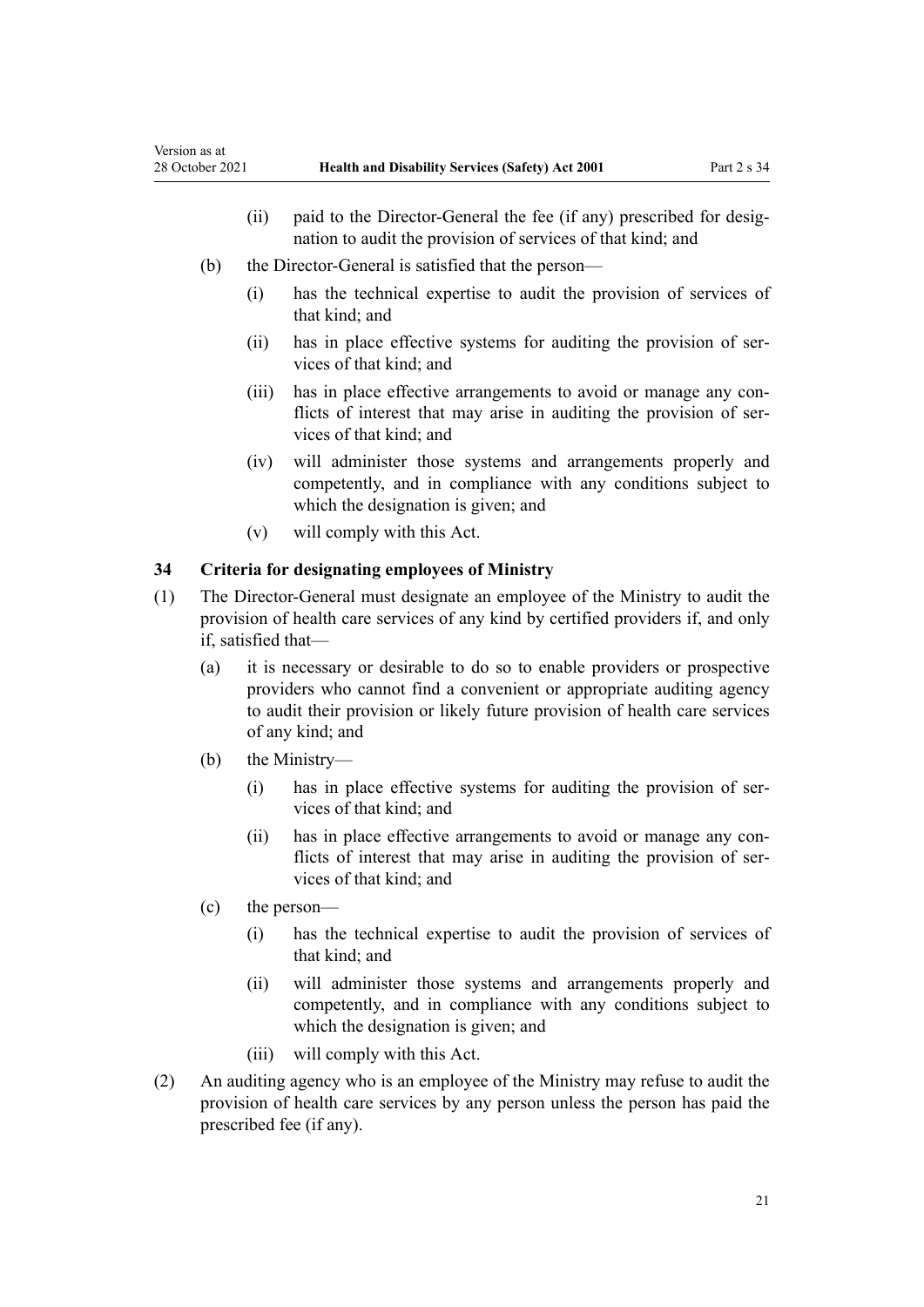#### <span id="page-21-0"></span>**35 Modification of designation**

- (1) The Director-General may from time to time, by notice in the *Gazette*, amend any notice under [section 32\(1\)](#page-19-0)—
	- (a) by revoking or amending any condition to which the designation it effects is subject; or
	- (b) by making the designation it effects subject to a new condition; or
	- (c) to correct an error or make a minor or technical adjustment.
- (2) The amendment comes into force on a day specified in the notice.

## **36 Agency to give Director-General copy of audit report**

Promptly after giving a certified provider or prospective provider an audit report, an auditing agency must give a copy to the Director-General.

## **37 Cancellation of designation**

- (1) The Director-General may at any time, by notice in the *Gazette*, cancel the des‐ ignation under [section 32\(1\)](#page-19-0) of an auditing agency who is not an employee of the Ministry—
	- (a) if no longer satisfied (or unable, after making reasonable efforts, to obtain from the agency enough evidence to continue to be satisfied) of the matters stated in [section 33\(b\);](#page-19-0) or
	- (b) if satisfied that the agency has, without reasonable excuse, failed or refused to comply with—
		- (i) a provision of this Act; or
		- (ii) a condition to which the designation was subject; or
	- (c) if asked by the agency in writing to do so.
- (2) The Director-General may at any time, by notice in the *Gazette*, cancel the des‐ ignation under [section 32\(1\)](#page-19-0) of an employee of the Ministry.
- (3) The cancellation takes effect—
	- (a) on a day stated in the notice; or
	- (b) if no day is stated in the notice, on the day after the date on which the notice is published in the *Gazette*.

#### **38 Expiry of designation**

- (1) The designation of an auditing agency under [section 32\(1\)](#page-19-0) expires after 3 years.
- (2) The designation under [section 32\(1\)](#page-19-0) of an employee of the Ministry expires when he or she ceases to be an employee of the Ministry.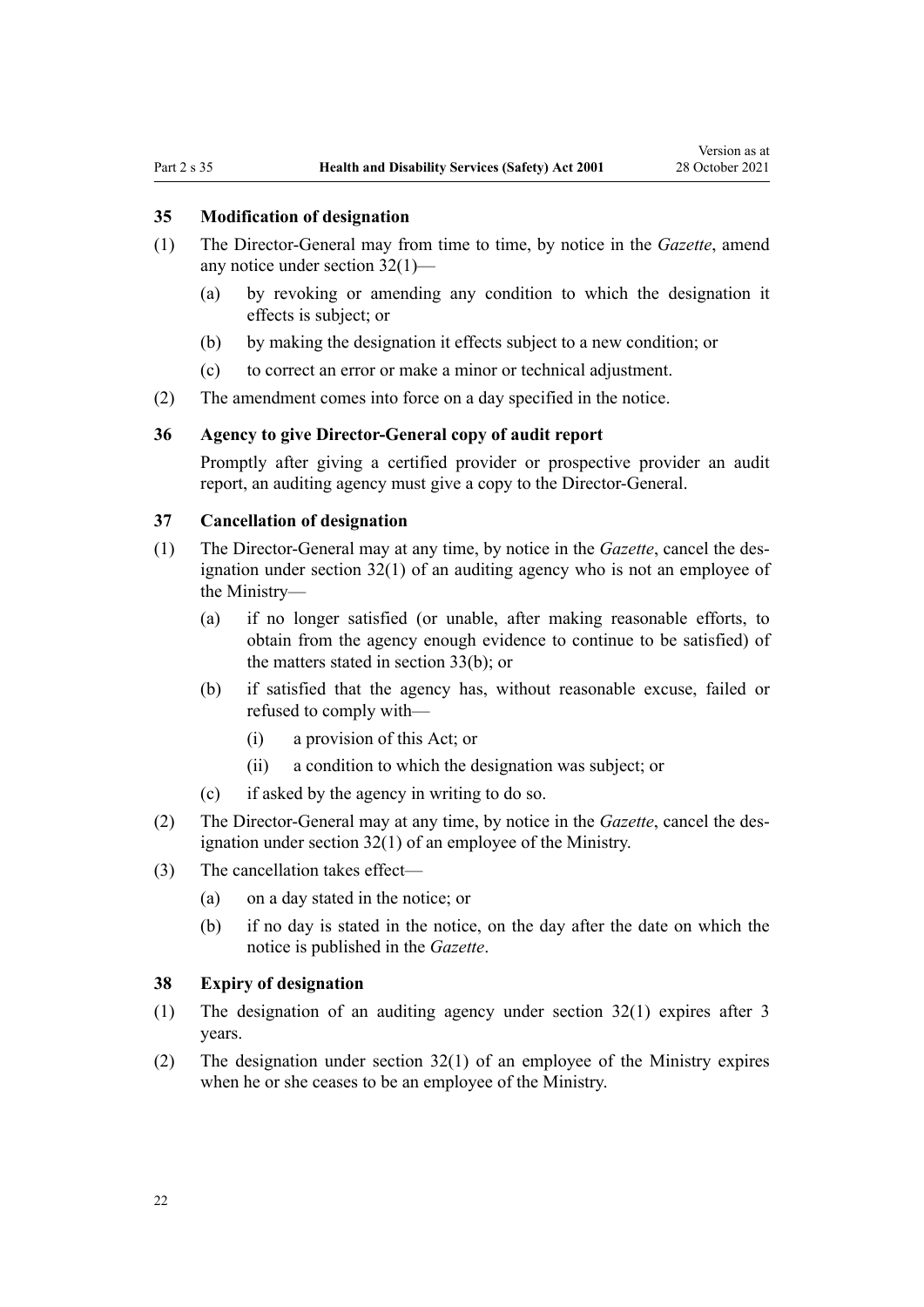# **39 Procedure for cancelling private agency's designation**

- (1) Before cancelling the designation of an auditing agency other than an employee of the Ministry, the Director-General must—
	- (a) give the agency written notice of—

<span id="page-22-0"></span>Version as at

- (i) the reasons for proposing to cancel it; and
- (ii) the fact that the agency has a reasonable time within which to show that it should not be cancelled; and
- (b) give the agency a reasonable time within which to show that the designation should not be cancelled; and
- (c) consider any arguments and evidence advanced by the agency during that reasonable time that may tend to show that the designation should not be cancelled.
- (2) Promptly after cancelling the designation of an auditing agency that is not an employee of the Ministry, the Director-General must make reasonable efforts to give certified providers known to the Director-General to have had audit reports prepared by the agency written notice of—
	- (a) the cancellation and the reasons for it; and
	- (b) the effect of [section 30\(2\).](#page-17-0)

# **Part 3**

# **Enforcement**

#### *Inspection of places*

## **40 General right to inspect places**

- (1) An authorised person who believes on reasonable grounds that health care services are being provided in any place may at any reasonable time exercise any of the powers in [section 42\(1\)](#page-23-0) reasonably necessary to find out all or any of the following matters:
	- (a) whether health care services are in fact being provided there:
	- (b) whether health care services being provided there are being provided in compliance with [section 9:](#page-8-0)
	- (c) whether health care services being provided there are being provided in a safe and satisfactory manner:
	- (d) whether the place is safe and sanitary:
	- (e) whether the provision of health care services there has been satisfactorily audited by an auditing agency.
- (2) An authorised person who believes on reasonable grounds that there is in any place any document, equipment, or device relating to, or used or to be used in relation to, the provision of health care services in any other place may at any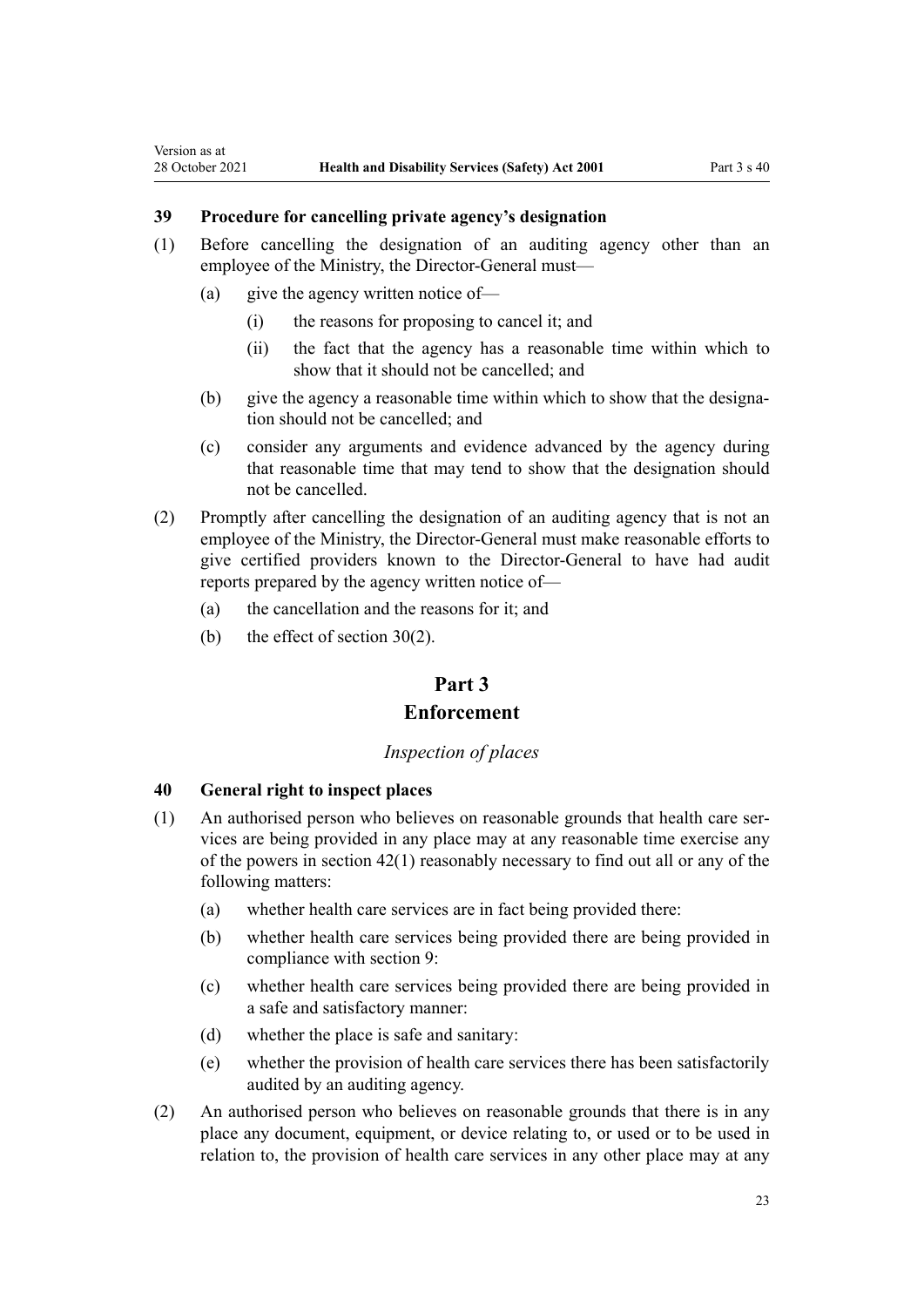<span id="page-23-0"></span>reasonable time exercise any of the powers in section 42(1) reasonably necessary to find out all or any of the following matters:

- (a) whether health care services are in fact being provided in the other place:
- (b) whether health care services being provided in the other place are being provided in compliance with [section 9](#page-8-0):
- (c) whether health care services being provided in the other place are being provided in a safe and satisfactory manner:
- (d) whether the other place is safe and sanitary:
- (e) whether the provision of health care services in the other place has been satisfactorily audited by an auditing agency.

## **41 Right to monitor certain places**

- (1) In addition to the powers stated in paragraphs (b) to (e) of section 42(1), an authorised person may at any time exercise any of the powers stated in subsec‐ tion (2) if he or she has entered and inspected a place under section  $40(1)(a)$ and is satisfied that health care services of any kind are being provided there—
	- (a) by a person not certified by the Director-General to provide services of that kind; or
	- (b) in contravention of a cessation order or a closing order.
- (2) The powers of an authorised person referred to in subsection (1) are the powers to—
	- (a) remain in the place for as long as he or she wishes, in any part or parts of the place he or she wishes to be in; and
	- (b) inspect, investigate, supervise, or watch, any thing, process, or transaction in the place he or she wishes; and
	- (c) record (by audio, film, photograph, video, or any other means of record‐ ing) any thing, process, situation, or transaction in the place he or she wishes.

## **42 Powers of authorised persons**

- (1) The powers referred to in [section 40,](#page-22-0) in relation to any place, are the powers to—
	- (a) enter and inspect the place:
	- (b) inspect any equipment or device in the place believed on reasonable grounds to be, have been, or be intended to be used in the provision of health care services (whether in the place or elsewhere):
	- (c) take possession of and remove any equipment or device inspected:
	- (d) inspect any document in the place believed on reasonable grounds to relate to the provision of health care services (whether in the place or elsewhere):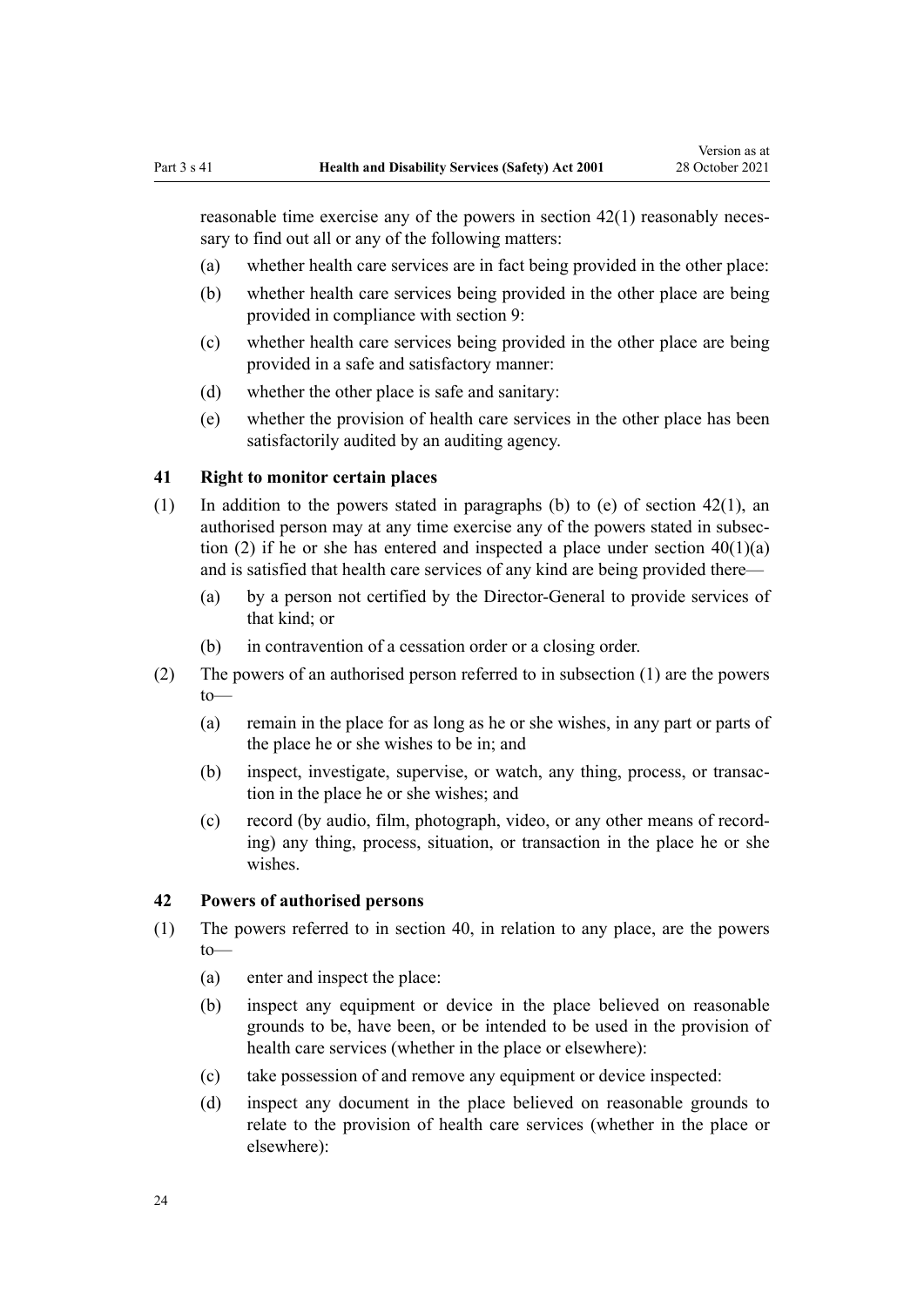- (i) take possession of and remove the document from the place, for any reasonable period:
- (ii) in the case of a document stored otherwise than on paper, take any reasonable steps to reproduce, in usable form, any or all of the information in it.
- (2) An authorised person exercising powers under subsection (1) or [section 41\(2\)](#page-23-0) may be accompanied by a constable, and any assistants necessary in all the circumstances.

Section 42(2): amended, on 1 October 2008, pursuant to [section 116\(a\)\(ii\)](http://legislation.govt.nz/pdflink.aspx?id=DLM1102349) of the Policing Act 2008 (2008 No 72).

## **43 Requirement to answer questions**

<span id="page-24-0"></span>Version as at

- (1) In exercising any of the powers conferred by [section 42,](#page-23-0) an authorised person may require any person appearing to be in charge of, or to be employed in, or to be undertaking or have recently undertaken any work in, the place concerned (or any part of it) to answer any question the authorised person may reasonably ask for the purpose of—
	- (a) ascertaining whether the health or safety of people for whom health care services are or may be provided may be at risk; or
	- (b) safeguarding the health or safety of people for whom health care services are or may be provided; or
	- (c) exercising those powers.
- (2) The person is not required to answer the question if the answer may tend to incriminate him or her.

# **44 Search warrants**

- (1) An authorised person may not under section  $42(1)(a)$  enter any place that is a dwellinghouse, except—
	- (a) with the consent of an occupier; or
	- (b) pursuant to a search warrant under this section.
- (2) A District Court Judge, a Justice, or a court Registrar who is not a constable, may, on a written application made on oath by an authorised person, issue a search warrant in respect of a dwellinghouse, if satisfied that there are reasonable grounds to believe that health care services are being provided in the dwellinghouse (or in another place that cannot reasonably be entered except through the dwellinghouse), and that—
	- (a) they are being provided otherwise than in compliance with [section 9](#page-8-0); or
	- (b) they are being provided in an unsafe or insanitary manner; or
	- (c) the dwellinghouse is (or the other place is) unsafe or insanitary.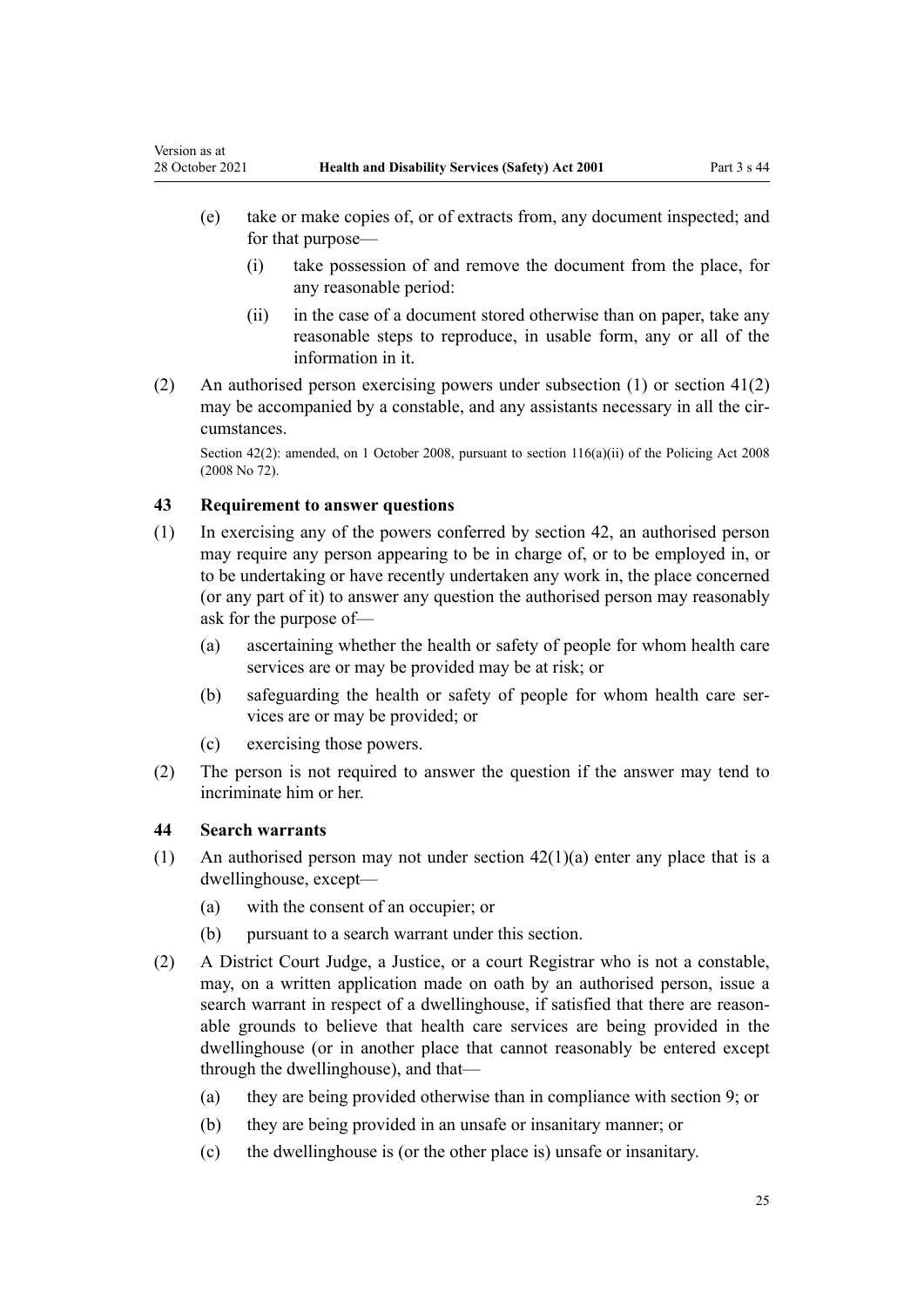<span id="page-25-0"></span>(3) The warrant must be in the [form](#page-35-0) of Schedule 1, and may be issued uncondi‐ tionally or subject to conditions.

Section 44(2): amended, on 1 October 2008, pursuant to [section 116\(a\)\(ii\)](http://legislation.govt.nz/pdflink.aspx?id=DLM1102349) of the Policing Act 2008 (2008 No 72).

#### **45 Warrant to be produced**

An authorised person executing a search warrant in respect of any premises must produce it on initial entry, and if asked by an occupier, at any time afterwards.

## **46 Other duties of authorised persons inspecting premises**

An authorised person exercising powers under [sections 41 to 43](#page-23-0) in respect of any place,—

- (a) if a person in charge of the place concerned is present on initial entry, must identify himself or herself to the person in charge; and
- (b) if asked by a person in charge of the place concerned to do so, must produce evidence of identity, evidence of his or her appointment as an authorised person, or both.

#### **47 Notice of entry**

- (1) If, when powers are exercised in any place under [section 41](#page-23-0) or [section 42,](#page-23-0) no person in charge is present, the authorised person concerned must leave prominently in the premises a notice stating—
	- (a) the day and time of entry:
	- (b) the purpose of entry:
	- (c) the name and business telephone number of the authorised person:
	- (d) an address at which enquiries can be made.
- (2) If the authorised person removed any document, the notice must also contain, or have attached to it, a list of all documents taken, stating where they are being held (and if they are being held in 2 or more places, stating which documents are being held in which place).

# **47A Crimes of Torture Act 1989 not limited**

Nothing in this Act limits the operation of [Part 2](http://legislation.govt.nz/pdflink.aspx?id=DLM192866) of the Crimes of Torture Act 1989.

Section 47A: inserted, on 5 December 2006, by [section 10](http://legislation.govt.nz/pdflink.aspx?id=DLM393150) of the Crimes of Torture Amendment Act 2006 (2006 No 68).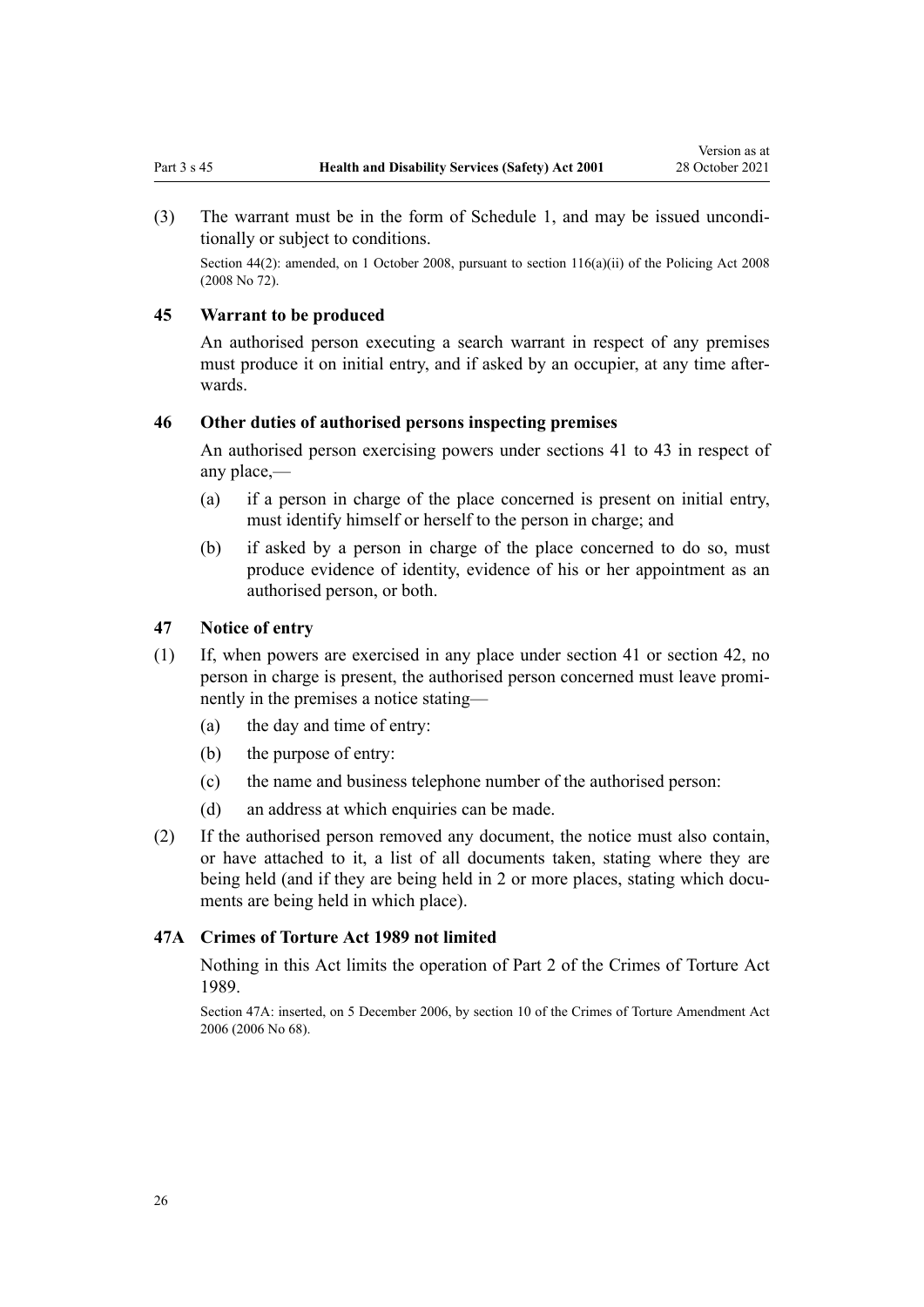#### *Cessation and closing orders*

#### <span id="page-26-0"></span>**48 Director-General may issue cessation orders**

- (1) The Director-General may have served on any person (the **provider**) a written order prohibiting the provision of health care services of any kind by the provider or under the provider's control, if satisfied that—
	- (a) services of that kind are being provided, by the provider or under the provider's control,—
		- (i) otherwise than in compliance with [section 9;](#page-8-0) or
		- (ii) in an unsafe or insanitary manner; or
	- (b) the provider or a person providing health care services under the provider's control has at any time—
		- (i) been convicted of an offence against this Act; or
		- (ii) been convicted of an offence punishable by imprisonment; or
		- (iii) been adjudged bankrupt under the [Insolvency Act 2006](http://legislation.govt.nz/pdflink.aspx?id=DLM385298); or
		- (iv) become the subject of an order under [section 383](http://legislation.govt.nz/pdflink.aspx?id=DLM323252) of the Compan‐ ies Act 1993; or
	- (c) there is in force in respect of the provider or a person providing health care services under the provider's control an order under the [Protection](http://legislation.govt.nz/pdflink.aspx?id=DLM126527) [of Personal and Property Rights Act 1988](http://legislation.govt.nz/pdflink.aspx?id=DLM126527).
- (2) The order must be signed by the Director-General; and must state—
	- (a) why it has been served; and
	- (b) the day on which it takes effect; and
	- (c) that the provider may challenge it in the District Court under [section 51](#page-29-0).
- (3) Unless the Director-General is satisfied that it is necessary in the public interest for the order to take effect earlier, the day on which it takes effect must be at least 21 days after the day on which it is served.
- (4) The Director-General must take all reasonable steps to ensure that, promptly after the order is served, written notice of the matters stated in subsection (5), and oral notice of those matters in terms appropriate to the abilities and condition of the person given the notice, is given—
	- (a) to every person for whom the provider has currently been providing health care services of the kind concerned (the **patient**); and
	- (b) unless that patient's abilities and condition make it unnecessary to do so, to—
		- (i) a person who has been nominated to the provider as the person to be notified in the case of an emergency involving the patient; or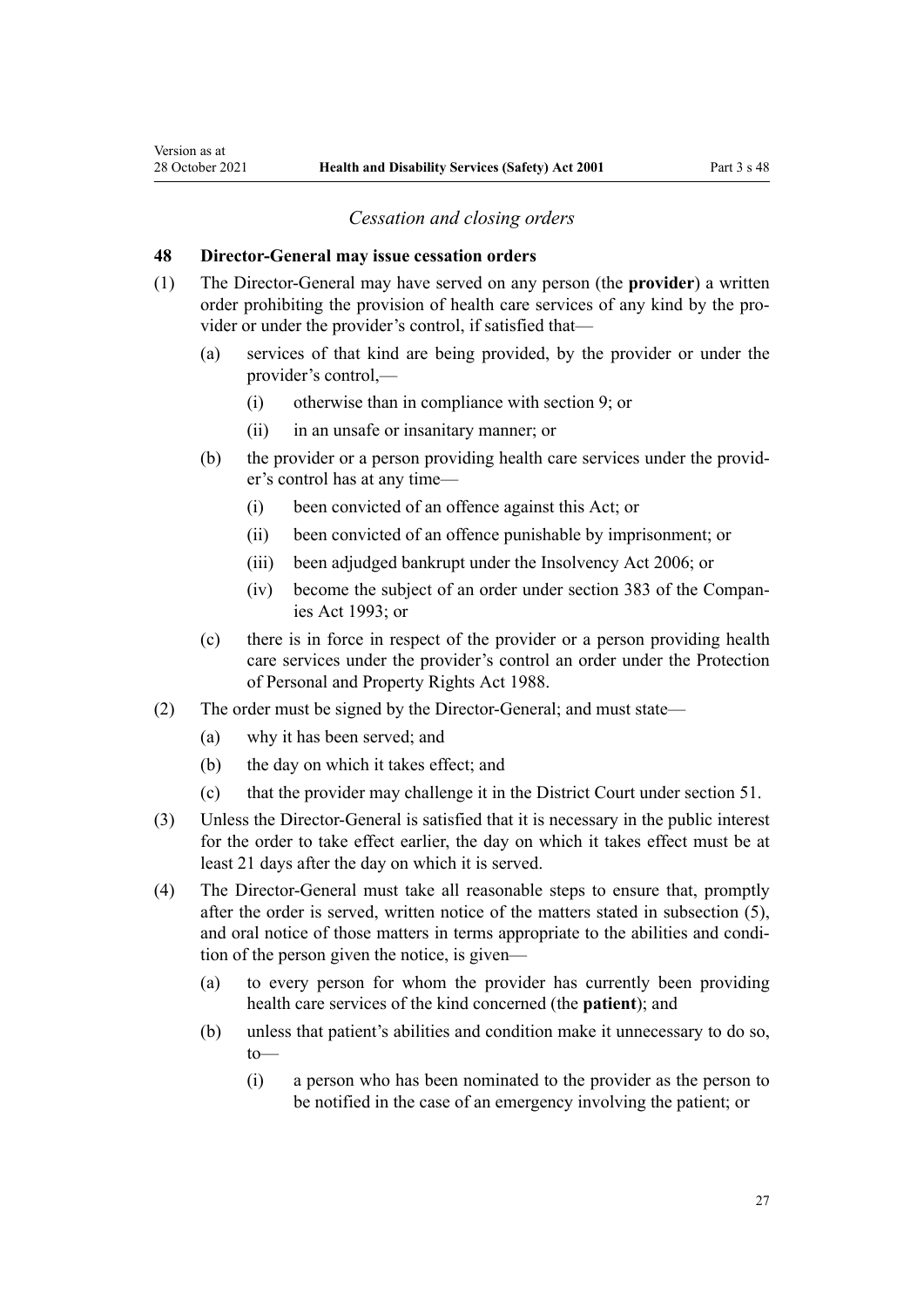(ii) if no person has been nominated or the nominated person cannot immediately be ascertained or found, a member of the patient's family or whanau.

#### <span id="page-27-0"></span>(5) The matters are—

- (a) the fact that the order has been served; and
- (b) why it was served; and
- (c) if it was served because the Director-General was satisfied that health care services of the kind concerned were being provided otherwise than in compliance with [section 9,](#page-8-0) describing in general terms the alleged failures to comply with section 9 on which the Director-General relied.

Section  $48(1)(b)(iii)$ : amended, on 3 December 2007, by [section 445](http://legislation.govt.nz/pdflink.aspx?id=DLM387857) of the Insolvency Act 2006 (2006 No 55).

Section 48(2)(c): amended, on 1 March 2017, by [section 261](http://legislation.govt.nz/pdflink.aspx?id=DLM6942680) of the District Court Act 2016 (2016) No 49).

## **49 Director-General may issue closing orders**

- (1) The Director-General may have served on any person (the **provider**), or on any other person appearing to act as the provider's agent in the provision of health care services in the place concerned, a written order prohibiting the provision of health care services in any place, if satisfied that—
	- (a) health care services are being provided in the place—
		- (i) otherwise than in compliance with [section 9;](#page-8-0) or
		- (ii) in an unsafe or insanitary manner; or
	- (b) the place is unsafe or insanitary; or
	- (c) the provider or a person providing health care services in the place under the provider's control has at any time been—
		- (i) convicted of an offence against this Act; or
		- (ii) convicted of an offence punishable by imprisonment; or
		- (iii) adjudged bankrupt under the [Insolvency Act 2006;](http://legislation.govt.nz/pdflink.aspx?id=DLM385298) or
	- (d) there is in force in respect of the provider or a person providing health care services in the place under the provider's control an order under the [Protection of Personal and Property Rights Act 1988.](http://legislation.govt.nz/pdflink.aspx?id=DLM126527)
- (2) The order must be signed by the Director-General; and must state—
	- (a) the place to which it relates; and
	- (b) why it has been served; and
	- (c) the day on which it takes effect; and
	- (d) that the provider may challenge it in the District Court under [section 51](#page-29-0).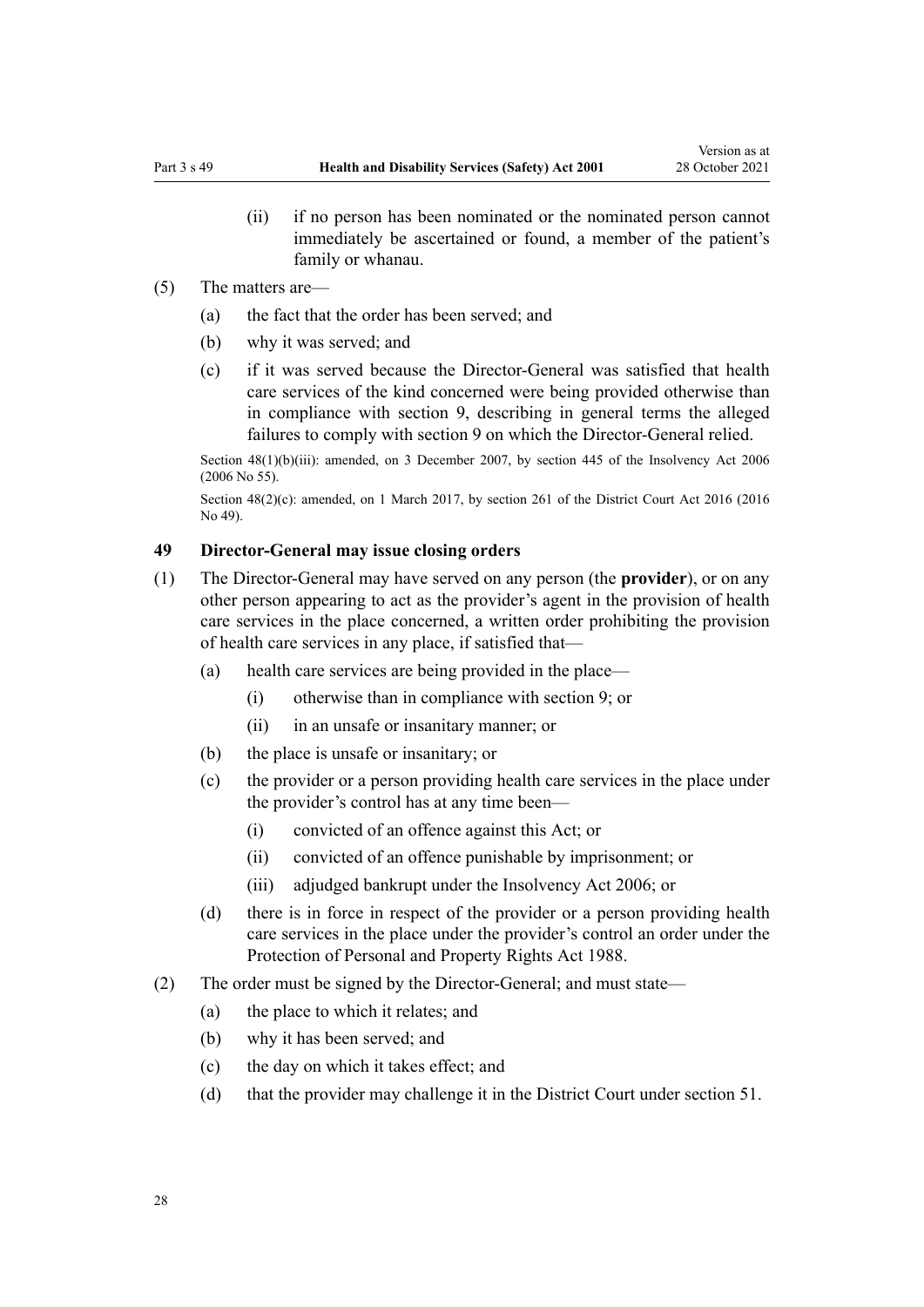- (3) Unless the Director-General is satisfied that it is necessary in the public interest for the order to take effect earlier, the day on which it takes effect must be at least 21 days after the day on which it is served.
- (4) The Director-General must take all reasonable steps to ensure that, promptly after the order is served, written notice of the matters stated in subsection (5), and oral notice of those matters in terms appropriate to the abilities and condition of the person given the notice, is given—
	- (a) to every resident of the place concerned for whom health care services were being provided in the place; and
	- $(b)$  to —

<span id="page-28-0"></span>Version as at

- (i) a person who has been nominated to the provider as the person to be notified in the case of an emergency involving the resident; or
- (ii) if no person has been nominated or the nominated person cannot immediately be ascertained or found, a member of the resident's family or whanau.
- (5) The matters are—
	- (a) the fact that the order has been served; and
	- (b) why it was served; and
	- (c) if it was served because the Director-General was satisfied that health care services were being provided in an unsafe or insanitary manner, or because the Director-General was satisfied that the place concerned was unsafe or insanitary, describing in general terms the alleged deficiencies on which the Director-General relied.

Section  $49(1)(c)(iii)$ : amended, on 3 December 2007, by [section 445](http://legislation.govt.nz/pdflink.aspx?id=DLM387857) of the Insolvency Act 2006 (2006 No 55).

Section 49(2)(d): amended, on 1 March 2017, by [section 261](http://legislation.govt.nz/pdflink.aspx?id=DLM6942680) of the District Court Act 2016 (2016 No 49).

# **50 Director-General may revoke cessation or closing order**

The Director-General may revoke a cessation order or a closing order if satisfied that—

- (a) the reasons for which it was issued no longer apply; and
- (b) it is unlikely that those reasons will apply again in the short term; and
- (c) there are no other reasons that would justify the issue of a cessation order or a closing order in respect of the person or place concerned.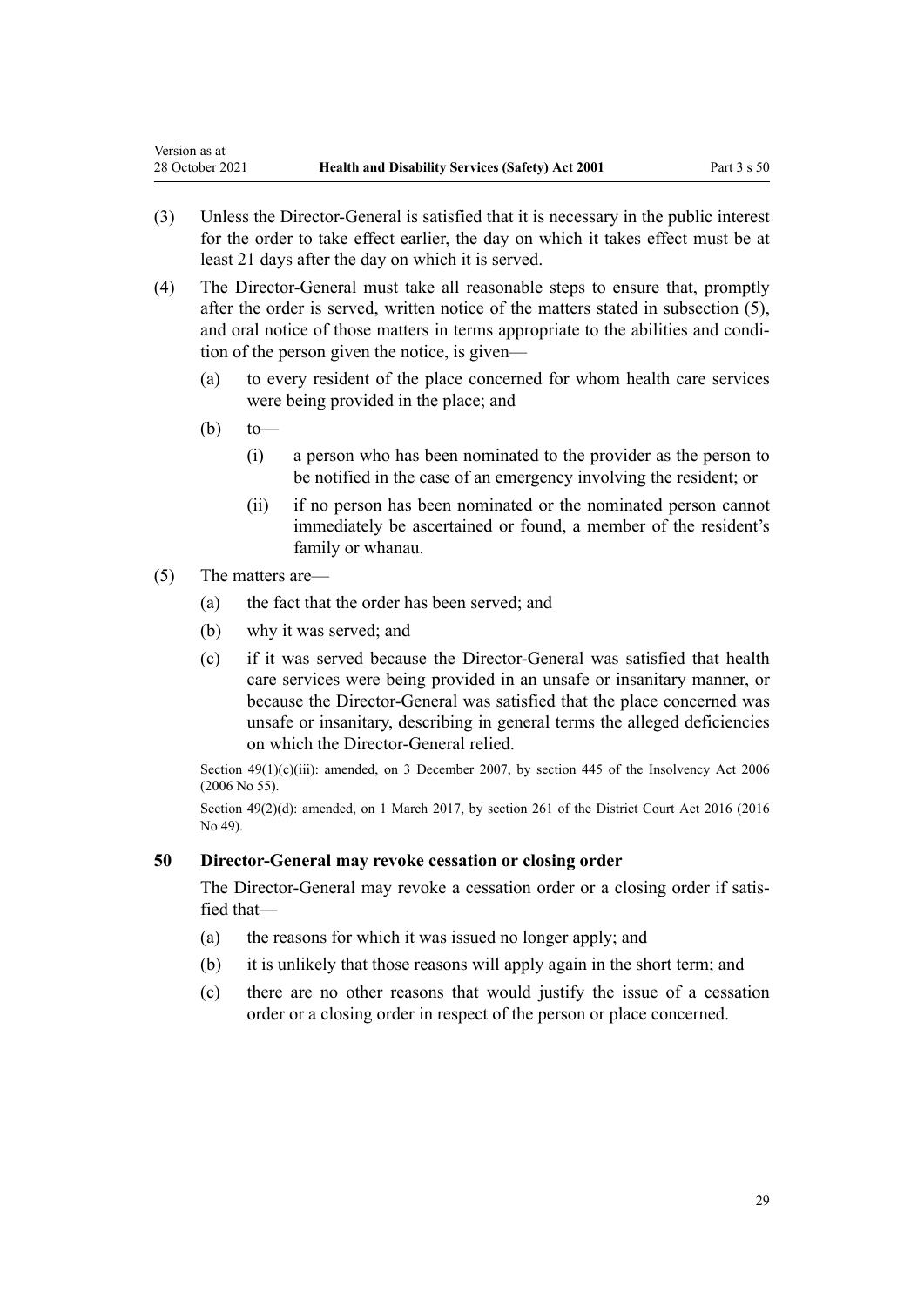# **Part 4**

# **Miscellaneous**

## *Appeals*

# <span id="page-29-0"></span>**51 Rights of appeal**

- (1) A person may appeal to the District Court against the cancellation under [sec‐](#page-17-0) [tion 30](#page-17-0) of the person's certification to provide health care services of any kind.
- (2) An auditing agency may appeal to the District Court against the cancellation under [section 37\(1\)](#page-21-0) of the agency's designation.
- (3) A person in respect of whom a cessation order or a closing order is served may appeal to the District Court against it.
- (4) An appeal against a cessation order or a closing order must be brought within 14 days after it is served.
- (5) The court's decision is final.

Section 51(1): amended, on 1 March 2017, by [section 261](http://legislation.govt.nz/pdflink.aspx?id=DLM6942680) of the District Court Act 2016 (2016) No 49).

Section 51(2): amended, on 1 March 2017, by [section 261](http://legislation.govt.nz/pdflink.aspx?id=DLM6942680) of the District Court Act 2016 (2016 No 49).

Section 51(3): amended, on 1 March 2017, by [section 261](http://legislation.govt.nz/pdflink.aspx?id=DLM6942680) of the District Court Act 2016 (2016 No 49).

#### **52 Suspension of cancellation or order**

- (1) At any time after an appeal against the cancellation of a person's certification to provide health care services of any kind has been lodged, the District Court may suspend the cancellation until the appeal has been disposed of, if (and only if) it is satisfied that it is not necessary in the public interest for the person to be prevented from providing health care services of that kind until then.
- (2) At any time after an appeal against a cessation order or a closing order has been lodged, the District Court may suspend the operation of the order until the appeal has been disposed of, if (and only if) it is satisfied that it is not necessary in the public interest for the person to be prevented from providing health care services of the kind concerned or (as the case may be) using the place concerned until then.
- (3) A suspension may be unconditional, or subject to any conditions the court thinks fit.
- (4) The court may at any time cancel the suspension.
- (5) Except as provided in subsections (1) and  $(2)$ ,—
	- (a) the lodging of an appeal against the cancellation under [section 30](#page-17-0) of a person's certification to provide health care services of any kind does not affect the operation of the cancellation: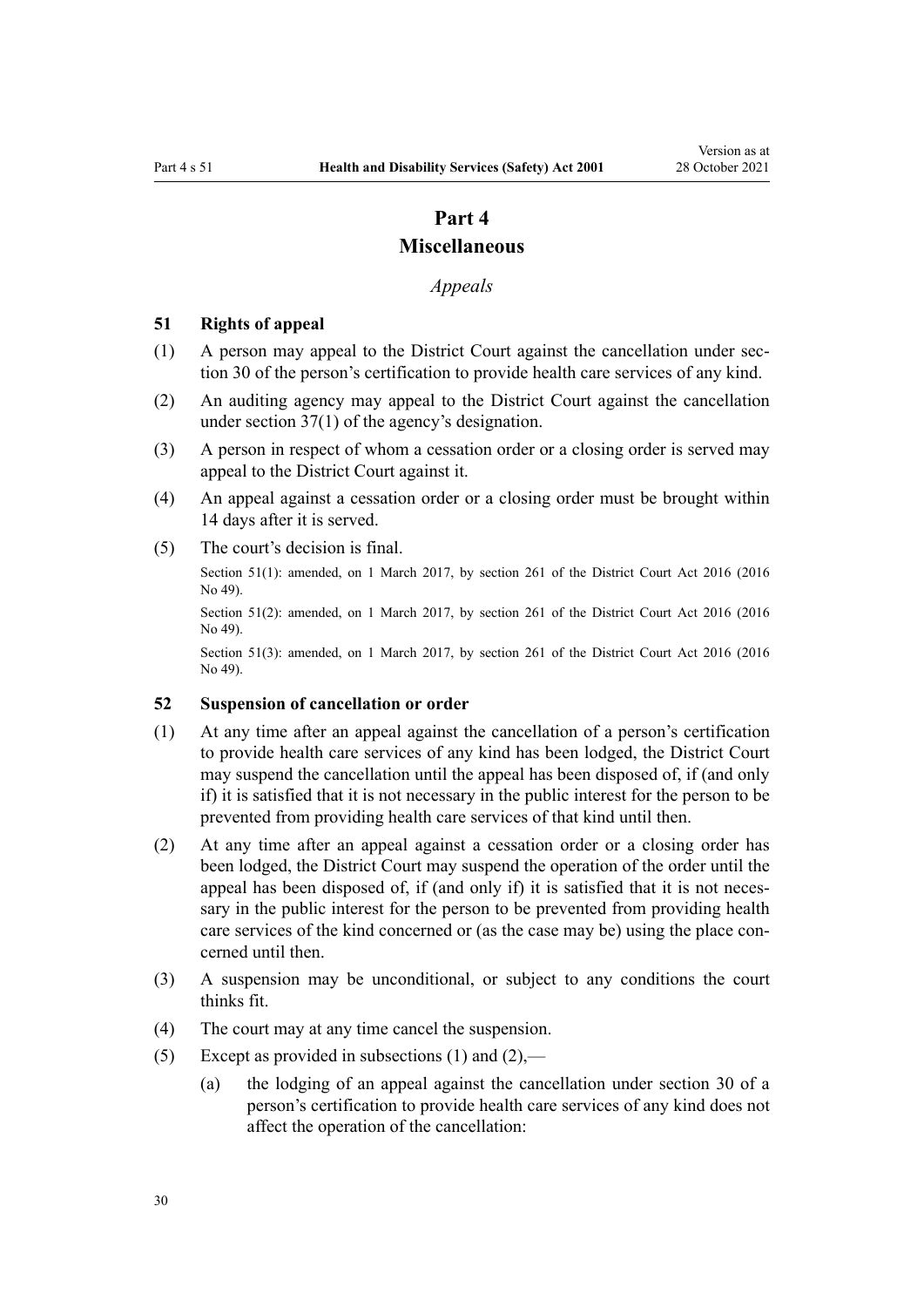- (b) the lodging of an appeal against a cessation order or a closing order does not affect the operation of the order.
- (6) The lodging of an appeal against the cancellation under [section 37\(1\)](#page-21-0) of an auditing agency's designation does not affect the operation of the cancellation.

#### *Regulations*

#### **53 Regulations**

<span id="page-30-0"></span>Version as at

- (1) The Governor-General may, by Order in Council, make regulations for any or all of the following purposes:
	- (a) prescribing in respect of services that are rest home care, or geriatric ser‐ vices that are hospital care, a means by which there can be ascertained—
		- (i) minimum numbers of nursing and other care staff who must be on duty (at any time, or at different times) in premises in which the care is being provided; and
		- (ii) any minimum qualifications any of them must have:
	- (b) prescribing fees for the purposes of this Act, or a means by which fees for the purposes of this Act may be calculated or ascertained:
	- (c) providing for any other matters contemplated by this Act, necessary for its administration, or necessary for giving it full effect.
- (2) While there are in force service standards for providing health care services of any kind that state minimum levels of staffing in premises in which services of that kind are being provided, regulations under subsection  $(1)(a)$  do not apply in respect of services of that kind.
- (3) Regulations under this section are secondary legislation (*see* [Part 3](http://legislation.govt.nz/pdflink.aspx?id=DLM7298343) of the Legislation Act 2019 for publication requirements).

| Legislation Act 2019 requirements for secondary legislation made under this section |                                                                                                  |                                    |  |
|-------------------------------------------------------------------------------------|--------------------------------------------------------------------------------------------------|------------------------------------|--|
| <b>Publication</b>                                                                  | PCO must publish it on the legislation website and notify LA19 s $69(1)(c)$<br>it in the Gazette |                                    |  |
| <b>Presentation</b>                                                                 | The Minister must present it to the House of<br>Representatives                                  | LA19 s 114, Sch 1<br>cl $32(1)(a)$ |  |
| <b>Disallowance</b>                                                                 | It may be disallowed by the House of Representatives                                             | LA19 ss 115, 116                   |  |
| This note is not part of the Act.                                                   |                                                                                                  |                                    |  |

Section 53(3): inserted, on 28 October 2021, by [section 3](http://legislation.govt.nz/pdflink.aspx?id=LMS268932) of the Secondary Legislation Act 2021 (2021 No 7).

```
Offences
```
## **54 Offences**

- (1) Every person commits an offence, and is liable on conviction to a fine not exceeding \$50,000, who—
	- (a) provides health care services otherwise than in compliance with [section](#page-8-0) [9;](#page-8-0) or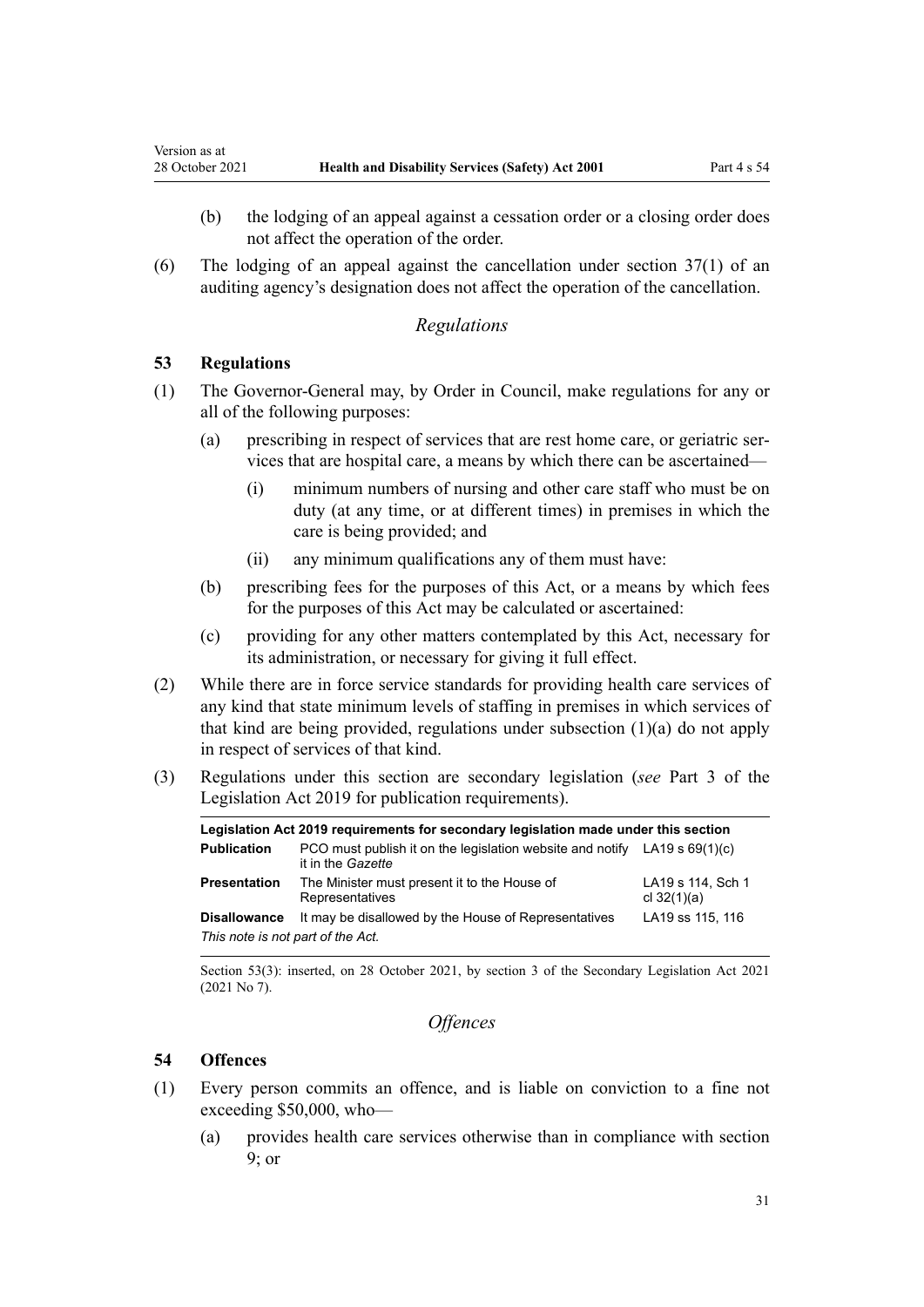- <span id="page-31-0"></span>(b) provides health care services of any kind, or controls the provision of health care services of any kind, while a cessation order relating to the provision of health care services of that kind by that person or under that person's control is in effect; or
- (c) provides health care services in any premises, or controls the provision of health care services in any premises, while a closing order relating to the premises is in effect.
- (2) Every person commits an offence, and is liable on conviction to a fine not exceeding \$1,000, who—
	- (a) intentionally obstructs, hinders, or resists an authorised person exercis‐ ing or attempting to exercise powers under any of [sections 41 to 43](#page-23-0); or
	- (b) intentionally fails to answer a question (other than a question whose answer may tend to incriminate the person) asked by an authorised per‐ son under [section 43](#page-24-0); or
	- (c) when asked a question by an authorised person under section 43, gives an answer the person knows to be false or misleading.

Section 54(1): amended, on 1 July 2013, by [section 413](http://legislation.govt.nz/pdflink.aspx?id=DLM3360714) of the Criminal Procedure Act 2011 (2011 No 81).

Section 54(2): amended, on 1 July 2013, by [section 413](http://legislation.govt.nz/pdflink.aspx?id=DLM3360714) of the Criminal Procedure Act 2011 (2011  $No$   $R1$ 

#### **55 Burden of proof in relation to certain matters**

In any proceedings for an offence against [section 54](#page-30-0), the burden of proving any of the following matters lies upon the defendant:

- (a) that at any time a person was certified by the Director-General to pro‐ vide health care services of any kind:
- (b) that a person who was in any premises for a continuous period of 24 hours or longer was not then provided with health care services:
- (c) that at any time premises in which hospital care services were provided were a licensed hospital within the meaning of section 118 of the Hospitals Act 1957:
- (d) that at any time premises in which residential disability care was provided were a home registered or deemed to be registered under [Part 2](http://legislation.govt.nz/pdflink.aspx?id=DLM437025) of the Disabled Persons Community Welfare Act 1975:
- (e) that at any time rest home care was provided in a home within the mean‐ ing of the Old People's Homes Regulations 1987:
- (f) that at any time rest home care was provided under the authority and in accordance with the terms of a licence granted under the Old People's Homes Regulations 1987.

Compare: 1957 No 40 s 146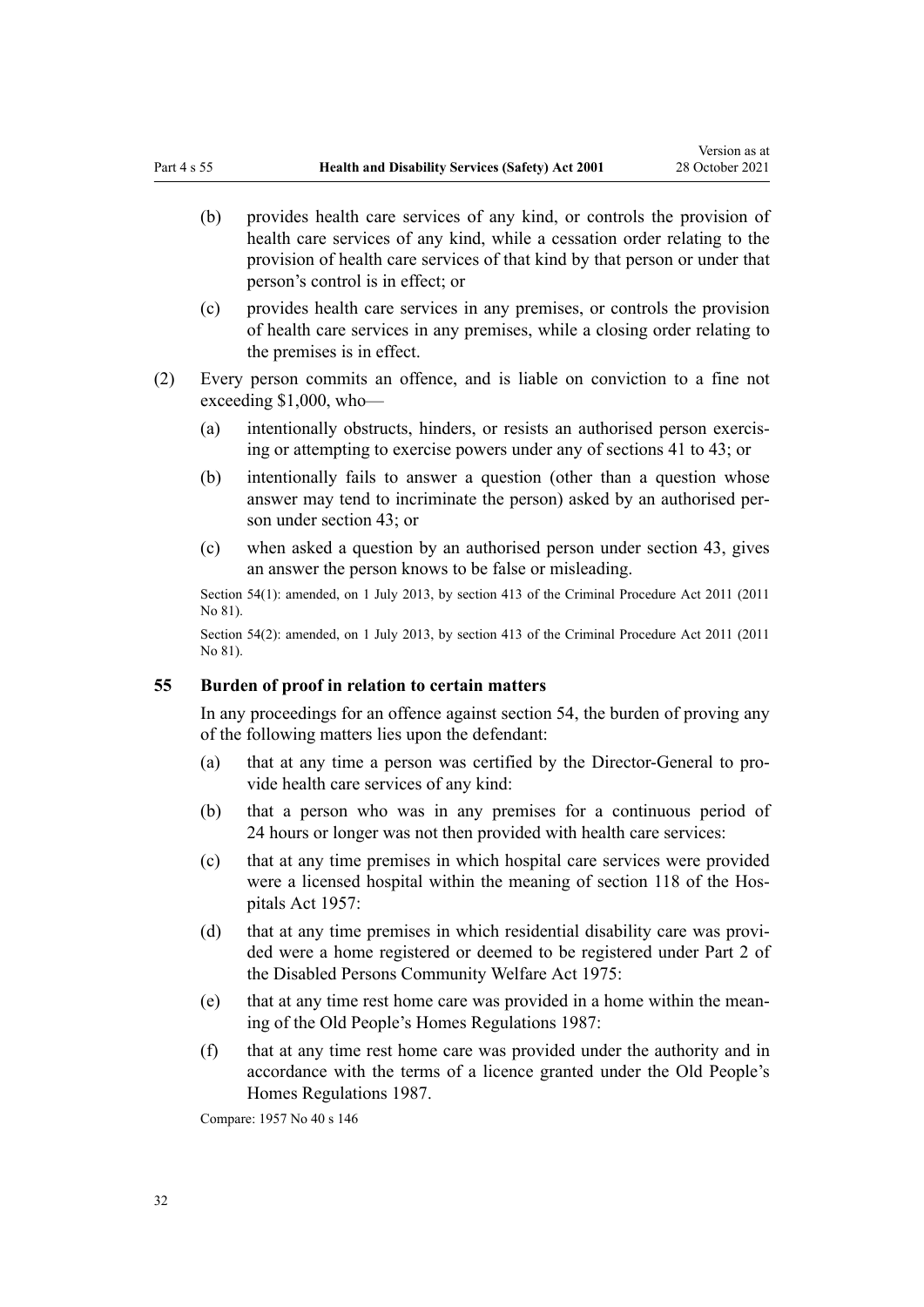# <span id="page-32-0"></span>**56 Defence for certain agents, contractors, employees, and officers**

It is a defence in any proceedings for an offence against [section 54\(1\)](#page-30-0) if the defendant proves, on the balance of probabilities, that at all relevant times the defendant was an agent, contractor, employee, or officer of the person provid‐ ing or controlling the provision of the health care services concerned, and—

- (a) in the case of an offence against paragraph  $(a)$ , did not know that the services were provided otherwise than in compliance with [section 9](#page-8-0):
- (b) in the case of an offence against paragraph (b), did not know that a cessation order relating to the provision of health care services of that kind by that person or under that person's control was in effect:
- $(c)$  in the case of an offence against paragraph  $(c)$ , did not know that a closing order relating to the place concerned was in effect.

# *Limitations on licensing and registration*

# *[Expired]*

Heading: expired, on 1 October 2004, pursuant to section 57(4).

# **57 Limitations on licensing and registration after 30 September 2002**

## *[Expired]*

Section 57: expired, on 1 October 2004, by section 57(4).

## *Amendments, repeals, revocations, and savings*

## **58 Consequential amendments**

- (1) The enactments specified in [Schedule 2](#page-36-0) are amended in the manner indicated in that schedule.
- (2) The following enactments are consequentially repealed:
	- (a) *[Repealed]*
	- (b) *Amendment(s) incorporated in the Act(s).*
- (3) The Orders in Council specified in [Schedule 3](#page-39-0) are amended in the manner indicated in that schedule.
- (4) For the purposes of this subsection and the amendments effected by subsec‐ tions (1) and (3), unless the context otherwise requires,—

# **hospital care institution**—

- (a) means premises used to provide hospital care, in accordance with [section](#page-8-0) [9;](#page-8-0) but where only parts of any premises are used for that purpose, means only those parts and any other parts used for ancillary purposes; and
- (b) at a time before 1 October 2004, includes a licensed hospital (within the meaning of section 118 of the Hospitals Act 1957)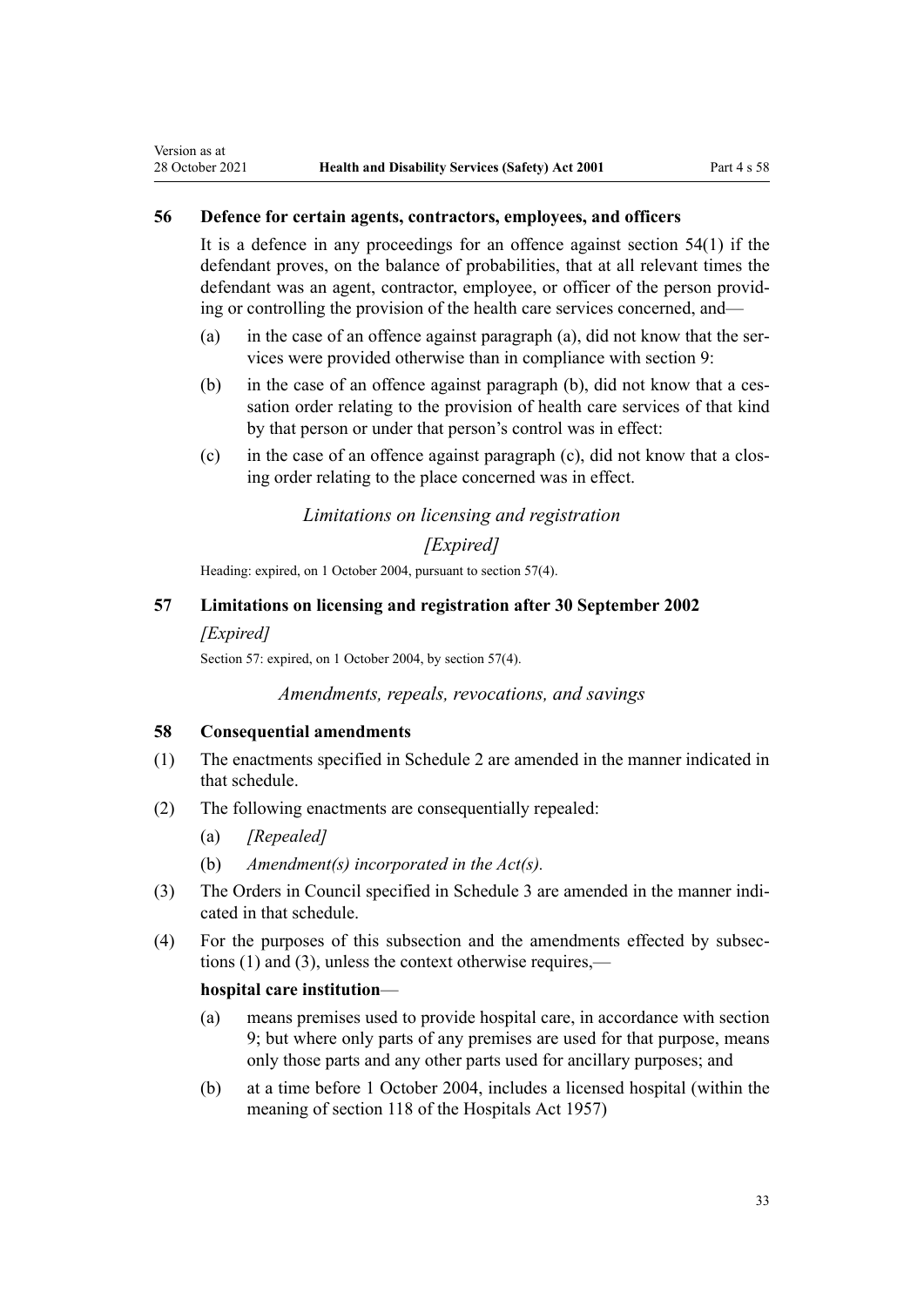#### **hospital care operator**—

- (a) means a person for the time being in charge of providing hospital care, in accordance with [section 9](#page-8-0); but
- (b) at a time before 1 October 2004, includes the licensee of a licensed hos‐ pital (within the meaning of section 118 of the Hospitals Act 1957)

#### **residential disability care institution**—

- (a) means premises used to provide residential disability care, in accordance with [section 9;](#page-8-0) but where only parts of any premises are used for that purpose, means only those parts and any other parts used for ancillary purposes; and
- (b) at a time before 1 October 2004, includes a home registered under [Part 2](http://legislation.govt.nz/pdflink.aspx?id=DLM437025) of the Disabled Persons Community Welfare Act 1975

#### **residential disability care operator**—

- (a) means a person for the time being in charge of providing residential dis‐ ability care, in accordance with [section 9](#page-8-0); but
- (b) at a time before 1 October 2004, includes the controlling authority of a home registered under [Part 2](http://legislation.govt.nz/pdflink.aspx?id=DLM437025) of the Disabled Persons Community Welfare Act 1975

#### **rest home**—

- (a) means premises used to provide rest home care, in accordance with sec[tion 9;](#page-8-0) but where only parts of any premises are used for that purpose, means only those parts and any other parts used for ancillary purposes; and
- (b) at a time before 1 October 2004, includes a home (within the meaning of the Old People's Homes Regulations 1987) used to provide rest home care under the authority and in accordance with the terms of a licence granted under those regulations

#### **rest home operator**—

- (a) means a person for the time being in charge of providing rest home care, in accordance with [section 9](#page-8-0); but
- (b) at a time before 1 October 2004, includes the licensee of a home (within the meaning of the Old People's Homes Regulations 1987) used to pro‐ vide rest home care under the authority and in accordance with the terms of a licence granted under those regulations.
- (5) The Orders in Council amended by subsection (3) may be amended or revoked as if the amendments effected by that subsection had been effected by Order in Council.

Section 58(2)(a): repealed, on 18 September 2004, by [section 175\(4\)](http://legislation.govt.nz/pdflink.aspx?id=DLM205009) of the Health Practitioners Competence Assurance Act 2003 (2003 No 48).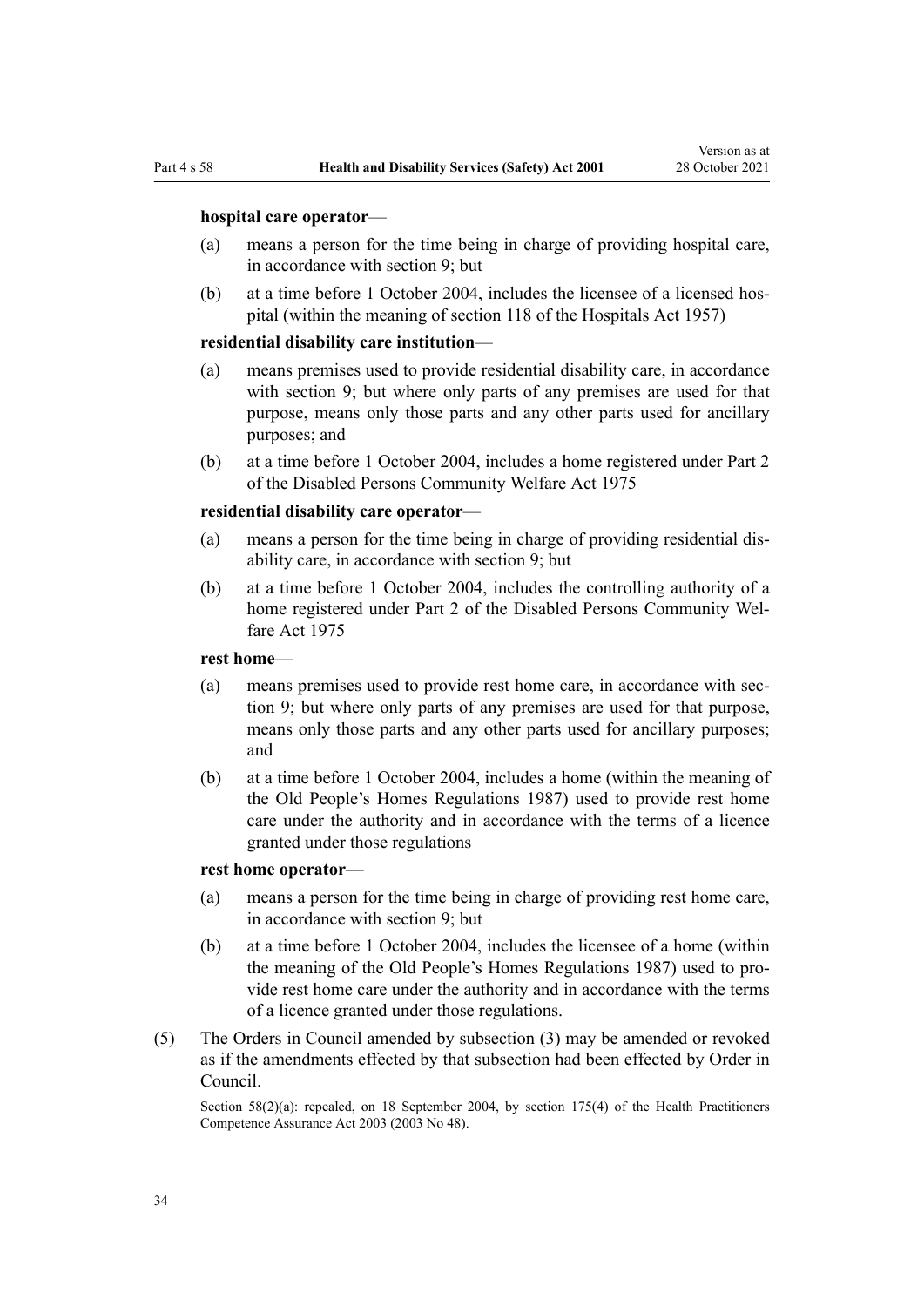# <span id="page-34-0"></span>**59 Repeals and revocations**

- (1) The enactments specified in [Schedule 4](#page-40-0) are repealed.
- (2) *Amendment(s) incorporated in the [Act\(s\).](http://legislation.govt.nz/pdflink.aspx?id=DLM264251)*
- (3) The regulations, orders, and notices specified in [Schedule 5](#page-42-0) are revoked.

#### **60 Savings**

- (1) The repeal by section 59(1) of section 2(3) of the Hospitals Amendment Act 1962 does not affect the continued application of [section 6](http://legislation.govt.nz/pdflink.aspx?id=DLM235134) of the Finance Act (No 2) 1941 in relation to any officer or employee of a Hospital Board who died before 5 December 1962.
- (2) The [Health Reforms \(Transitional Provisions\) Act Commencement Order 1997](http://legislation.govt.nz/pdflink.aspx?id=DLM239969) (SR 1997/272) is deemed to be, and always to have been, valid and effective according to its tenor, despite the fact that it appointed a date for the commencement of subsection (2) of [section 26](http://legislation.govt.nz/pdflink.aspx?id=DLM295163) of the Health Reforms (Transitional Provisions) Act 1993, but not for subsections (2A) and (2B) of that section.
- (3) Subsection (2) is for the avoidance of doubt.

# **61 Statutory references to psychiatric hospitals**

After 30 September 2002, a reference to a psychiatric hospital in an enactment must be read as a reference to a hospital within the meaning of the [Mental](http://legislation.govt.nz/pdflink.aspx?id=DLM262175) [Health \(Compulsory Assessment and Treatment\) Act 1992](http://legislation.govt.nz/pdflink.aspx?id=DLM262175), unless—

- (a) psychiatric hospital is defined in or for the purposes of the enactment; or
- (b) the reference is part of a provision referring to Part 5 of the Hospitals Act 1957.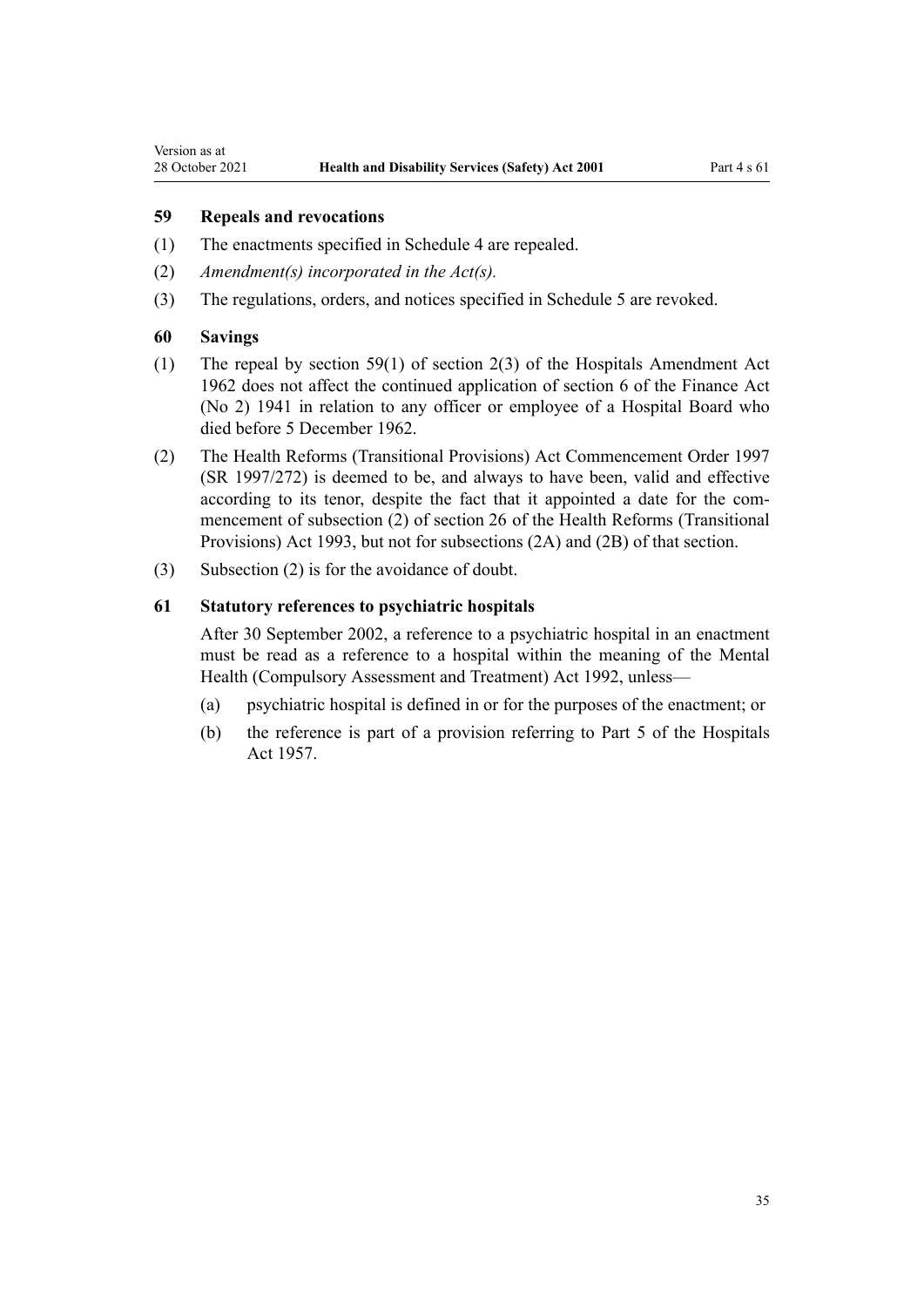# **Schedule 1 Form of search warrant**

[s 44\(3\)](#page-24-0)

# <span id="page-35-0"></span>Warrant under section 44 of Health and Disability Services (Safety) Act 2001 to enter dwellinghouse

To:

authorised person

Being satisfied on written application made on oath by an authorised person that there are reasonable grounds to believe that health care services are being provided in [*here describe dwellinghouse*] (or in another place that cannot reasonably be entered except through that dwellinghouse), and that—

- (a) they are being provided otherwise than in compliance with [section 9](#page-8-0) of the Health and Disability Services (Safety) Act 2001; or
- (b) they are being provided in an unsafe or insanitary manner; or
- (c) the dwellinghouse is (or the other place is) unsafe or insanitary,—

by this warrant I authorise you, on 1 occasion within 30 days of the issue of this warrant, to enter that dwellinghouse and exercise the powers conferred by [sections 40 to](#page-22-0) [42](#page-22-0) of that Act.

Dated at ................... [*day*] [*month*] [*year*].

Conditions (if any) subject to which warrant issued:

.......................................

District Court Judge (*or* Justice *or* court Registrar

(not being a constable)).

Schedule 1 form 1: amended, on 1 October 2008, pursuant to [section 116\(a\)\(ii\)](http://legislation.govt.nz/pdflink.aspx?id=DLM1102349) of the Policing Act 2008 (2008 No 72).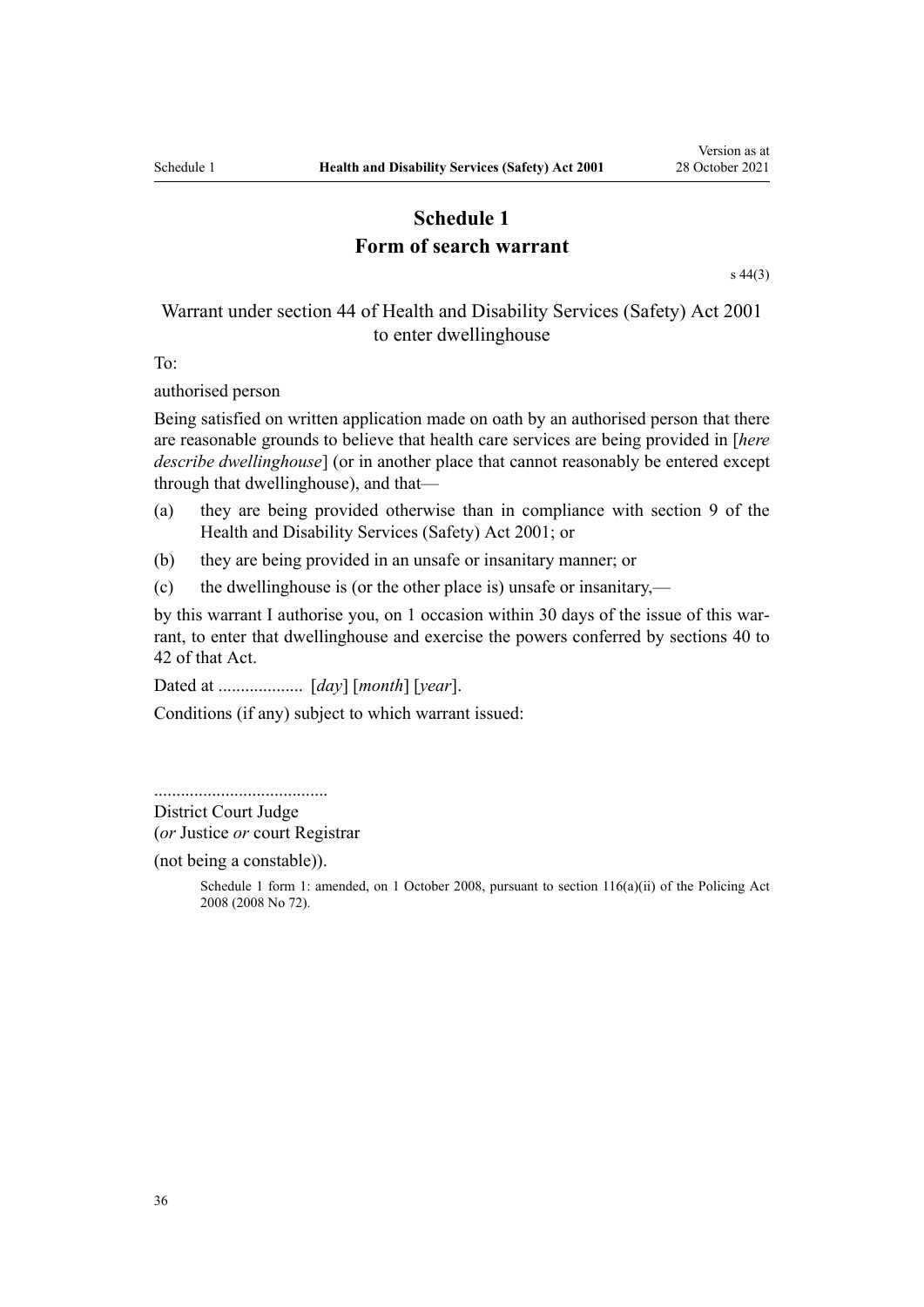# **Schedule 2 Enactments amended**

<span id="page-36-0"></span>**Adoption Act 1955 (1955 No 93)**

*Amendment(s) incorporated in the [Act\(s\).](http://legislation.govt.nz/pdflink.aspx?id=DLM293323)*

# **Alcoholism and Drug Addiction Act 1966 (1966 No 97)**

*Amendment(s) incorporated in the [Act\(s\).](http://legislation.govt.nz/pdflink.aspx?id=DLM380363)*

# **Births, Deaths, and Marriages Registration Act 1995 (1995 No 16)**

*Amendment(s) incorporated in the [Act\(s\).](http://legislation.govt.nz/pdflink.aspx?id=DLM359378)*

# **Children, Young Persons, and Their Families Act 1989 (1989 No 24)**

*Amendment(s) incorporated in the [Act\(s\).](http://legislation.govt.nz/pdflink.aspx?id=DLM149457)*

**Child Support Act 1991 (1991 No 142)** *Amendment(s) incorporated in the [Act\(s\).](http://legislation.govt.nz/pdflink.aspx?id=DLM253150)*

**Chiropractors Act 1982 (1982 No 32)** *Amendment(s) incorporated in the Act(s).*

**Contraception, Sterilisation, and Abortion Act 1977 (1977 No 112)**

*Amendment(s) incorporated in the [Act\(s\).](http://legislation.govt.nz/pdflink.aspx?id=DLM17685)*

**Dental Act 1988 (1988 No 150)** *Amendment(s) incorporated in the Act(s).*

**Dietitians Act 1950 (1950 No 44)** *Amendment(s) incorporated in the Act(s).*

**Disabled Persons Community Welfare Act 1975 (1975 No 122)** *Amendment(s) incorporated in the [Act\(s\).](http://legislation.govt.nz/pdflink.aspx?id=DLM436795)*

**Disabled Persons Employment Promotion Act 1960 (1960 No 42)** *Amendment(s) incorporated in the Act(s).*

**Education Act 1989 (1989 No 80)** *Amendment(s) incorporated in the [Act\(s\).](http://legislation.govt.nz/pdflink.aspx?id=DLM180449)*

**Electoral Act 1993 (1993 No 87)** *Amendment(s) incorporated in the [Act\(s\).](http://legislation.govt.nz/pdflink.aspx?id=DLM307525)* [s 58\(1\)](#page-32-0)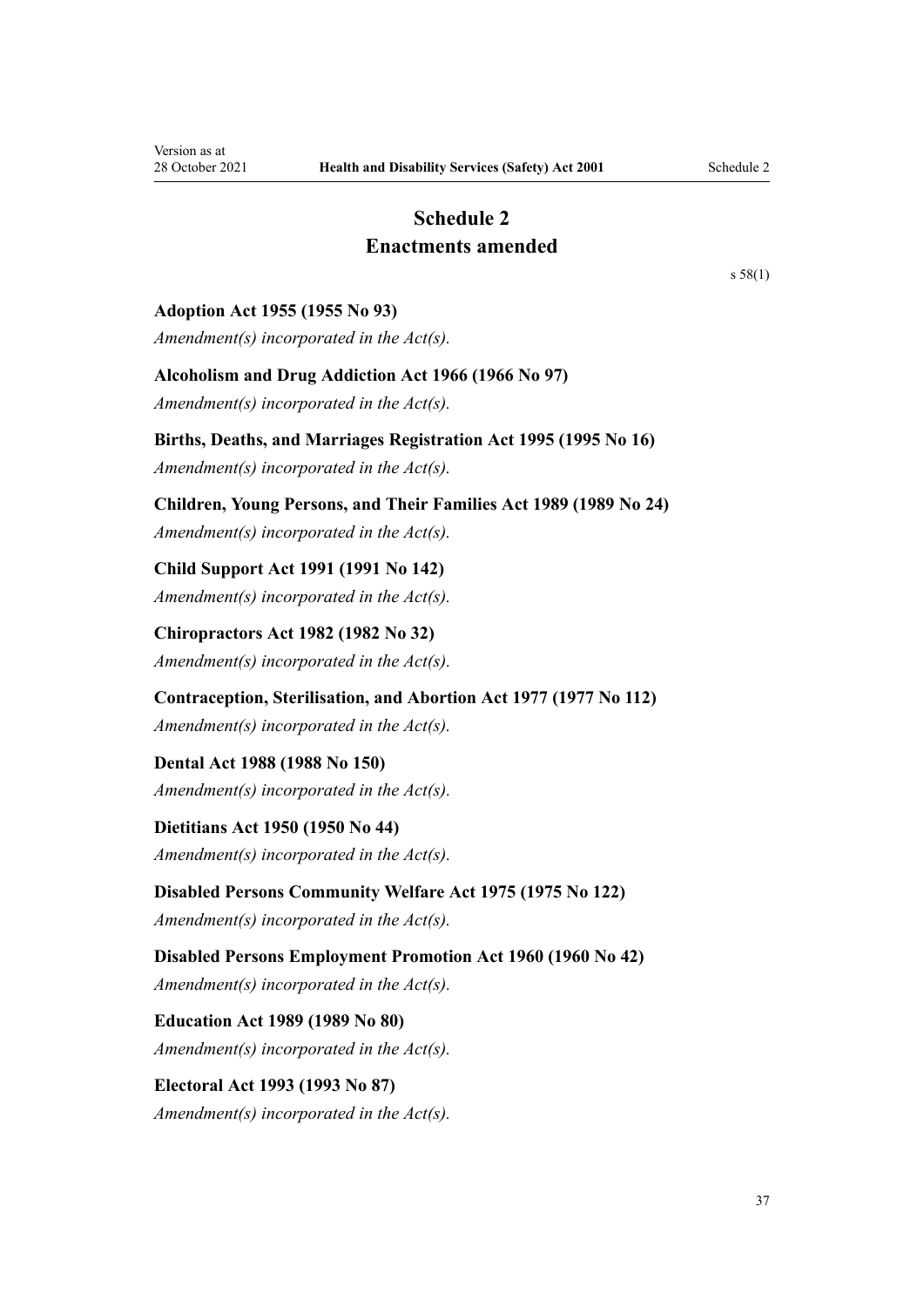**Employment Relations Act 2000 (2000 No 24)**

*Amendment(s) incorporated in the [Act\(s\).](http://legislation.govt.nz/pdflink.aspx?id=DLM61714)*

**Goods and Services Tax Act 1985 (1985 No 141)**

*Amendment(s) incorporated in the [Act\(s\).](http://legislation.govt.nz/pdflink.aspx?id=DLM81045)*

**Hazardous Substances and New Organisms Act 1996 (1996 No 30)**

*Amendment(s) incorporated in the [Act\(s\).](http://legislation.govt.nz/pdflink.aspx?id=DLM385138)*

**Health Act 1956 (1956 No 65)** *Amendment(s) incorporated in the [Act\(s\).](http://legislation.govt.nz/pdflink.aspx?id=DLM305845)*

**Health and Disability Commissioner Act 1994 (1994 No 88)**

*Amendment(s) incorporated in the [Act\(s\).](http://legislation.govt.nz/pdflink.aspx?id=DLM333589)*

**Human Tissue Act 1964 (1964 No 19)** *Amendment(s) incorporated in the Act(s).*

**Income Tax Act 1994 (1994 No 164)** *Amendment(s) incorporated in the Act(s).*

**Insolvency Act 1967 (1967 No 54)** *Amendment(s) incorporated in the [Act\(s\).](http://legislation.govt.nz/pdflink.aspx?id=DLM384107)*

**Medical Practitioners Act 1995 (1995 No 95)** *Amendment(s) incorporated in the Act(s).*

**Medicines Act 1981 (1981 No 118)** *Amendment(s) incorporated in the [Act\(s\).](http://legislation.govt.nz/pdflink.aspx?id=DLM53795)*

**Mental Health (Compulsory Assessment and Treatment) Act 1992 (1992 No 46)**

*Amendment(s) incorporated in the [Act\(s\).](http://legislation.govt.nz/pdflink.aspx?id=DLM262181)*

**Misuse of Drugs Act 1975 (1975 No 116)** *Amendment(s) incorporated in the [Act\(s\).](http://legislation.govt.nz/pdflink.aspx?id=DLM436441)*

**Nurses Act 1977 (1977 No 53)** *Amendment(s) incorporated in the Act(s).*

**Occupational Therapy Act 1949 (1949 No 9)** *Amendment(s) incorporated in the Act(s).*

**Physiotherapy Act 1949 (1949 No 8)** *Amendment(s) incorporated in the Act(s).*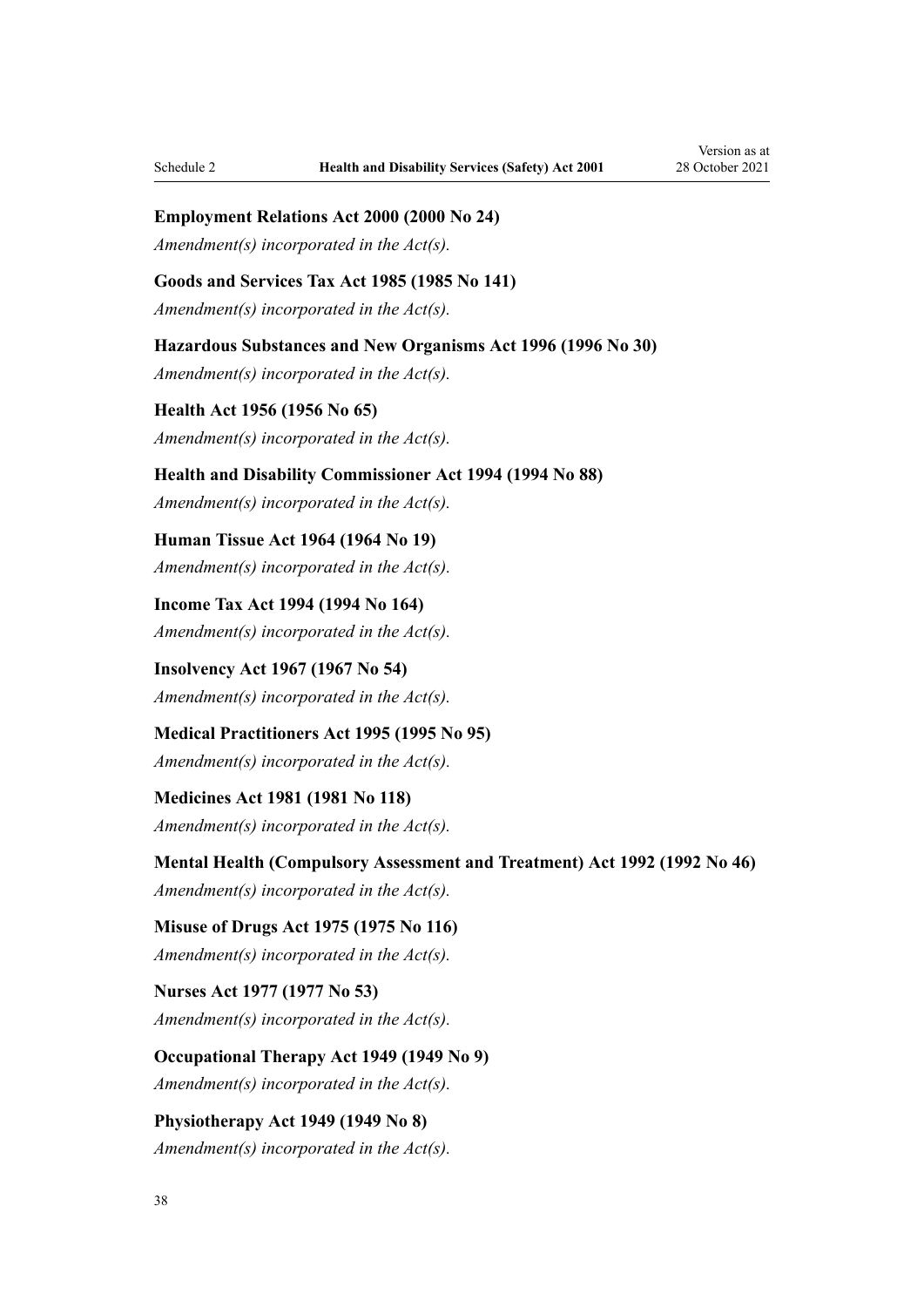# **Psychologists Act 1981 (1981 No 5)**

*Amendment(s) incorporated in the Act(s).*

# **Smoke-free Environments Act 1990 (1990 No 108)**

*Amendment(s) incorporated in the [Act\(s\).](http://legislation.govt.nz/pdflink.aspx?id=DLM223196)*

# **Social Security Act 1964 (1964 No 136)**

*Amendment(s) incorporated in the [Act\(s\).](http://legislation.govt.nz/pdflink.aspx?id=DLM359124)*

# **Tuberculosis Act 1948 (1948 No 36)**

*Amendment(s) incorporated in the [Act\(s\).](http://legislation.govt.nz/pdflink.aspx?id=DLM248405)*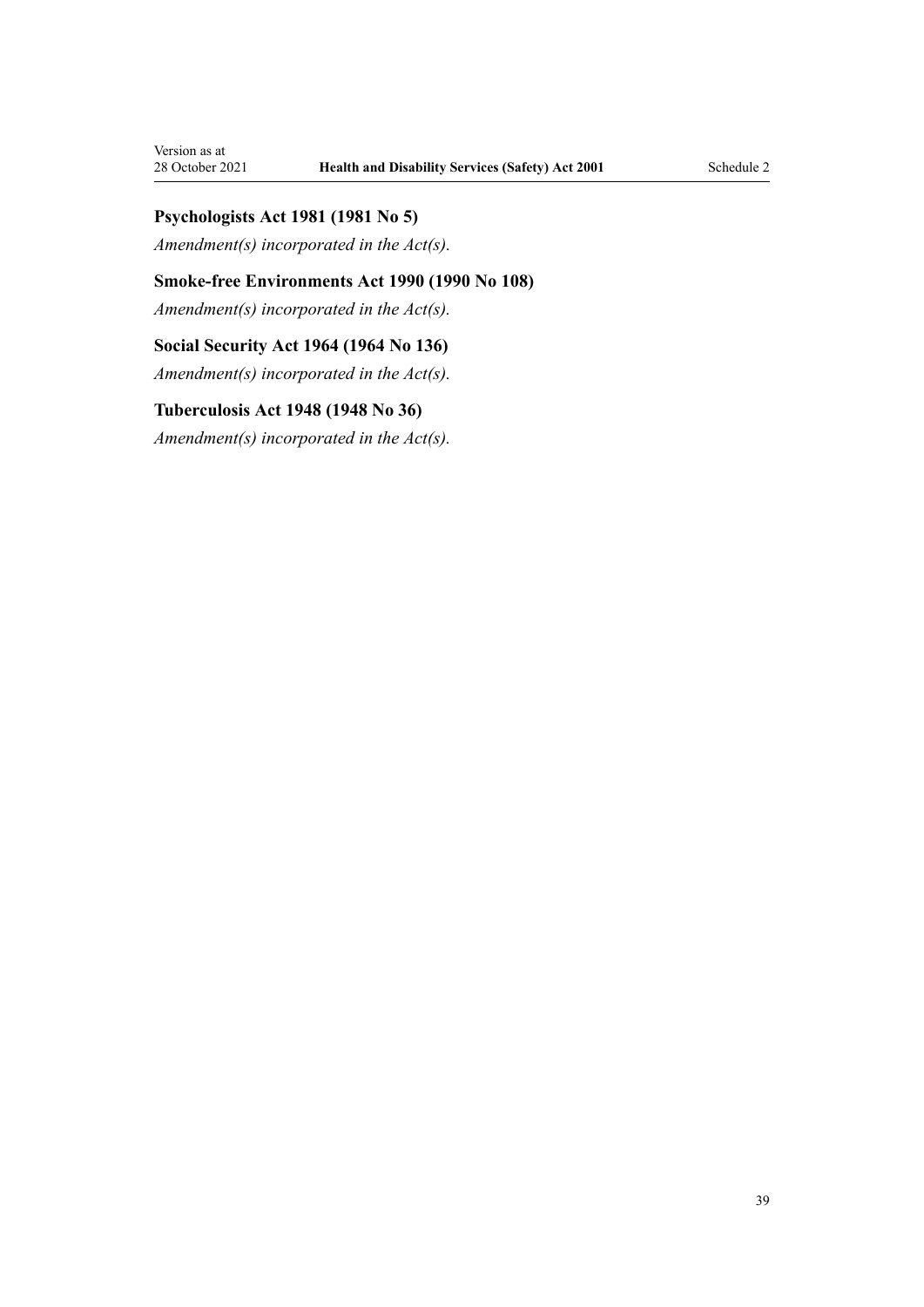# **Schedule 3 Consequential amendments to regulations**

[s 58\(3\)](#page-32-0)

#### <span id="page-39-0"></span>**Abortion Regulations 1978 (SR 1978/50)**

*Amendment(s) incorporated in the [regulations](http://legislation.govt.nz/pdflink.aspx?id=DLM61588).*

**Children, Young Persons, and Their Families Rules 1989 (SR 1989/295)** *Amendment(s) incorporated in the [rules](http://legislation.govt.nz/pdflink.aspx?id=DLM132832).*

**Dietitians Regulations 1987 (SR 1987/63)** *Amendment(s) incorporated in the regulations.*

**Health (Burial) Regulations 1946 (SR 1946/132)** *Amendment(s) incorporated in the [regulations](http://legislation.govt.nz/pdflink.aspx?id=DLM2950).*

**Health Entitlement Cards Regulations 1993 (SR 1993/169)** *Amendment(s) incorporated in the [regulations](http://legislation.govt.nz/pdflink.aspx?id=DLM176257).*

**Health (Retention of Health Information) Regulations 1996 (SR 1996/343)** *Amendment(s) incorporated in the [regulations](http://legislation.govt.nz/pdflink.aspx?id=DLM225641).*

**Medical Laboratory Technologists Regulations 1989 (SR 1989/282)** *Amendment(s) incorporated in the regulations.*

**Medical Radiation Technologists Regulations 1995 (SR 1995/32)** *Amendment(s) incorporated in the regulations.*

**Medicines Regulations 1984 (SR 1984/143)**

*Amendment(s) incorporated in the [regulations](http://legislation.govt.nz/pdflink.aspx?id=DLM96553).*

**Misuse of Drugs Regulations 1977 (SR 1977/37)**

*Amendment(s) incorporated in the [regulations](http://legislation.govt.nz/pdflink.aspx?id=DLM54846).*

**Obstetric Regulations 1986 (SR 1986/75)** *Amendment(s) incorporated in the regulations.*

**Old People's Homes Regulations 1987 (SR 1987/336)**

*Amendment(s) incorporated in the regulations.*

**Pharmacy Regulations 1975 (SR 1975/269)** *Amendment(s) incorporated in the regulations.*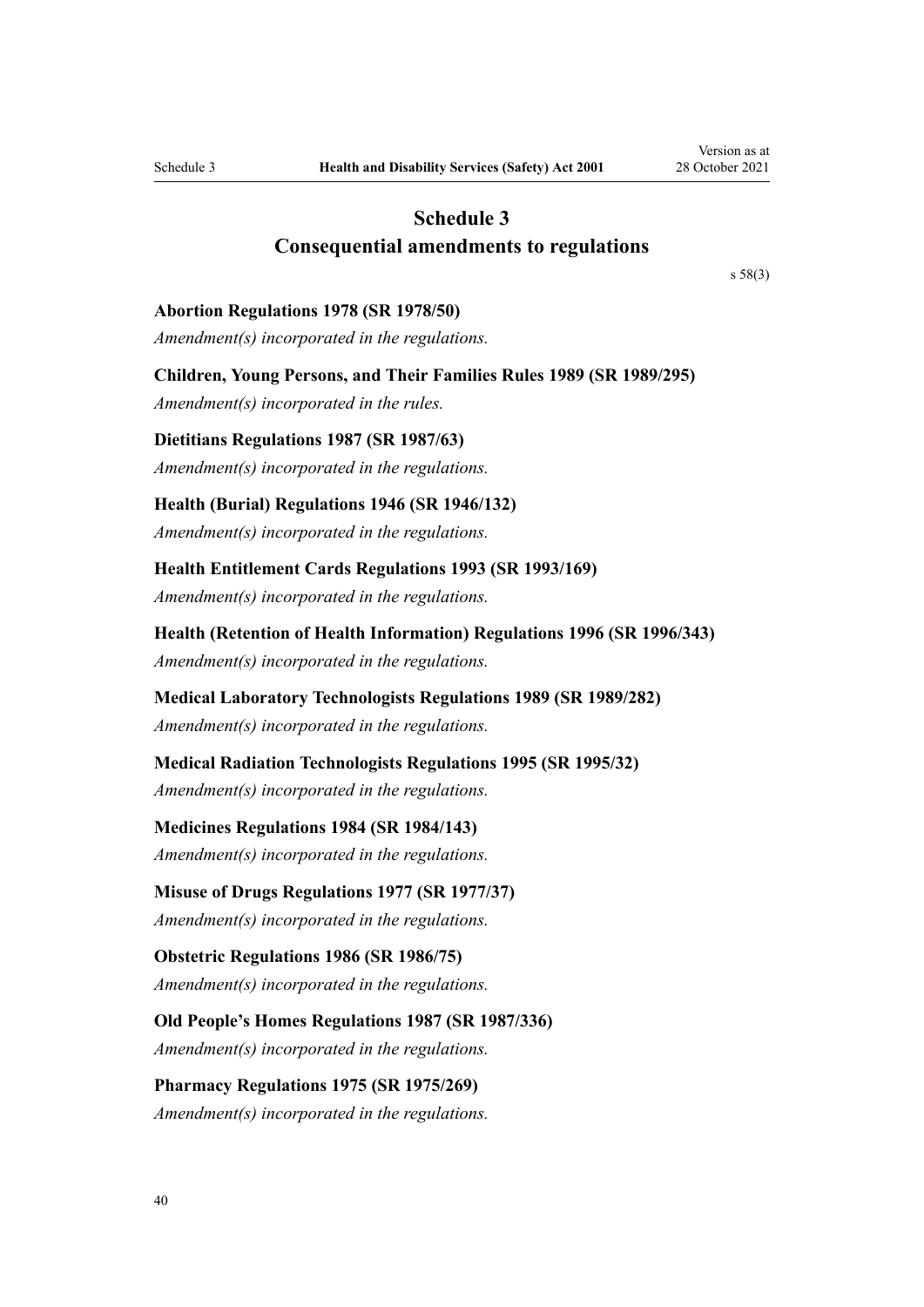# **Schedule 4 Consequential repeals**

[s 59\(1\)](#page-34-0)

# <span id="page-40-0"></span>**Building Act 1991 (1991 No 150)**

*Amendment(s) incorporated in the Act(s).*

**Company Law Reform (Transitional Provisions) Act 1994 (1994 No 16)**

*Amendment(s) incorporated in the [Act\(s\).](http://legislation.govt.nz/pdflink.aspx?id=DLM328991)*

# **Dietitians Amendment Act 1979 (1979 No 44)**

*Amendment(s) incorporated in the Act(s).*

**Disabled Persons Community Welfare Act 1975 (1975 No 122)**

*Amendment(s) incorporated in the [Act\(s\).](http://legislation.govt.nz/pdflink.aspx?id=DLM437059)*

# **Health Amendment Act 1988 (1988 No 99)**

*Amendment(s) incorporated in the [Act\(s\).](http://legislation.govt.nz/pdflink.aspx?id=DLM132558)*

# **Health Amendment Act 1993 (1993 No 24)**

*Amendment(s) incorporated in the [Act\(s\).](http://legislation.govt.nz/pdflink.aspx?id=DLM295792)*

# **Health Reforms (Transitional Provisions) Act 1993 (1993 No 23)**

*Amendment(s) incorporated in the [Act\(s\).](http://legislation.govt.nz/pdflink.aspx?id=DLM295163)*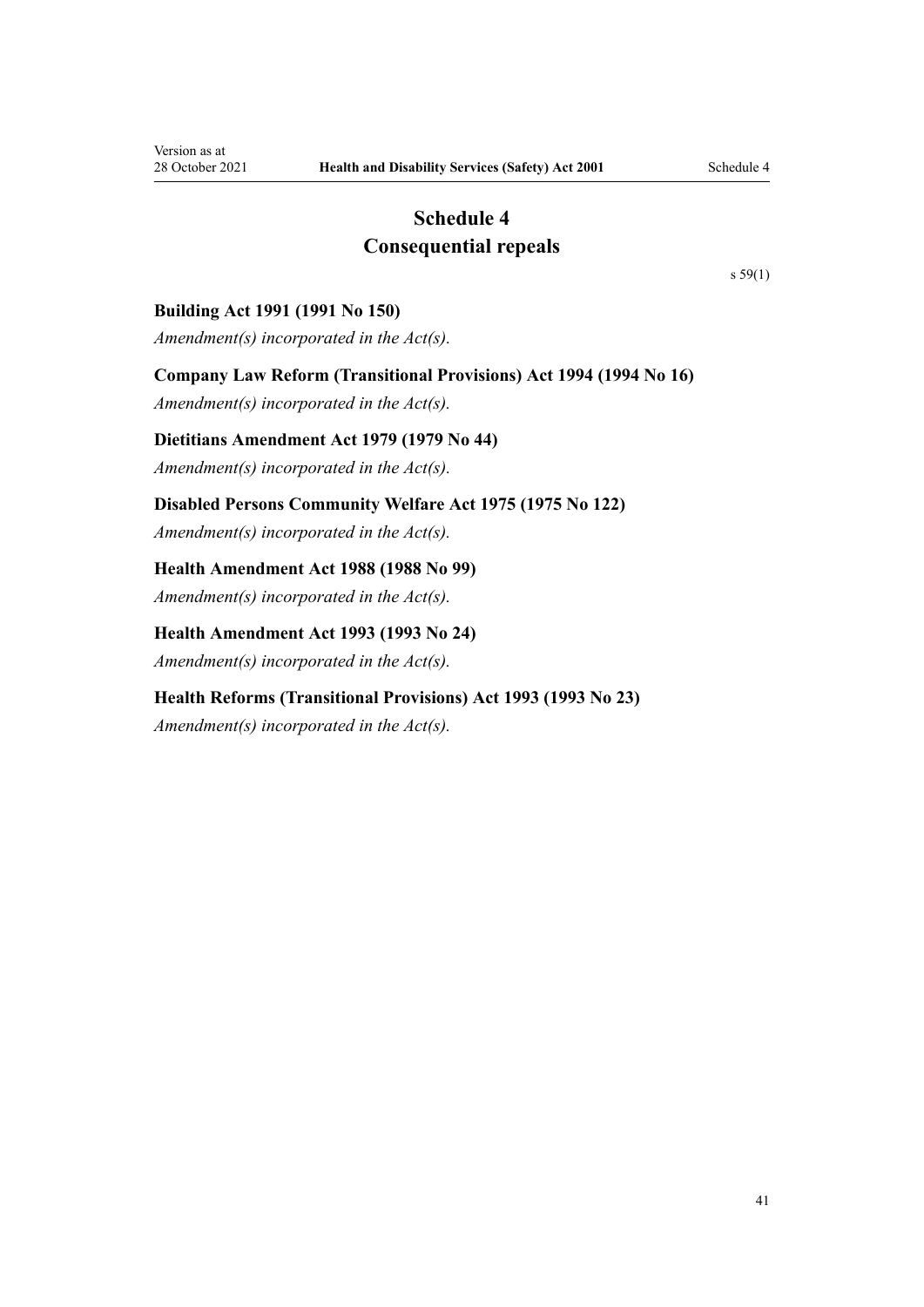**Hospitals Act 1957 (1957 No 40)**

**Hospitals Amendment Act 1962 (1962 No 43)**

**Hospitals Amendment Act 1966 (1966 No 35)**

**Hospitals Amendment Act 1968 (1968 No 57)**

**Hospitals Amendment Act 1970 (1970 No 12)**

**Hospitals Amendment Act 1971 (1971 No 31)**

**Hospitals Amendment Act (No 2) 1971 (1971 No 49)**

**Hospitals Amendment Act 1972 (1972 No 68)**

**Hospitals Amendment Act 1973 (1973 No 43)**

**Hospitals Amendment Act 1976 (1976 No 54)**

**Hospitals Amendment Act 1983 (1983 No 77)**

**Hospitals Amendment Act 1986 (1986 No 17)**

**Hospitals Amendment Act (No 2) 1986 (1986 No 19)**

**Hospitals Amendment Act 1988 (1988 No 22)**

**Hospitals Amendment Act (No 2) 1988 (1988 No 65)**

**Hospitals Amendment Act (No 2) 1989 (1989 No 43)**

**Hospitals Amendment Act 1993 (1993 No 26)**

**Hospitals Amendment Act 1996 (1996 No 6)**

**Social Security Act 1964 (1964 No 136)**

*Amendment(s) incorporated in the [Act\(s\).](http://legislation.govt.nz/pdflink.aspx?id=DLM359124)*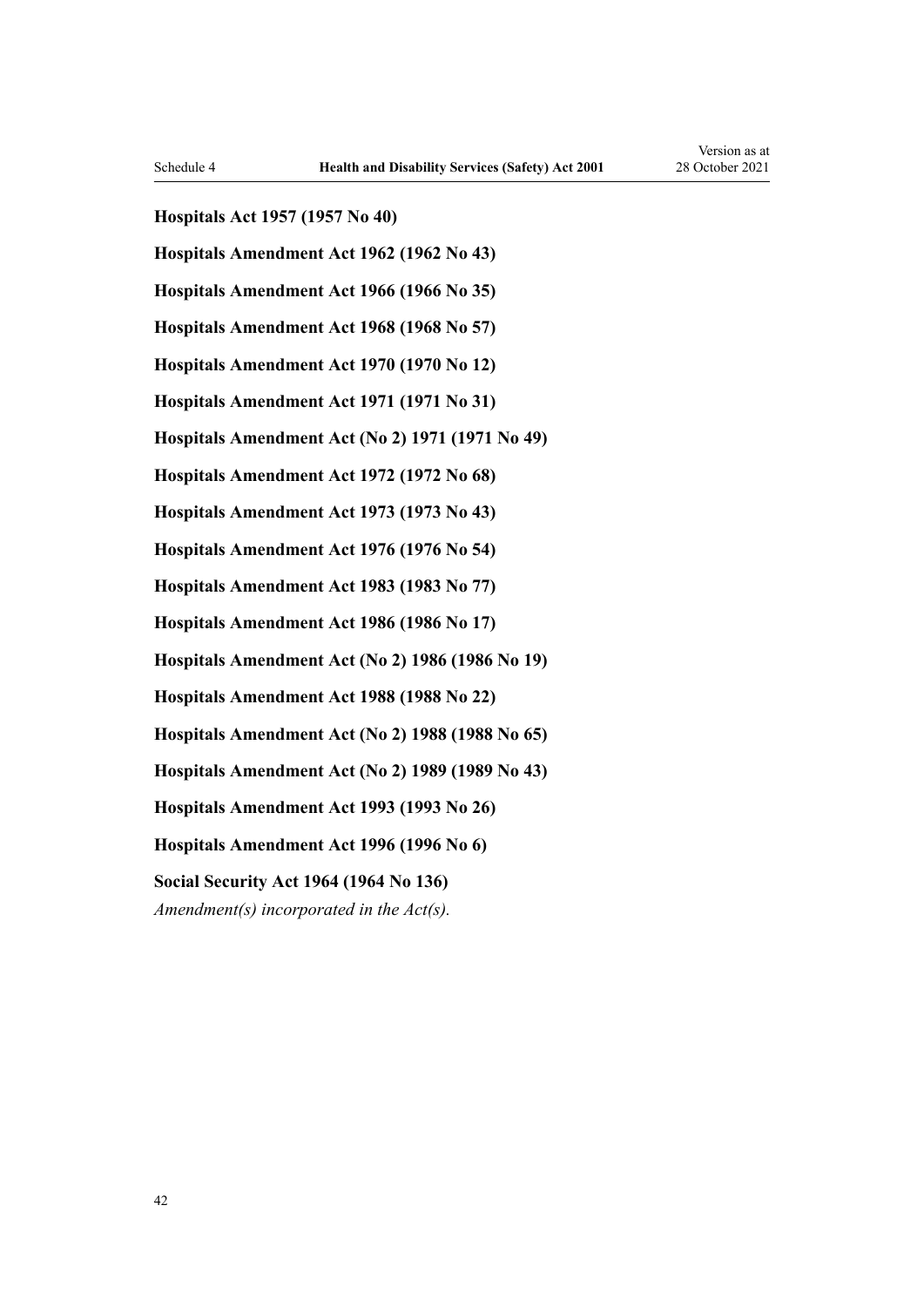# **Schedule 5 Enactments revoked**

[s 59\(3\)](#page-34-0)

<span id="page-42-0"></span>**Hospitals Amendment Act (No 2) Commencement Order 1972 (SR 1972/38)**

**Hospitals (Eligibility for Exemption) Notice 1996 (SR 1996/186)**

**Hospitals (Eligibility for Exemption) Notice (No 2) 1996 (SR 1996/216)**

**Hospitals Regulations 1993 (SR 1993/156)**

**Hospitals (Turangi Home) Order 1969 (SR 1969/37)**

**Intellectually Handicapped Persons Homes Regulations 1955 (SR 1955/98)**

**Intellectually Handicapped Persons Homes Regulations 1955, Amendment No 1 (SR 1963/180)**

**Obstetric Regulations 1986 (SR 1986/75)**

**Obstetric Regulations 1986, Amendment No 1 (SR 1990/223)**

**Obstetric Regulations 1986, Amendment No 2 (SR 1993/158)**

**Old People's Homes Regulations 1987 (SR 1987/336)**

**Old People's Homes Regulations 1987, Amendment No 1 (SR 1993/159)**